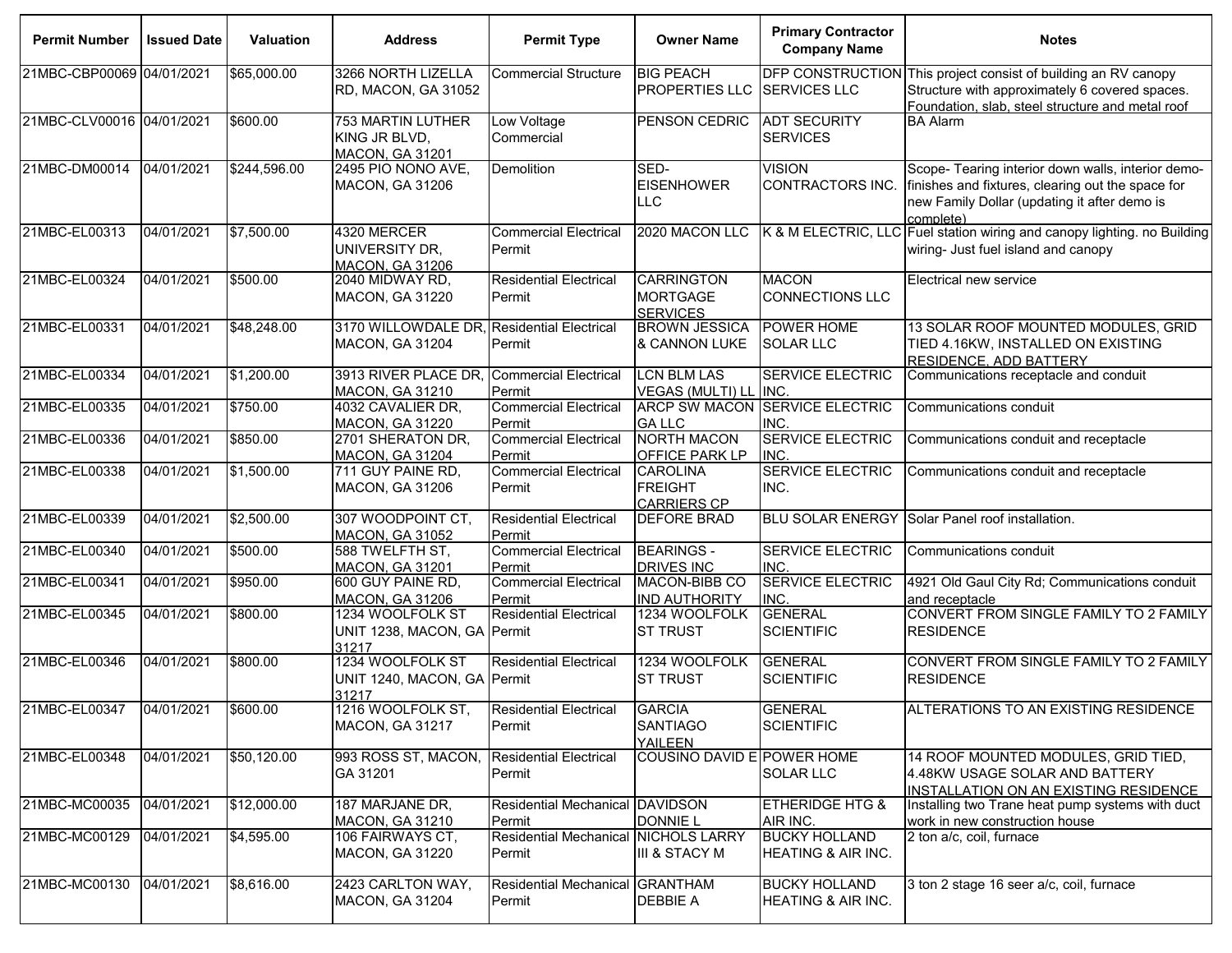| 21MBC-MC00131 04/01/2021  |            | \$19,666.00    | 548 COMMANCHE DR,<br>MACON, GA 31210                                               | Residential Mechanical MERIWETHER<br>Permit           | HELEN J &                                               | <b>BUCKY HOLLAND</b><br>HEATING & AIR INC.              | 4 ton 15 seer a/c, coil, 80% gas furnace                                                                                   |
|---------------------------|------------|----------------|------------------------------------------------------------------------------------|-------------------------------------------------------|---------------------------------------------------------|---------------------------------------------------------|----------------------------------------------------------------------------------------------------------------------------|
| 21MBC-MC00132             | 04/01/2021 | \$5,200.00     | 4002 LINDSEY DR.<br>MACON, GA 31206                                                | Residential Mechanical BIRD LETA MAE<br>Permit        |                                                         | <b>BUCKY HOLLAND</b><br>HEATING & AIR INC.              | 3 ton hp                                                                                                                   |
| 21MBC-PL00049             | 04/01/2021 | \$3,500.00     | 1738 BASS RD,<br><b>MACON, GA 31210</b>                                            | <b>Commercial Plumbing</b><br>Permit                  | <b>BASS ROAD LP</b>                                     | <b>TENANT</b><br>MECHANICAL, INC.                       | replacing breakroom sink & faucet. Moving ice<br>maker to a different room.                                                |
| 21MBC-PL00050             | 04/01/2021 | \$5,800.00     | 4984 GUERRY DR,<br><b>MACON, GA 31210</b>                                          | <b>Plumbing Permit</b>                                | <b>GERWIG ROBERT</b><br><b>B &amp; LAURIE LEA</b>       | <b>RICKY HOPSON</b><br><b>PLUMBING</b>                  | installation of fixtures in additional bathroom of<br>home                                                                 |
| 21MBC-RBP00146 04/01/2021 |            | \$125,000.00   | 934 Lamar Road, Macon, Residential Remodel<br>GA 31210                             |                                                       | Thomas Kirkendall                                       | <b>PARKER YOUNG</b>                                     | Fire, smoke and water damage repairs to<br>CONSTRUCTION LLC residence. No change to floor plan. No change to<br>footprint. |
| 21MBC-RLV00077 04/01/2021 |            | \$600.00       | 4917 MERCER<br>UNIVERSITY DR,<br><b>MACON, GA 31210</b>                            | Low Voltage<br>Residential                            | NOTNORTH LLLP                                           | <b>ADT SECURITY</b><br><b>SERVICES</b>                  | <b>BA Alarm</b>                                                                                                            |
| 21MBC-RLV00078 04/01/2021 |            | \$600.00       | 307 FOX TAIL DR,<br><b>MACON, GA 31220</b>                                         | Low Voltage<br>Residential                            | <b>WILDWOOD</b><br><b>ALLIANCE LLC</b>                  | <b>ADT SECURITY</b><br><b>SERVICES</b>                  | <b>BA Alarm</b>                                                                                                            |
| 21MBC-RLV00079 04/01/2021 |            | \$600.00       | 2209 ARROWWOOD<br>DR, MACON, GA 31206                                              | Low Voltage<br>Residential                            | <b>MOTTON</b><br><b>TAYCHELLE R</b>                     | <b>ADT SECURITY</b><br><b>SERVICES</b>                  | <b>BA Alarm</b>                                                                                                            |
| 21MBC-RLV00080 04/01/2021 |            | \$600.00       | 4164 WEST OAK DR,<br><b>MACON, GA 31210</b>                                        | Low Voltage<br>Residential                            | <b>BUTTS LOTTIE</b>                                     | <b>ADT SECURITY</b><br><b>SERVICES</b>                  | <b>BA Alarm</b>                                                                                                            |
| 21MBC-RLV00081 04/01/2021 |            | \$600.00       | 695 MAYNARD ST,<br><b>MACON, GA 31217</b>                                          | Low Voltage<br>Residential                            | <b>GEORGIA</b><br><b>AFFORDABLE</b><br><b>HOUSING</b>   | <b>ADT SECURITY</b><br><b>SERVICES</b>                  | <b>BA Alarm</b>                                                                                                            |
| 21MBC-RLV00082 04/01/2021 |            | \$600.00       | <b>612 OAKLAND HILLS</b><br>DR, MACON, GA 31206 Residential                        | Low Voltage                                           | <b>WARREN KECIA &amp; ADT SECURITY</b><br><b>ARTHUR</b> | <b>SERVICES</b>                                         | <b>BA Alarm</b>                                                                                                            |
| 21MBC-CBP00068 04/02/2021 |            | \$2,000,000.00 | 715 OGLETHORPE ST, Commercial Remodel<br><b>MACON, GA 31201</b>                    |                                                       | MACON-BIBB<br><b>COUNTY</b>                             | PIEDMONT<br><b>CONSTRUCTION</b><br><b>GROUP I, INC.</b> | Renovation of existing Train Recreation Facility.<br>Total renovation including Electrical, Mechanical<br>and HVAC.        |
| 21MBC-CBP00132 04/02/2021 |            | \$5,703.75     | 2050 MERIWOOD DR<br>BLDG 114, MACON, GA<br>31211                                   | <b>Commercial Remodel</b>                             | <b>WALNUT HILLS</b><br><b>APARTMENTS</b>                | <b>RCM</b><br><b>CONSTRUCTION</b><br>MANAGEMENT, LLC    | <b>EXTERIOR SIDING REPLACEMENT</b>                                                                                         |
| 21MBC-CBP00133 04/02/2021 |            | \$5,703.75     | 2050 MERIWOOD DR<br>BLDG 115, MACON, GA<br>31211                                   | <b>Commercial Remodel</b>                             | <b>WALNUT HILLS</b><br><b>APARTMENTS</b>                | <b>RCM</b><br><b>CONSTRUCTION</b><br>MANAGEMENT, LLC    | <b>EXTERIOR SIDING REPLACEMENT</b>                                                                                         |
| 21MBC-EL00333             | 04/02/2021 | \$16,055.28    | 3201 OHARA DR N,<br><b>MACON, GA 31206</b>                                         | <b>Residential Electrical</b><br>Permit               | <b>WILLIAMS SHEILA</b><br>R - LARRY                     | <b>TITAN SOLAR</b><br><b>POWER GA</b>                   | Installation of 5.440kW PV system                                                                                          |
| 21MBC-EL00343             | 04/02/2021 | \$3,000.00     | 3804 PIO NONO AVE,<br>MACON, GA 31206                                              | <b>Commercial Electrical</b><br>Permit                | <b>CORP</b>                                             |                                                         | GOSHEN REALTY HACKETT ELECTRIC Power has been off for 6 months. Need power<br>reconnected.                                 |
| 21MBC-EL00350             | 04/02/2021 | \$500.00       | 1180 SOUTH JACKSON Residential Electrical<br>SPRINGS RD, MACON, Permit<br>GA 31211 |                                                       | <b>WILLINGHAM</b><br><b>KATHY W</b>                     |                                                         | REPLACE OLD WIRING AT AN EXISTING<br><b>RESIDENCE</b>                                                                      |
| 21MBC-FR00037             | 04/02/2021 | \$1,500.00     | 6381 ZEBULON RD<br>Store #4160, MACON,<br>GA 31220                                 | <b>Fire Sprinkler</b>                                 | SCP 2007-C27-023 GEORGIA<br><b>LLC</b>                  | <b>AUTOMATIC</b><br><b>SPRINKLER</b>                    | relocate (2) sprinklers in ex bldg. renovation                                                                             |
| 21MBC-FR00038             | 04/02/2021 | \$1,500.00     | 540 HEMLOCK ST,<br><b>MACON, GA 31201</b>                                          | <b>Fire Sprinkler</b>                                 | <b>HEMLOCK</b><br>PROPERTIES LLC                        | <b>GEORGIA</b><br><b>AUTOMATIC</b><br><b>SPRINKLER</b>  | relocate (3) fire sprinklers in ex bldg. renovation                                                                        |
| 21MBC-MC00120             | 04/02/2021 | \$6,591.00     | 416 JOSEPH<br>CHANDLER DR,<br><b>MACON, GA 31216</b>                               | Residential Mechanical EASLEY DIANE L<br>Permit       |                                                         | <b>BUCKY HOLLAND</b><br>HEATING & AIR INC.              | 5 ton hp                                                                                                                   |
| 21MBC-MC00121             | 04/02/2021 | \$4,200.00     | 216 RIVOLI OAKS DR,<br>MACON, GA 31210                                             | <b>Residential Mechanical BLAIR T WAYNE</b><br>Permit | JR &                                                    | <b>BUCKY HOLLAND</b><br>HEATING & AIR INC.              | 2.5 ton a/c, coil, furnace                                                                                                 |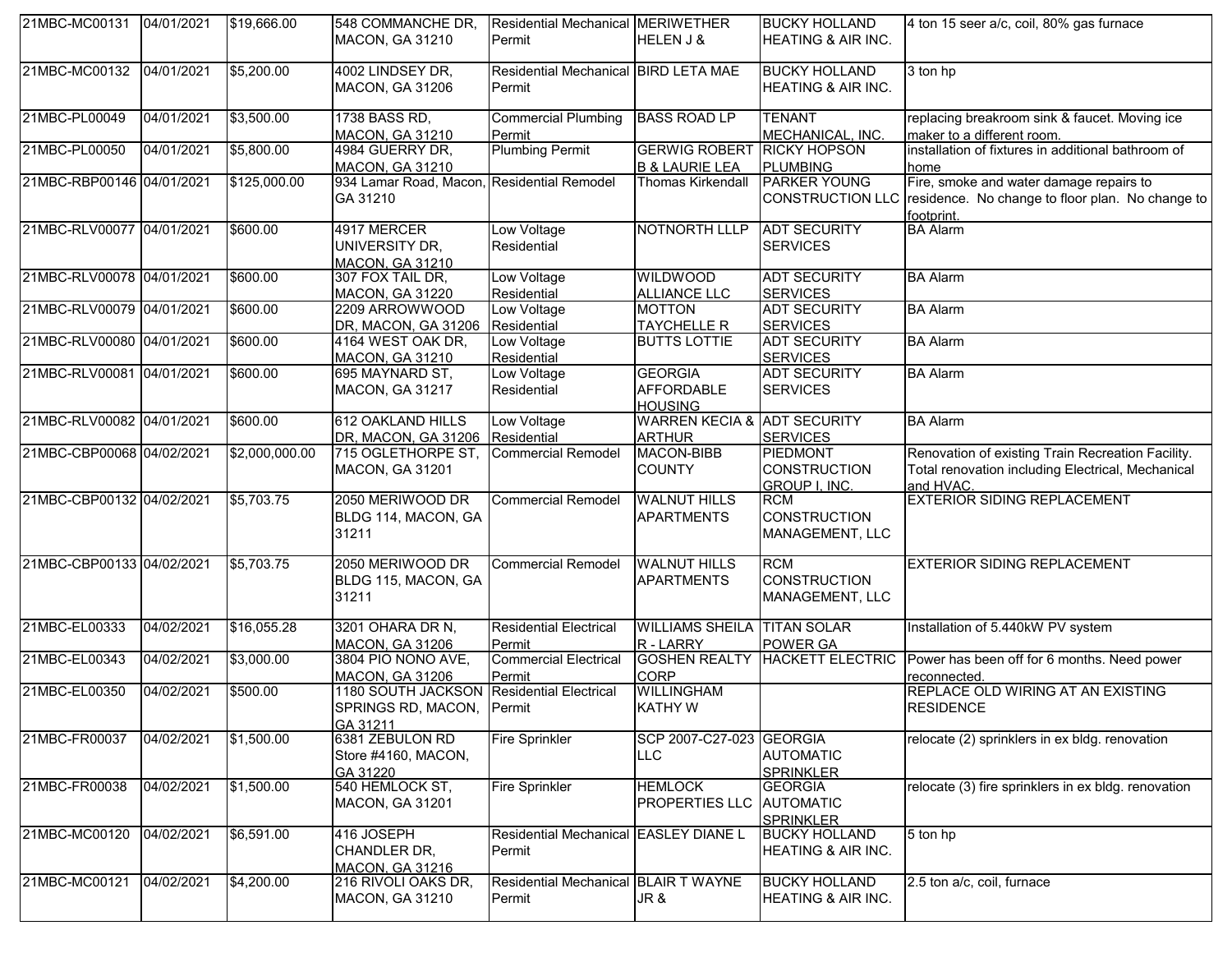| 21MBC-MC00122 04/02/2021  |            | \$4,817.00   | 200 PINNACLE CT,<br><b>MACON, GA 31052</b>           | Residential Mechanical HOLT STUART M<br>Permit                  | & BERNETTE R                                            | <b>BUCKY HOLLAND</b><br><b>HEATING &amp; AIR INC.</b>                | 2 ton hp                                                                                                                                       |
|---------------------------|------------|--------------|------------------------------------------------------|-----------------------------------------------------------------|---------------------------------------------------------|----------------------------------------------------------------------|------------------------------------------------------------------------------------------------------------------------------------------------|
| 21MBC-MC00123             | 04/02/2021 | \$6,980.00   | 151 GLENEAGLES CIR,<br><b>MACON, GA 31210</b>        | Residential Mechanical BEHRENS SARA S AIR TEMPERATURE<br>Permit | & STEPHEN P                                             | CONTROL, INC.                                                        | Replace Heat and Air Conditioning system                                                                                                       |
| 21MBC-MC00126             | 04/02/2021 | \$12,160.00  | 3703 JONES RD,<br><b>MACON, GA 31216</b>             | Residential Mechanical DEGRAFFENREID<br>Permit                  | <b>BONITA</b>                                           | <b>AIR TEMPERATURE</b><br>CONTROL, INC.                              | Replace heat pump package unit.                                                                                                                |
| 21MBC-MC00128             | 04/02/2021 | \$32,700.00  | 5398 THOMASTON RD,<br><b>MACON, GA 31220</b>         | Commercial<br><b>Mechanical Permit</b>                          | Q & A<br><b>ENTERPRISES</b><br>H C                      | <b>BUCKY HOLLAND</b><br><b>HEATING &amp; AIR INC.</b>                | Replace 4 ton, 3 ton, 5 ton, 5 ton rooftop gas<br>package units                                                                                |
| 21MBC-MC00136             | 04/02/2021 | \$7,261.00   | 2497 PIO NONO AVE,<br><b>MACON, GA 31206</b>         | Commercial<br><b>Mechanical Permit</b>                          | <b>BUCKINGHAM</b><br><b>MANAGEMENT</b><br><b>ASSOC</b>  | <b>METROAIR &amp;</b><br><b>REFRIGERATION</b><br><b>SERVICE INC.</b> | REPLACE EXISTING 5-TON PACKAGE UNIT<br>WITH NEW 5-TON PACKAGE UNIT FOR<br><b>MCDONALD'S</b>                                                    |
| 21MBC-PO00014             | 04/02/2021 | \$28,000.00  | 964 PARK PL, MACON,<br>GA 31201                      | Pool - Residential                                              | <b>KNAPP CHESTON</b><br><b>D &amp; CYNTHIA C</b>        | PAMLICO POOL<br>COMPANY, INC.                                        | <b>INSTALLATION OF A 12' X 30' GUNITE</b><br>SWIMMING POOL WITH TRAVERTINE<br><b>DECKING</b>                                                   |
| 21MBC-RBP00149 04/02/2021 |            | \$160,000.00 | 162 DOUBLEGATE DR,<br><b>MACON, GA 31052</b>         | <b>New Single Family</b><br><b>Dwelling</b>                     | <b>PROJECT</b><br><b>DEVELOPMENT</b><br><b>AND MGMT</b> | <b>PROJECT</b><br><b>DEVELOPMENT &amp;</b><br>MANAGEMENT, LLC        | NEW SINGLE FAMILY DWELLING INCLUDING<br>ELECTRICAL, MECHANICAL, AND PLUMBING                                                                   |
| 21MBC-RBP00150 04/02/2021 |            | \$160,000.00 | 161 DOUBLEGATE DR,<br><b>MACON, GA 31052</b>         | <b>New Single Family</b><br><b>Dwelling</b>                     | <b>PROJECT</b><br><b>DEVELOPMENT</b><br><b>AND MGMT</b> | <b>PROJECT</b><br><b>DEVELOPMENT &amp;</b><br>MANAGEMENT, LLC        | NEW SINGLE FAMILY DWELLING INCLUDING<br>ELECTRICAL, MECHANICAL, AND PLUMBING                                                                   |
| 21MBC-RBP00151 04/02/2021 |            | \$160,000.00 | 241 LANNINGTON DR,<br><b>MACON, GA 31052</b>         | New Single Family<br><b>Dwelling</b>                            | <b>PROJECT</b><br><b>DEVELOPMENT</b><br><b>AND MGMT</b> | PROJECT<br><b>DEVELOPMENT &amp;</b><br>MANAGEMENT, LLC               | NEW SINGLE FAMILY DWELLING INCLUDING<br>ELECTRICAL, MECHANICAL, AND PLUMBING                                                                   |
| 21MBC-RBP00152 04/02/2021 |            | \$174,564.00 | 100 SHALAKO LN,<br><b>MACON, GA 31052</b>            | New Single Family<br><b>Dwelling</b>                            | <b>RES-GA</b><br><b>ARROWHEAD LLC</b>                   | <b>WJH LLC</b>                                                       | New Single Family Dwelling- 3 trades                                                                                                           |
| 21MBC-RBP00153 04/02/2021 |            | \$174,564.00 | 109 SHALAKO LN,<br><b>MACON, GA 31052</b>            | <b>New Single Family</b><br><b>Dwelling</b>                     | <b>THREE OAKS</b><br><b>CONS &amp; DEV INC</b>          | <b>WJH LLC</b>                                                       | New Single Family Dwelling - 3 Trades                                                                                                          |
| 21MBC-CBP00129 04/05/2021 |            | \$145,000.00 | 5560 HOUSTON RD,<br>MACON, GA 31216                  | <b>New Commercial</b><br><b>Building</b>                        | <b>STORAGE</b><br><b>MASTER INC</b>                     | <b>WARD</b><br><b>CONSTRUCTION &amp;</b><br>DEVELOPMENT, LLC         | FOUNDATION ONLY FOR RUTLAND SELF<br><b>STORAGE</b>                                                                                             |
| 21MBC-DM00015             | 04/05/2021 | \$6,000.00   | 2462 VINEVILLE AVE<br>UNIT #2452, MACON,<br>GA 31204 | Demolition                                                      | <b>ANDERSON R</b><br><b>LARS</b>                        | <b>SOUTHERN</b><br><b>DIRTWORKS, LLC</b>                             | DEMOLITION OF ENTIRE STRUCTURE OF<br><b>UNIT #2452</b>                                                                                         |
| 21MBC-EL00349             | 04/05/2021 | \$67,080.00  | 5162 SAND HILL CIR N,<br><b>MACON, GA 31052</b>      | <b>Residential Electrical</b><br>Permit                         | <b>SEAY DEREK &amp;</b><br><b>KIMBERLY</b>              | POWER HOME<br><b>SOLAR LLC</b>                                       | 24 ROOF MOUNTED MODULES, GRID TIED<br>7.68KW USAGE SOLAR AND BATTERY<br>INSTALLATION ON AN EXISTING RESIDENCE                                  |
| 21MBC-EL00351             | 04/05/2021 | \$150.00     | 300 CASTLEGATE RD,<br><b>MACON, GA 31210</b>         | <b>Residential Electrical</b><br>Permit                         | TABB RONALD H<br>& CAROL S                              |                                                                      | INSTALLING ELECTRICAL FOR A STORAGE<br><b>SHED</b>                                                                                             |
| 21MBC-EL00352             | 04/05/2021 | \$750.00     | 2200 TRADE DR,<br><b>MACON, GA 31217</b>             | <b>Commercial Electrical</b><br>Permit                          | SADISCO OF<br><b>MACON INC</b>                          | <b>SERVICE ELECTRIC</b><br>INC.                                      | Communications conduit                                                                                                                         |
| 21MBC-EL00353             | 04/05/2021 | \$4,303.70   | 3911 MARSE ALLEN<br>RD, MACON, GA 31206              | <b>Residential Electrical</b><br>Permit                         | <b>EVERETT BOBBY</b>                                    | <b>SERVICE ELECTRIC</b><br>INC.                                      | service upgrade from 150-200amp and panel<br>change                                                                                            |
| 21MBC-EL00354             | 04/05/2021 | \$275.00     | 2991 HESTER RD,<br><b>MACON, GA 31217</b>            | <b>Residential Electrical</b><br>Permit                         | <b>MORGAN</b><br><b>ANDREW B</b>                        | <b>HOGAN'S ELECTRIC</b>                                              | SERVICE HAS BEEN OFF FOR A YEAR AT<br><b>RESIDENCE</b>                                                                                         |
| 21MBC-EL00355             | 04/05/2021 | \$1,500.00   | 2650 DEEB DR,<br><b>MACON, GA 31206</b>              | <b>Residential Electrical</b><br>Permit                         | <b>BOND ROSCOE</b>                                      |                                                                      | REPAIRING POWER LINE THAT WAS<br><b>KNOCKED DOWN</b>                                                                                           |
| 21MBC-FR00014             | 04/05/2021 | \$40,000.00  | 3051 KUMHO PKWY,<br>MACON, GA 31216                  | <b>Fire Sprinkler</b>                                           | MACON-BIBB CO<br><b>IND AUTH</b>                        | <b>PATRIOT FIRE</b><br>PROTECTION INC.                               | Design and Installation of an upgraded sprinkler<br>system to cover occasional accumulation of tire<br>stacks within the tire inspection area. |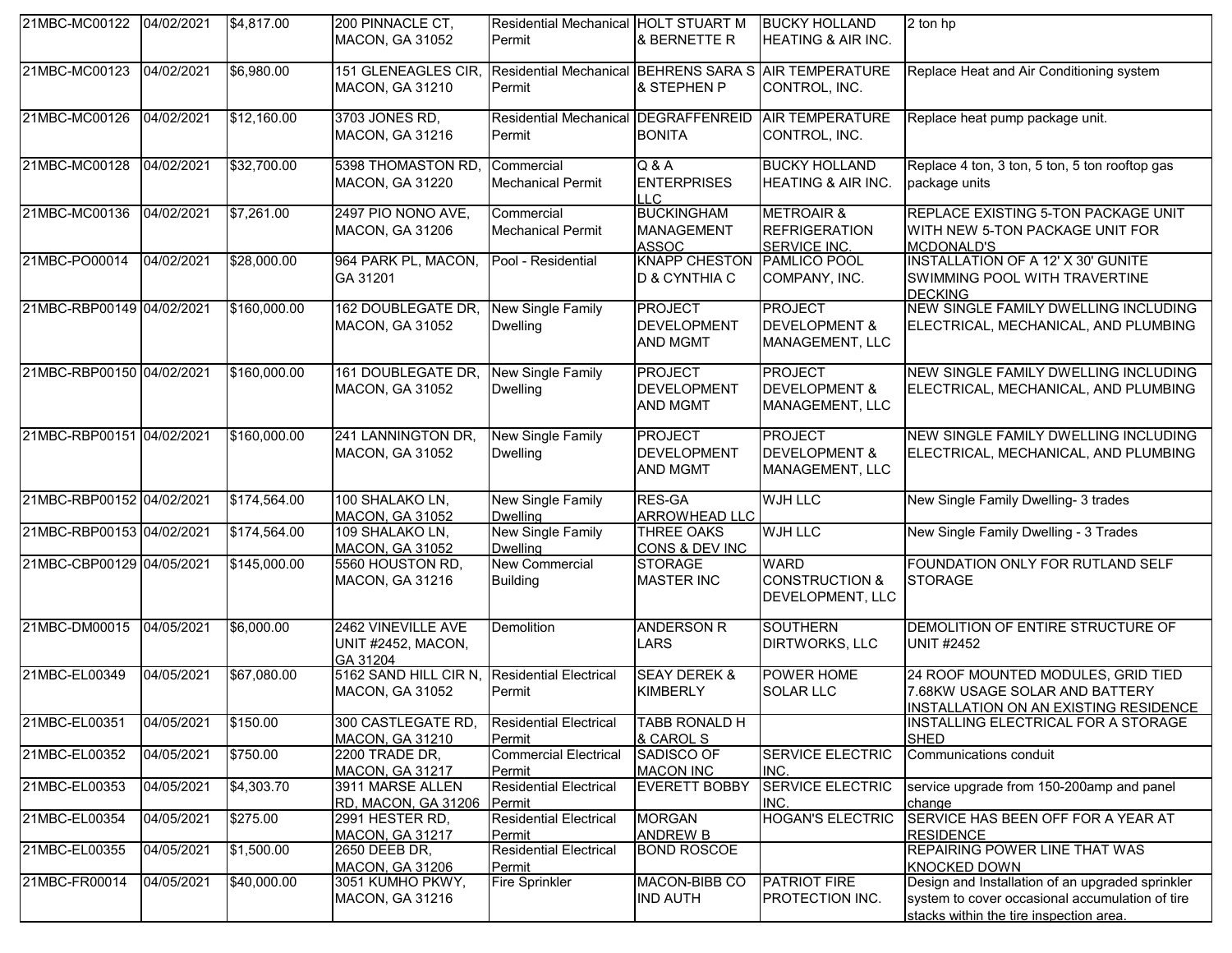| 21MBC-FR00031             | 04/05/2021 | \$13,000.00    | 3711 AGAPE VILLAGE<br>ROAD, MACON, GA<br>31204                             | Fire Alarm                                   | <b>WESLEY GLEN</b>                                             | <b>AUDIO</b><br><b>ENGINEERING</b>                                          | provide an operable fire alarm system for this<br>project.                                                                                                                                                                                           |
|---------------------------|------------|----------------|----------------------------------------------------------------------------|----------------------------------------------|----------------------------------------------------------------|-----------------------------------------------------------------------------|------------------------------------------------------------------------------------------------------------------------------------------------------------------------------------------------------------------------------------------------------|
| 21MBC-FR00035             | 04/05/2021 | \$2,000.00     | 66 SPRING ST,<br>MACON, GA 31201                                           | <b>Fire Extinguishing</b><br>System          | <b>SALMAN</b><br><b>ABDUSAMAD</b>                              | <b>PRECISION FIRE</b><br>PROTECTION, INC.                                   | FIRE SUPPRESION SYSTEM IN HOOD                                                                                                                                                                                                                       |
| 21MBC-MC00113             | 04/05/2021 | \$9,800.00     | 800 PIO NONO AVE,<br><b>MACON, GA 31204</b>                                | <b>Mechanical Permit</b>                     | <b>HEARD SALLY M</b><br><b>DURKEE H</b>                        | <b>D.E.S. SOLUTIONS</b><br>INC.                                             | Removing 4 existing cooler/freezer units.<br>Reworking 4 existing electrical circuits for new<br>equipment.<br>Installing (3)-4RH (4 Door Cooler), (1)-3FH (3<br>Door Freezer) and (3)-4FH (4 Door Freezer).<br>Installing 3 new electrical circuits |
| 21MBC-MC00133             | 04/05/2021 | \$4,150.00     | 4918 WESLEYAN<br>WOODS DR, MACON,<br>GA 31210                              | Residential Mechanical Allen Moore<br>Permit |                                                                | <b>ETHERIDGE HTG &amp;</b><br>AIR INC.                                      | Installing a new Trane a/c unit and coil                                                                                                                                                                                                             |
| 21MBC-MC00137             | 04/05/2021 | \$1,800.00     | 114 HEATH DR S,<br><b>MACON, GA 31220</b>                                  | Residential Mechanical MITCHELL<br>Permit    | <b>CHANIN A</b>                                                | <b>TRUE MECHANICAL</b><br><b>CORP LLC</b>                                   | REPLACE FURNACE IN CRAWL SPACE                                                                                                                                                                                                                       |
| 21MBC-MC00138             | 04/05/2021 | \$2,000.00     | 539 VIOLET AVE,<br>MACON, GA 31201                                         | <b>Mechanical Permit</b>                     | <b>KELEAH REALTY</b><br><b>LLC</b>                             | <b>JW AIR</b>                                                               | To furnished and install ductwork and refrigerant<br>pint, and other necessary items to install a 4 ton<br>heat pump furnished by the property owner                                                                                                 |
| 21MBC-RBP00154 04/05/2021 |            | \$156,678.00   | 108 SHALAKO LN,<br><b>MACON, GA 31052</b>                                  | <b>New Single Family</b><br><b>Dwelling</b>  | <b>THREE OAKS</b><br>CONS & DEV INC                            | <b>WJH LLC</b>                                                              | New Single Family Dwelling- 3 trades                                                                                                                                                                                                                 |
| 21MBC-RBP00155 04/05/2021 |            | \$174,564.00   | 112 SHALAKO LN,<br><b>MACON, GA 31052</b>                                  | New Single Family<br><b>Dwelling</b>         | <b>THREE OAKS</b><br>CONS & DEV INC                            | <b>WJH LLC</b>                                                              | New Single Family Dwelling- 3 Trades                                                                                                                                                                                                                 |
| 21MBC-RBP00156 04/05/2021 |            | \$107,088.00   | 116 SHALAKO LN,<br><b>MACON, GA 31052</b>                                  | New Single Family<br><b>Dwelling</b>         | <b>THREE OAKS</b><br>CONS & DEV INC                            | <b>WJH LLC</b>                                                              | New Single Family Dwelling- 3 Trades                                                                                                                                                                                                                 |
| 21MBC-RBP00157 04/05/2021 |            | \$156,123.00   | 115 SHALAKO LN,<br><b>MACON, GA 31052</b>                                  | New Single Family<br><b>Dwelling</b>         | <b>THREE OAKS</b><br>CONS & DEV INC                            | <b>WJH LLC</b>                                                              | New Single Family Dwelling- 3 trades                                                                                                                                                                                                                 |
| 21MBC-RBP00158 04/05/2021 |            | \$107,088.00   | 119 SHALAKO LN,<br><b>MACON, GA 31052</b>                                  | New Single Family<br><b>Dwelling</b>         | <b>THREE OAKS</b><br>CONS & DEV INC                            | <b>WJH LLC</b>                                                              | New Single Family Dwelling- 3 trades                                                                                                                                                                                                                 |
| 21MBC-RBP00159 04/05/2021 |            | \$144,465.00   | 113 SHALAKO LN,<br><b>MACON, GA 31052</b>                                  | New Single Family<br><b>Dwelling</b>         | <b>THREE OAKS</b><br>CONS & DEV INC                            | <b>WJH LLC</b>                                                              | New Single Family Dwelling- 3 trades                                                                                                                                                                                                                 |
| 21MBC-RBP00160 04/05/2021 |            | \$10,000.00    | 2441 THRASHER AVE,<br><b>MACON, GA 31206</b>                               | <b>Residential Remodel</b>                   | <b>GODOY LORENZO</b>                                           |                                                                             | REMODELING INTERIOR OF THE HOME AND<br><b>ROOF</b>                                                                                                                                                                                                   |
| 21MBC-RBP00161 04/05/2021 |            | \$20,000.00    | 322 RUBY ST, MACON,<br>GA 31204                                            | <b>Residential Remodel</b>                   | <b>MANUEL</b><br>JACKSON JR.<br>(HOMEOWNER)                    |                                                                             | DEMOLISH AND RECONSTRUCT INTERIOR<br>AND EXTERIOR, INCLUDING ROOFING,<br>ELECTRICAL, PLUMBING, MECHANICAL                                                                                                                                            |
| 21MBC-RBP00162 04/05/2021 |            | \$10,000.00    | 871 GRADY ST S,<br><b>MACON, GA 31206</b>                                  | <b>Residential Remodel</b>                   | <b>STAINES</b><br><b>LESTENNA</b>                              |                                                                             | ELECTRICAL, PLUMBING AND ANY BUILDING<br><b>REPAIRS</b>                                                                                                                                                                                              |
| 21MBC-RDK00006 04/05/2021 |            | \$8,750.00     | 107 FAIRWAYS CT,<br><b>MACON, GA 31220</b>                                 | Deck - Residential                           | <b>HORNE BARBARA</b><br><b>J&amp;CAMILLE B</b><br><b>WHITE</b> |                                                                             | ADD A DECK TO AN EXISTING RESIDENCE                                                                                                                                                                                                                  |
| 21MBC-RLV00083 04/05/2021 |            | \$600.00       | 241 Trellis Walk, Macon, Low Voltage<br>GA 31220                           | Residential                                  | Kawada Kuniyo                                                  | <b>ADT SECURITY</b><br><b>SERVICES</b>                                      | <b>BA</b> Alarm                                                                                                                                                                                                                                      |
| 21MBC-RLV00084 04/05/2021 |            | \$600.00       | 105 Formosa Walk,<br>Macon, GA 31206                                       | Low Voltage<br>Residential                   | Joyce Person                                                   | <b>ADT SECURITY</b><br><b>SERVICES</b>                                      | <b>BA Alarm</b>                                                                                                                                                                                                                                      |
| 21MBC-RLV00085 04/05/2021 |            | \$600.00       | 2813 BARRETT AVE,<br><b>MACON, GA 31206</b>                                | Low Voltage<br>Residential                   | DERILUS DONALD ADT SECURITY                                    | <b>SERVICES</b>                                                             | <b>BA Alarm</b>                                                                                                                                                                                                                                      |
| 21MBC-RLV00086 04/05/2021 |            | \$600.00       | 748 TRINITY PL,<br><b>MACON, GA 31217</b>                                  | Low Voltage<br>Residential                   | <b>LINGO PATRICIA</b>                                          | <b>ADT SECURITY</b><br><b>SERVICES</b>                                      | <b>BA Alarm</b>                                                                                                                                                                                                                                      |
| 21MBC-CBP00070 04/06/2021 |            | \$1,000,000.00 | 5101 RIVERSIDE DR,<br>MACON, GA 31210                                      | <b>Commercial Shell</b>                      | <b>SRTJR MACON</b><br><b>LLC</b>                               | PELLICANO<br><b>CONSTRUCTION</b>                                            | Foundation and Shell for Ashleys Furniture                                                                                                                                                                                                           |
| 21MBC-CBP00076 04/06/2021 |            | \$138,000.00   | 4226 HARTLEY BRIDGE Commercial Remodel<br>RD SUITE 100, MACON,<br>GA 31216 |                                              | <b>TAMGLOW</b>                                                 | <b>BHI HOME</b><br>FAMILY LLLP ETAL IMPROVEMENT/ BHI<br><b>CONSTRUCTION</b> | Interior renovations                                                                                                                                                                                                                                 |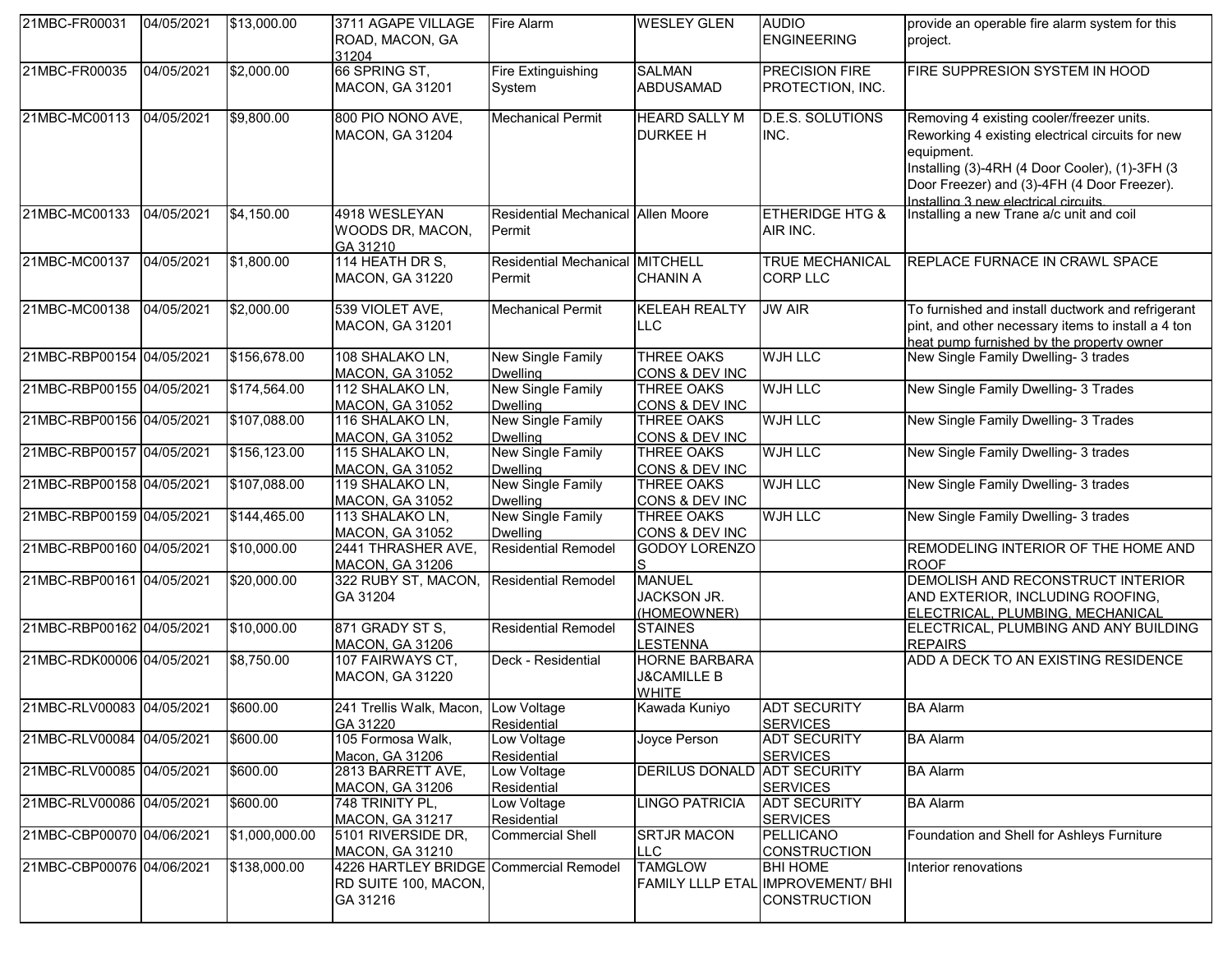| 21MBC-CBP00115 04/06/2021 |            | \$244,596.00 | 2495 PIO NONO AVE,<br>MACON, GA 31206                                | <b>Commercial Remodel</b>                      | SED-<br><b>EISENHOWER</b><br>LLC                        | <b>VISION</b><br>CONTRACTORS INC.                                 | Interior alterations, finishes, fixtures, electrical,<br>plumbing.                     |
|---------------------------|------------|--------------|----------------------------------------------------------------------|------------------------------------------------|---------------------------------------------------------|-------------------------------------------------------------------|----------------------------------------------------------------------------------------|
| 21MBC-EL00342             | 04/06/2021 | \$1,000.00   | 5155 WESLEYAN CIR,<br><b>MACON, GA 31210</b>                         | <b>Residential Electrical</b><br>Permit        | <b>TABB RHONDA A</b>                                    | LEWIS ELECTRIC,<br>LLC.                                           | Replace bad meterbase                                                                  |
| 21MBC-EL00356             | 04/06/2021 | \$4,000.00   | 1050 COURTLAND AVE, Residential Electrical<br><b>MACON, GA 31204</b> | Permit                                         | <b>JONES BEVERLY</b><br>A                               | <b>MACON</b><br><b>CONNECTIONS LLC</b>                            | service repair                                                                         |
| 21MBC-EL00357             | 04/06/2021 | \$900.00     | 474 SPRING ST,<br>MACON, GA 31201                                    | <b>Residential Electrical</b><br>Permit        | <b>POTTER</b><br><b>BEMJAMIN W</b>                      | <b>DON FULLMAN</b>                                                | <b>NEW SERVICE</b>                                                                     |
| 21MBC-EL00358             | 04/06/2021 | \$900.00     | 3075 OHARA DR N,<br><b>MACON, GA 31206</b>                           | <b>Residential Electrical</b><br>Permit        | <b>HALL WYLENA</b><br><b>HUMPHRIES</b>                  | <b>DON FULLMAN</b>                                                | <b>RELOCATE SERVICE</b>                                                                |
| 21MBC-EL00359             | 04/06/2021 | \$900.00     | 1187 EDNA PL RD APT<br>1501, MACON, GA<br>31204                      | <b>Residential Electrical</b><br>Permit        | <b>SUMMIT</b><br><b>APARTMENT</b><br><b>HOLDINGS LL</b> | <b>DON FULLMAN</b>                                                | <b>POWER RELEASE</b>                                                                   |
| 21MBC-EL00360             | 04/06/2021 | \$500.00     | 2546 ALLAN WAY,<br><b>MACON, GA 31206</b>                            | <b>Residential Electrical</b><br>Permit        | <b>SCOTT ANGELA C GRIGGERS</b>                          | <b>ELECTRIC</b>                                                   | <b>REPLACE BENT MAST</b>                                                               |
| 21MBC-EL00365             | 04/06/2021 | \$500.00     | 168 MCCLAIN CIR,<br><b>MACON, GA 31216</b>                           | <b>Residential Electrical</b><br>Permit        | <b>J&amp;M INVESTMENT AAA APPLIANCE</b><br>CO LLC       | <b>HEATING &amp; AIR</b>                                          | <b>NEW POOL ELECTRICAL</b>                                                             |
| 21MBC-MC00026             | 04/06/2021 | \$3,856.00   | 128 LAKE POINTE DR,<br>MACON, GA 31210                               | <b>Residential Mechanical</b><br>Permit        | <b>NAPIER II</b><br>MICHAEL K &                         | <b>TOTAL COMFORT</b><br><b>COOLING AND</b><br><b>HEATING, LLC</b> | Replace Gas Furnace in Basement.                                                       |
| 21MBC-MC00091             | 04/06/2021 | \$6,740.00   | 760 BLANTON BLVD,<br>MACON, GA 31210                                 | Residential Mechanical MORGAN CARL &<br>Permit | <b>CYNTHIA</b>                                          | <b>BUZZELL PLUMBING</b><br><b>HEATING &amp; AIR INC</b>           | 3ton 15seer hvac unit changeout<br>92% AFUE 60,000btu natural gas furnace<br>changeout |
| 21MBC-MC00095             | 04/06/2021 | \$5,000.00   | 1234 WOOLFOLK ST<br>UNIT 1234, MACON, GA<br>31217                    | <b>Mechanical Permit</b>                       | 1234 WOOLFOLK<br><b>ST TRUST</b>                        | <b>WE CARE HEATING</b><br><b>AND AIR</b>                          | <b>HVAC Change Out</b>                                                                 |
| 21MBC-MC00139             | 04/06/2021 | \$6,000.00   | 233 SCHELL AVE,<br><b>MACON, GA 31217</b>                            | <b>Residential Mechanical</b><br>Permit        | <b>BRYANT DAVID A</b><br>& CASSANDRA D                  | <b>AIR MASTERS OF</b><br><b>MACON LLC</b>                         | complete install of hvac system                                                        |
| 21MBC-MC00140             | 04/06/2021 | \$2,500.00   | 1247 WOOLFOLK ST<br>UNIT 1249, MACON, GA<br>31217                    | <b>Mechanical Permit</b>                       | 1247 WOOLFOLK<br><b>ST TRUST</b>                        | <b>WE CARE HEATING</b><br><b>AND AIR</b>                          | Install Air handler and heat strips only                                               |
| 21MBC-MC00141             | 04/06/2021 | \$2,500.00   | 1222 WOOLFOLK ST<br>UNIT 1226, MACON, GA<br>31217                    | <b>Mechanical Permit</b>                       | 1222 WOOLFOLK<br><b>ST TRUST</b>                        | <b>WE CARE HEATING</b><br><b>AND AIR</b>                          | Change out of Air handler and Heat strips                                              |
| 21MBC-MC00142             | 04/06/2021 | \$2,500.00   | 1222 WOOLFOLK ST<br>UNIT 1228, MACON, GA<br>31217                    | <b>Mechanical Permit</b>                       | 1222 WOOLFOLK<br><b>ST TRUST</b>                        | <b>WE CARE HEATING</b><br><b>AND AIR</b>                          | Install Air Handler and Heat Strips                                                    |
| 21MBC-MC00143             | 04/06/2021 | \$2,500.00   | 1234 WOOLFOLK ST<br>UNIT 1236, MACON, GA<br>31217                    | <b>Mechanical Permit</b>                       | 1234 WOOLFOLK<br><b>ST TRUST</b>                        | <b>WE CARE HEATING</b><br><b>AND AIR</b>                          | installing air handler and heat strips                                                 |
| 21MBC-MC00144             | 04/06/2021 | \$2,500.00   | 1234 WOOLFOLK ST<br>UNIT 1238, MACON, GA<br>31217                    | <b>Mechanical Permit</b>                       | 1234 WOOLFOLK<br><b>ST TRUST</b>                        | <b>WE CARE HEATING</b><br>AND AIR                                 | Install Air Handler and Heat Strips                                                    |
| 21MBC-MC00161             | 04/06/2021 | \$5,500.00   | 104 LOTUS POINT DR,<br>MACON, GA 31220                               | <b>Residential Mechanical</b><br>Permit        | <b>DOUBLEDAY LISA</b><br>A & MICHAEL                    | <b>AAA APPLIANCE</b><br><b>HEATING &amp; AIR</b>                  | <b>INSTALL NEW OUTDOOR UNIT</b>                                                        |
| 21MBC-RBP00137 04/06/2021 |            | \$13,296.68  | 6180 SKIPPERTON RD,<br>MACON, GA 31216                               | <b>Residential Remodel</b>                     | Angela Culver                                           | SAME DAY CALL LLC                                                 | Expanding existing bathroom walls, interior wall<br>only.                              |
| 21MBC-RBP00163 04/06/2021 |            | \$20,000.00  | 518 AMANDA WAY,<br>MACON, GA 31216                                   | Detached Garage                                | <b>BROWN JOSEPH</b><br>R JR & KATHY N                   | <b>SENTRY</b><br><b>CONSTRUCTION</b><br>COMPANY, INC.             | Build a 24 x 24 detached garage                                                        |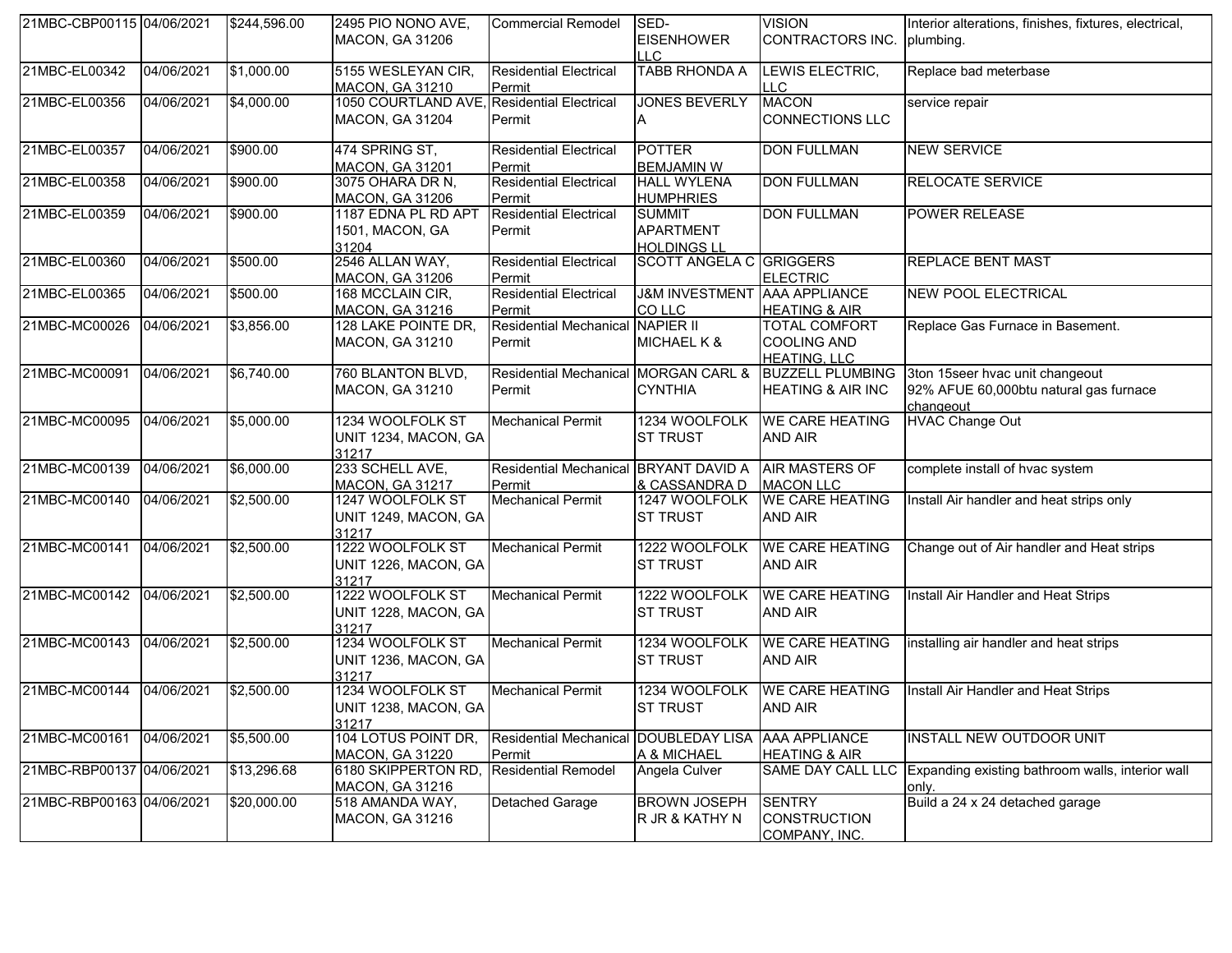| 21MBC-RBP00164 04/06/2021 |            | \$20,000.00  | 1216 MAYNARD ST.<br><b>MACON, GA 31217</b>                            | <b>Residential Remodel</b> | <b>FORSYTH JUAN</b>                                      | <b>JUAN K FORSYTH</b><br>(HOMEOWNER)            | PLACE 30-40 FT ROLL-OFF DUMPSTER,<br>UPGRADE PLUMBING AND ELECTRICAL UP<br>TO CODE. FOUNDATION BRICKED UP. ROOF<br>REPLACEMENT (METAL). INTERIOR SHEET<br>ROCK REPAIR. REPLACE WINDOWS AND<br>DOORS. INSTAL HVAC MINI SYSTEM. |
|---------------------------|------------|--------------|-----------------------------------------------------------------------|----------------------------|----------------------------------------------------------|-------------------------------------------------|-------------------------------------------------------------------------------------------------------------------------------------------------------------------------------------------------------------------------------|
| 21MBC-RO00052             | 04/06/2021 | \$10,266.50  | <b>4658 SOUTH</b><br>BEECHWOOD DR,<br><b>MACON, GA 31210</b>          | <b>Residential Reroof</b>  | <b>HAMMOCK</b><br><b>CHARLES W-</b><br><b>MICHELLE H</b> | <b>CROSBY ROOFING</b><br>CO.                    | FULL SHINGLE REPLACEMENT (4/9/21)                                                                                                                                                                                             |
| 21MBC-RO00053             | 04/06/2021 | \$7,486.00   | 2942 VICTORIA CIR,<br><b>MACON, GA 31204</b>                          | <b>Residential Reroof</b>  | <b>LENGEL LAUREN</b><br>& PHILIP                         | <b>CROSBY ROOFING</b><br>CO.                    | FULL SHINGLE ROOF REPLACEMENT (4/6/21)                                                                                                                                                                                        |
| 21MBC-RO00054             | 04/06/2021 | \$44,336.59  | 105 BRANDY CT,<br><b>MACON, GA 31220</b>                              | <b>Residential Reroof</b>  | <b>STROHSAHL</b><br>WILLIAM & AMBER CO.                  | <b>CROSBY ROOFING</b>                           | STANDING SEAM METAL ROOF<br>REPLACEMENT (4/7/21)                                                                                                                                                                              |
| 21MBC-RO00055             | 04/06/2021 | \$8,800.00   | 1920 JEFF DAVIS ST,<br><b>MACON, GA 31201</b>                         | <b>Residential Reroof</b>  | <b>LESTER IDA BELL</b><br><b>HEIRS OF</b>                | <b>CROSBY ROOFING</b><br>ICO.                   | FULL SHINGLE ROOF REPLACEMENT (4/7/21)                                                                                                                                                                                        |
| 21MBC-RO00056             | 04/06/2021 | \$7,151.79   | 4061 ATWOOD DR,<br><b>MACON, GA 31204</b>                             | <b>Residential Reroof</b>  | <b>EUGENIA F</b>                                         | MACK ROBERT W - CROSBY ROOFING<br>CO.           | FULL SHINGLE ROOF REPLACEMENT (4/8/21)                                                                                                                                                                                        |
| 21MBC-RO00057             | 04/06/2021 | \$5,945.00   | 3738 GREENBRIAR RD<br>E, MACON, GA 31204                              | <b>Residential Reroof</b>  | PERKINS REGINA                                           | <b>CROSBY ROOFING</b><br>CO.                    | FULL SHINGLE ROOF REPLACEMENT (4/8/21)                                                                                                                                                                                        |
| 21MBC-RO00058             | 04/06/2021 | \$3,550.00   | 142 WESLEYAN WAY,<br><b>MACON, GA 31210</b>                           | <b>Residential Reroof</b>  |                                                          | <b>WILLIAMS MARTIN CROSBY ROOFING</b><br>CO.    | FULL SHINGLE ROOF REPLACEMENT *<br>FACIA REPAIR (4/7/21)                                                                                                                                                                      |
| 20MBC-CBP00097 04/07/2021 |            | \$300,000.00 | 4501 LOG CABIN DR,<br><b>MACON, GA 31206</b>                          | <b>Commercial Remodel</b>  | <b>ALDI INC</b>                                          | SMITH & CO., INC.                               | Interior remodel of an existing Aldi Food Store.<br>This project does not receive a Certificate of<br>Occupancy, since the mercantile use is<br>established.                                                                  |
| 21MBC-CBP00122 04/07/2021 |            | \$110,000.00 | 3576 VINEVILLE AVE<br>SUITE A & B, MACON,<br>GA 31204                 | <b>Commercial Remodel</b>  | FRESHSTART<br><b>MACON LLC</b>                           | <b>WB CONSTRUCTION</b><br>AND DEVELOPMENT       | NEW SHINGLES ON ROOF, INTERIOR DEMO,<br>INTERIOR RENOVATIONS. NO CHANGES TO<br>FOOTPRINT OF THE EXISTING BUILDING. NO<br>STRUCTURAL WORK FOR VINEVILLE NORTH<br>APARTMENTS (OFFICE ONLY).                                     |
| 21MBC-CBP00135 04/07/2021 |            | \$70,000.00  | 461 THIRD ST, MACON, Tenant Finish<br>GA 31201                        |                            | 461 THIRD LLC                                            | <b>KUNJ</b><br><b>CONSTRUCTION</b><br>USA, INC. | tenant buildout                                                                                                                                                                                                               |
| 21MBC-CBP00139 04/07/2021 |            | \$40,000.00  | 510 WOODARD AVE<br>BLDG 1 UNITS A/B,<br>MACON, GA 31204               | <b>Commercial Remodel</b>  | <b>RANWYLD LLC</b>                                       | <b>MIDDLE GEORGIA</b><br><b>RESTORATION</b>     | REPLACE ROOFS, WINDOWS, CABINETS,<br>SHEETROCK, FLOORING, BATHTUBS, PANEL<br>BOX, HVAC, PAINT INTERIOR AND EXTERIOR<br><b>SURFACES</b>                                                                                        |
| 21MBC-CBP00140 04/07/2021 |            | \$40,000.00  | 510 WOODARD AVE<br>BLDG 2 UNITS A/B,<br>MACON, GA 31204               | <b>Commercial Remodel</b>  | <b>RANWYLD LLC</b>                                       | <b>MIDDLE GEORGIA</b><br><b>RESTORATION</b>     | REPLACE ROOFS, WINDOWS, CABINETS,<br>SHEETROCK, FLOORING, BATHTUBS, PANEL<br>BOX, HVAC, PAINT INTERIOR AND EXTERIOR<br><b>SURFACES</b>                                                                                        |
| 21MBC-CBP00141 04/07/2021 |            | \$40,000.00  | 510 WOODARD AVE<br><b>BLDG 3 UNITS A/B,</b><br><b>MACON, GA 31204</b> | <b>Commercial Remodel</b>  | <b>RANWYLD LLC</b>                                       | <b>MIDDLE GEORGIA</b><br><b>RESTORATION</b>     | REPLACE ROOFS, WINDOWS, CABINETS,<br>SHEETROCK, FLOORING, BATHTUBS, PANEL<br>BOX, HVAC, PAINT INTERIOR AND EXTERIOR<br><b>SURFACES</b>                                                                                        |
| 21MBC-CBP00142 04/07/2021 |            | \$40,000.00  | 510 WOODARD AVE<br>BLDG 4 UNITS A/B,<br>MACON, GA 31204               | <b>Commercial Remodel</b>  | <b>RANWYLD LLC</b>                                       | <b>MIDDLE GEORGIA</b><br><b>RESTORATION</b>     | REPLACE ROOFS, WINDOWS, CABINETS,<br>SHEETROCK, FLOORING, BATHTUBS, PANEL<br>BOX, HVAC, PAINT INTERIOR AND EXTERIOR<br><b>SURFACES</b>                                                                                        |
| 21MBC-CBP00143 04/07/2021 |            | \$40,000.00  | 510 WOODARD AVE<br>BLDG 5 UNITS A/B,<br><b>MACON, GA 31204</b>        | <b>Commercial Remodel</b>  | <b>RANWYLD LLC</b>                                       | <b>MIDDLE GEORGIA</b><br><b>RESTORATION</b>     | REPLACE ROOFS, WINDOWS, CABINETS,<br>SHEETROCK, FLOORING, BATHTUBS, PANEL<br>BOX, HVAC, PAINT INTERIOR AND EXTERIOR<br><b>SURFACES</b>                                                                                        |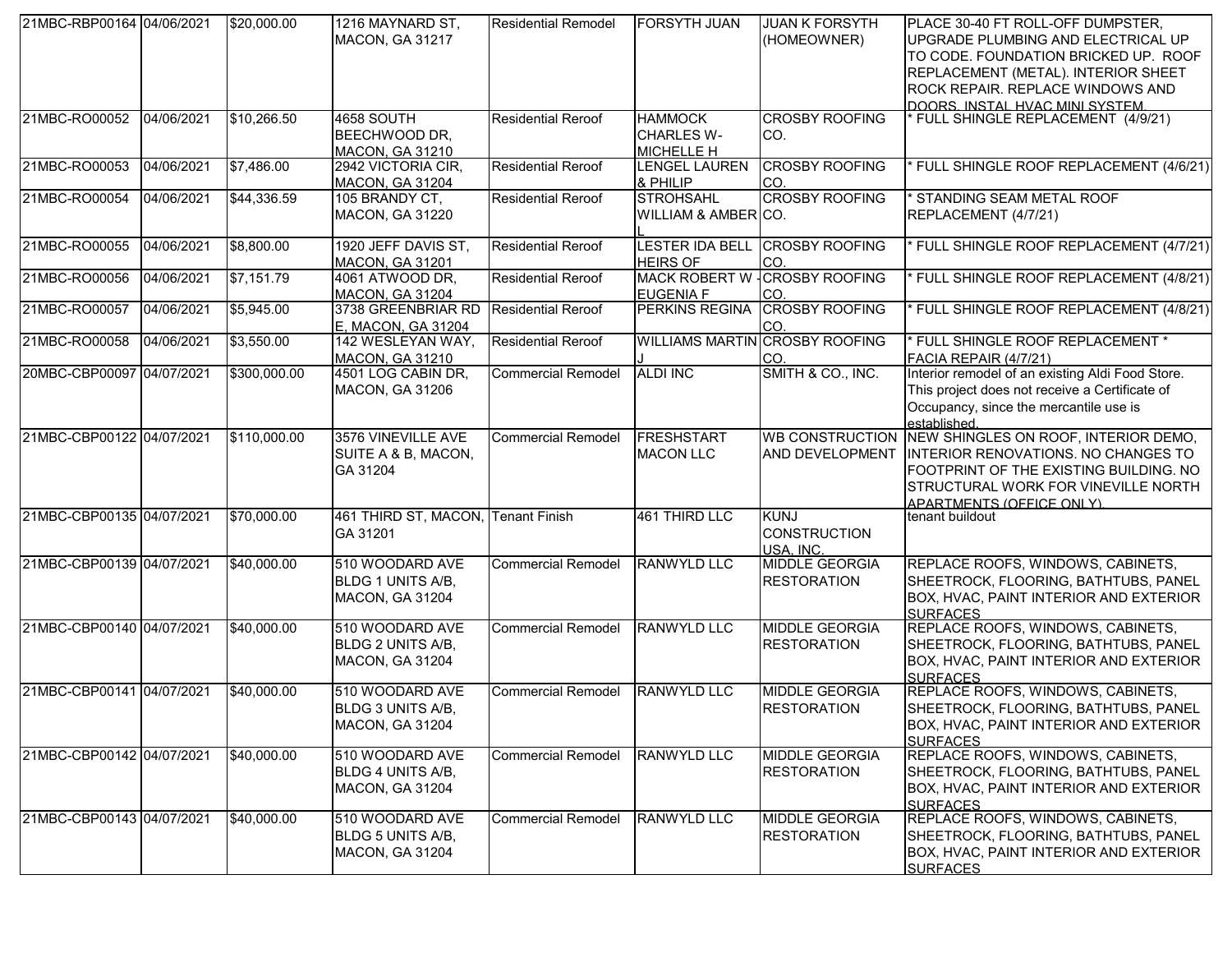| 21MBC-CBP00144 04/07/2021 |            | \$40,000.00 | 510 WOODARD AVE<br><b>BLDG 6 UNITS A/B,</b><br><b>MACON, GA 31204</b>    | <b>Commercial Remodel</b>                                        | RANWYLD LLC                                                 | <b>MIDDLE GEORGIA</b><br><b>RESTORATION</b>    | REPLACE ROOFS, WINDOWS, CABINETS,<br>SHEETROCK, FLOORING, BATHTUBS, PANEL<br>BOX, HVAC, PAINT INTERIOR AND EXTERIOR<br><b>SURFACES</b>        |
|---------------------------|------------|-------------|--------------------------------------------------------------------------|------------------------------------------------------------------|-------------------------------------------------------------|------------------------------------------------|-----------------------------------------------------------------------------------------------------------------------------------------------|
| 21MBC-CBP00145 04/07/2021 |            | \$40,000.00 | 510 WOODARD AVE<br><b>BLDG 7 UNITS A/B,</b><br><b>MACON, GA 31204</b>    | <b>Commercial Remodel</b>                                        | <b>RANWYLD LLC</b>                                          | <b>MIDDLE GEORGIA</b><br><b>RESTORATION</b>    | REPLACE ROOFS, WINDOWS, CABINETS,<br>SHEETROCK, FLOORING, BATHTUBS, PANEL<br>BOX, HVAC, PAINT INTERIOR AND EXTERIOR<br><b>SURFACES</b>        |
| 21MBC-CBP00146 04/07/2021 |            | \$40,000.00 | 510 WOODARD AVE<br>BLDG 8 UNITS A/B,<br><b>MACON, GA 31204</b>           | Commercial Remodel                                               | RANWYLD LLC                                                 | <b>MIDDLE GEORGIA</b><br><b>RESTORATION</b>    | REPLACE ROOFS, WINDOWS, CABINETS,<br>SHEETROCK, FLOORING, BATHTUBS, PANEL<br>BOX, HVAC, PAINT INTERIOR AND EXTERIOR<br><b>SURFACES</b>        |
| 21MBC-CBP00147 04/07/2021 |            | \$40,000.00 | 510 WOODARD AVE<br>BLDG 9 UNITS A/B,<br><b>MACON, GA 31204</b>           | <b>Commercial Remodel</b>                                        | <b>RANWYLD LLC</b>                                          | <b>MIDDLE GEORGIA</b><br><b>RESTORATION</b>    | REPLACE ROOFS, WINDOWS, CABINETS,<br>SHEETROCK, FLOORING, BATHTUBS, PANEL<br>BOX, HVAC, PAINT INTERIOR AND EXTERIOR<br><b>SURFACES</b>        |
| 21MBC-CBP00148 04/07/2021 |            | \$40,000.00 | 510 WOODARD AVE<br>BLDG 10 UNITS A/B,<br><b>MACON, GA 31204</b>          | <b>Commercial Remodel</b>                                        | <b>RANWYLD LLC</b>                                          | <b>MIDDLE GEORGIA</b><br><b>RESTORATION</b>    | <b>REPLACE ROOFS, WINDOWS, CABINETS,</b><br>SHEETROCK, FLOORING, BATHTUBS, PANEL<br>BOX, HVAC, PAINT INTERIOR AND EXTERIOR<br><b>SURFACES</b> |
| 21MBC-CBP00149 04/07/2021 |            | \$40,000.00 | 510 WOODARD AVE<br>BLDG 11 UNITS A/B,<br><b>MACON, GA 31204</b>          | <b>Commercial Remodel</b>                                        | <b>RANWYLD LLC</b>                                          | <b>MIDDLE GEORGIA</b><br><b>RESTORATION</b>    | REPLACE ROOFS, WINDOWS, CABINETS,<br>SHEETROCK, FLOORING, BATHTUBS, PANEL<br>BOX, HVAC, PAINT INTERIOR AND EXTERIOR<br><b>SURFACES</b>        |
| 21MBC-CLV00017 04/07/2021 |            | \$600.00    | 135 MACON WEST DR,<br><b>MACON, GA 31210</b>                             | Low Voltage<br>Commercial                                        | <b>MEADORS FRANK ADT SECURITY</b><br><b>GARY &amp; ALAN</b> | <b>SERVICES</b>                                | <b>BA Alarm</b>                                                                                                                               |
| 21MBC-EL00361             | 04/07/2021 | \$700.00    | 6501 PEAKE RD,<br><b>MACON, GA 31210</b>                                 | <b>Commercial Electrical</b><br>Permit                           | <b>J2MS LLC</b>                                             | <b>SERVICE ELECTRIC</b><br>INC.                | #200: Communications conduit                                                                                                                  |
| 21MBC-EL00362             | 04/07/2021 | \$650.00    | 2462 VINEVILLE AVE,<br><b>MACON, GA 31204</b>                            | <b>Commercial Electrical</b><br>Permit                           | <b>ANDERSON R</b><br><b>LARS</b>                            | <b>SERVICE ELECTRIC</b><br>INC.                | 2476 Vineville Ave: Communications conduit                                                                                                    |
| 21MBC-EL00363             | 04/07/2021 | \$550.00    | 4628 PRESIDENTIAL<br>PKWY, MACON, GA<br>31206                            | <b>Commercial Electrical</b><br>Permit                           | <b>DDRTC</b><br><b>EISENHOWER</b><br><b>CROSSIN LLC</b>     | <b>SERVICE ELECTRIC</b><br>INC.                | Kroger: Communications receptacle                                                                                                             |
| 21MBC-EL00364             | 04/07/2021 | \$1,200.00  | 914 SECOND ST,<br><b>MACON, GA 31201</b>                                 | <b>Commercial Electrical</b><br>Permit                           | <b>FOUNDATION IN</b>                                        | SHREE NIJANAND MIDDLE GEORGIA<br>ELECTRIC, INC | Service Upgrade                                                                                                                               |
| 21MBC-EL00366             | 04/07/2021 | \$3,000.00  | 5435 RIVERSIDE DR<br>UNIT B, MACON, GA<br>31210                          | <b>Residential Electrical</b><br>Permit                          | <b>COOK TIMOTHY</b><br><b>MICHAEL ESTATE</b>                | <b>HUBBARD ELECTRIC Rewire</b>                 |                                                                                                                                               |
| 21MBC-EL00367             | 04/07/2021 | \$105.00    | 5839 J DR, MACON, GA Residential Electrical<br>31216                     | Permit                                                           | <b>BUSBEE</b><br><b>CLEMENT J &amp;</b>                     |                                                | HUBBARD ELECTRIC Inspection to get power turned on                                                                                            |
| 21MBC-EL00368             | 04/07/2021 | \$1,000.00  | 2908 LIBERTY CHURCH Residential Electrical<br>RD, MACON, GA 31216 Permit |                                                                  | <b>NOBLES</b><br><b>MATTHEW C</b>                           | <b>SCHAFFER</b><br><b>ELECTRIC SERVICE</b>     | Replace existing burned fuse panel to breaker<br>type                                                                                         |
| 21MBC-EL00370             | 04/07/2021 | \$400.00    | 720 Tidewater Circle<br>APT 2-F, Macon, GA<br>31211                      | <b>Commercial Electrical</b><br>Permit                           | <b>River Park</b><br>Apartments                             | M.L. DAVIDSON<br><b>ELECTRIC</b>               | Need inspection to get power on due to being off<br>for over a year.                                                                          |
| 21MBC-EL00371             | 04/07/2021 | \$300.00    | 5763 HOUSTON RD,<br><b>MACON, GA 31216</b>                               | <b>Residential Electrical</b><br>Permit                          | SPEARS ALPHIE L<br>JR & LINDA                               | M.L. DAVIDSON<br><b>ELECTRIC</b>               | Temporary service                                                                                                                             |
| 21MBC-EL00373             | 04/07/2021 | \$5,500.00  | 6237 RIGGINS MILL RD, Residential Electrical<br><b>MACON, GA 31020</b>   | Permit                                                           |                                                             |                                                | WALKER RHETT A KNOWLES ELECTRIC New 200 amp residential service                                                                               |
| 21MBC-MC00100             | 04/07/2021 | \$5,975.00  | 2036 WINSTON DR,<br><b>MACON, GA 31206</b>                               | Residential Mechanical WORTHY CORINE CONDITIONED AIR,<br>Permit  | W - ROBERT                                                  | INC.                                           | package unit                                                                                                                                  |
| 21MBC-MC00107             | 04/07/2021 | \$6,700.00  | 1199 LUCKY<br>DEBONAIR DR,<br><b>MACON, GA 31210</b>                     | <b>Residential Mechanical</b><br>Permit                          | <b>SCHORR ROBERT</b><br>Е                                   | CONDITIONED AIR,<br>INC.                       | furnace, coil & condensing unit                                                                                                               |
| 21MBC-MC00116             | 04/07/2021 | \$3,585.00  | 4181 LAURA ANN PL,<br><b>MACON, GA 31210</b>                             | Residential Mechanical GORDON JANIE W CONDITIONED AIR,<br>Permit |                                                             | INC.                                           | condenser & coil                                                                                                                              |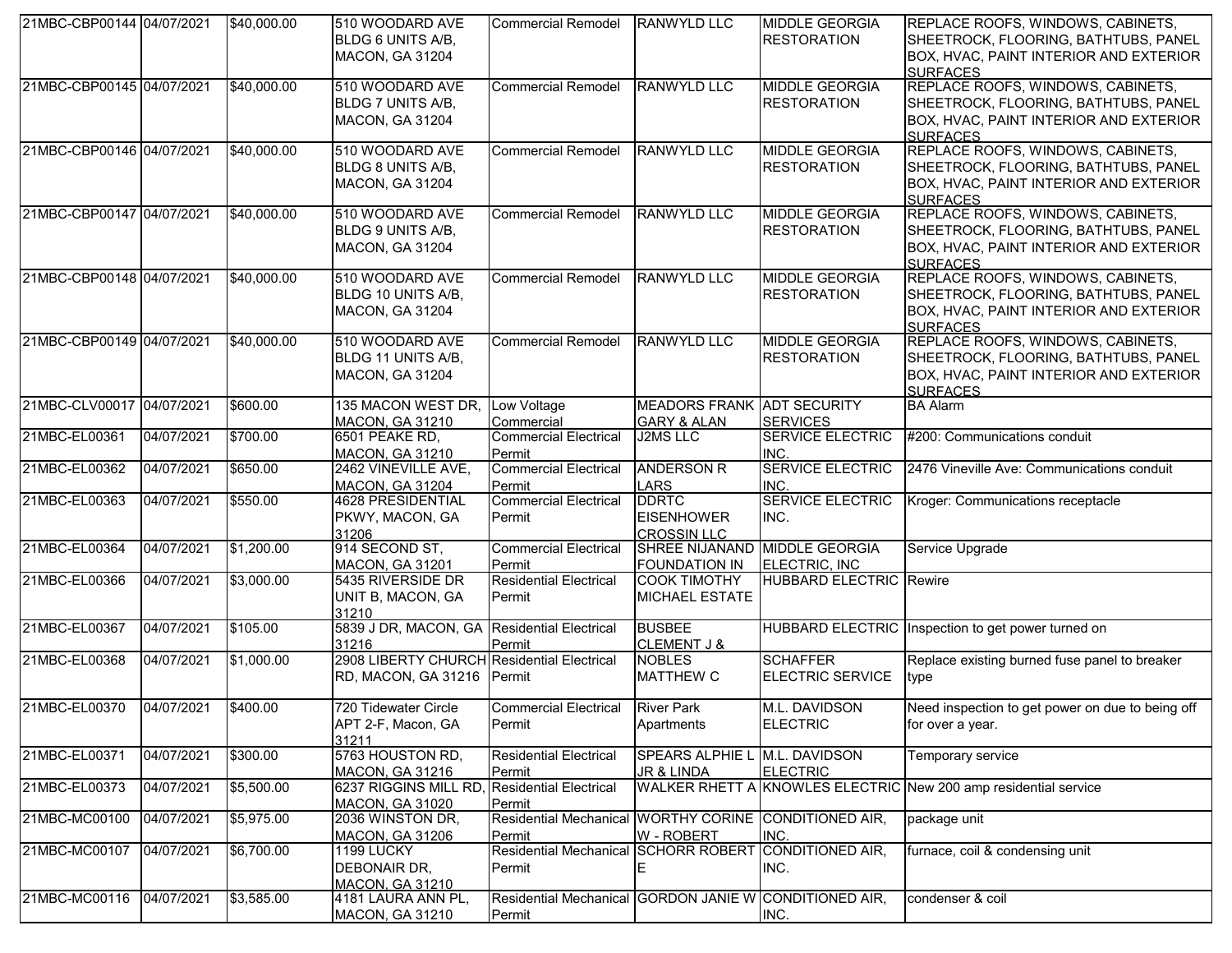| 21MBC-MC00117 04/07/2021  |            | \$10,100.00      | 716 ALLISON PARK,<br>MACON, GA 31210                                  | Residential Mechanical SAMS RUFUS D III CONDITIONED AIR,<br>Permit | & SIDNEY T                                                  | INC.                                                    | condenser, coil & furnace                                                                                                                                                            |
|---------------------------|------------|------------------|-----------------------------------------------------------------------|--------------------------------------------------------------------|-------------------------------------------------------------|---------------------------------------------------------|--------------------------------------------------------------------------------------------------------------------------------------------------------------------------------------|
| 21MBC-MC00127             | 04/07/2021 | \$4,300.00       | 1818 WAVERLAND CIR,<br><b>MACON, GA 31211</b>                         | Residential Mechanical DAISY LITTON LLC CONDITIONED AIR,<br>Permit |                                                             | INC.                                                    | cpmdenser and coil                                                                                                                                                                   |
| 21MBC-MC00162             | 04/07/2021 | \$56,800.00      | 188 THIRD ST, MACON, Commercial<br>GA 31201                           | <b>Mechanical Permit</b>                                           | <b>MACON-BIBB</b><br><b>COUNTY</b>                          | CONDITIONED AIR,<br><b>INC</b>                          | replace 7 split systems                                                                                                                                                              |
| 21MBC-RBP00131 04/07/2021 |            | \$20,000.00      | 2315 MILLERFIELD RD,<br>MACON, GA 31217                               | <b>Residential Remodel</b>                                         | ROBINSON ERIC J ERIC J ROBINSON                             |                                                         | <b>RESIDENTIAL REMODEL - HOMEOWNER IS</b><br><b>GC</b>                                                                                                                               |
| 21MBC-RBP00165 04/07/2021 |            | \$16,600.00      | 1493 MAPLEWOOD DR, Accessory Building -<br>MACON, GA 31210            | Residential                                                        | <b>BAKER CHARLES</b><br>H & PETRA M                         |                                                         | <b>BUILDING A DETATCHED ACCESSORY</b><br><b>BUILDING ON TO RESIDENTIAL PROPERTY</b>                                                                                                  |
| 21MBC-RLV00087 04/07/2021 |            | \$600.00         | 239 HEATHWOOD DR.<br>MACON, GA 31206                                  | Low Voltage<br>Residential                                         | <b>SMITH CHARLIE</b>                                        | <b>ADT SECURITY</b><br><b>SERVICES</b>                  | <b>BA Alarm</b>                                                                                                                                                                      |
| 21MBC-RLV00088 04/07/2021 |            | \$600.00         | 2837 SKYLINE RD,<br><b>MACON, GA 31211</b>                            | Low Voltage<br>Residential                                         | <b>CANNON FERRIS</b><br>& STEPHANIE                         | <b>ADT SECURITY</b><br><b>SERVICES</b>                  | <b>BA Alarm</b>                                                                                                                                                                      |
| 21MBC-RLV00089 04/07/2021 |            | \$600.00         | 120 REDHILL BLVD,<br>MACON, GA 31216                                  | Low Voltage<br>Residential                                         | <b>NEDA</b><br><b>INVESTMENTS</b><br><b>LLC</b>             | <b>ADT SECURITY</b><br><b>SERVICES</b>                  | <b>BA Alarm</b>                                                                                                                                                                      |
| 21MBC-CBP00121 04/08/2021 |            | \$200,000.00     | 4977 MT PLEASANT<br>CHURCH RD, MACON,<br>GA 31216                     | <b>Commercial Remodel</b>                                          | 247 GROUP LLC                                               | <b>KUNJ</b><br><b>CONSTRUCTION</b><br>USA, INC.         | We are renovating existing commercial building to<br>fit a convince store with gas pumps.                                                                                            |
| 21MBC-EL00374             | 04/08/2021 | \$500.00         | 909 NEWBERG AVE,<br>MACON, GA 31206                                   | <b>Residential Electrical</b><br>Permit                            | CALVIN &<br><b>GWENDOLYN</b><br><b>ROLLE</b><br>(HOMEOWNER) |                                                         | CHANGING OUTLETS AND PUTTING IN NEW<br><b>PANEL</b>                                                                                                                                  |
| 21MBC-EL00375             | 04/08/2021 | \$14,000.00      | 1012 COURTLAND AVE, Residential Electrical<br><b>MACON, GA 31204</b>  | Permit                                                             | MOYE KENNETH COVATION<br>& GAIL D                           | ELECTRICAL INC.                                         | ADDING OUTLETS/ INSTALLING 125AM<br>INTERIOR PANEL INSTALLING METER COMBO<br><b>EXTERIOR. CURRENT SERVICE IS BEING</b><br>MOVED FROM THE RIGHT SIDE OF THE HOME<br>TO THE LEFT SIDE. |
| 21MBC-FR00043             | 04/08/2021 | \$1,200.00       | 1413 ROCKY CREEK<br>RD, MACON, GA 31206                               | <b>Fire Extinguishing</b><br>System                                | <b>BRC POWDER</b><br><b>SPRING LLC</b>                      | <b>WEST FIRE</b><br><b>EXTINGUISHER</b><br>SERVICE. INC | Installation of a Hood Fire Suppression System                                                                                                                                       |
| 21MBC-MC00164             | 04/08/2021 | \$4,749.00       | 6383 GOVERNOR<br>MACDONALD DR,<br><b>MACON, GA 31052</b>              | <b>Mechanical Permit</b>                                           | <b>COLBERT MITZI</b>                                        | <b>PRO TECH AIR LLC</b>                                 | Replace/Install Lennox 2 Ton Heat Pump system                                                                                                                                        |
| 21MBC-MC00165             | 04/08/2021 | \$5,500.00       | 1106 LAWTON DR,<br><b>MACON, GA 31201</b>                             | <b>Residential Mechanical BRABHAM</b><br>Permit                    | <b>REALTORS LLC</b>                                         | <b>AIR MASTERS OF</b><br><b>MACON LLC</b>               | COMPLETE INSTALL OF HVAC SYSTEM                                                                                                                                                      |
| 21MBC-CBP00002 04/09/2021 |            | \$300,000.00     | 557 CHERRY ST,<br><b>MACON, GA 31201</b>                              | <b>Commercial Remodel</b>                                          | <b>CITY SCAPE</b><br><b>DEVELOPMENT</b><br><b>LLC</b>       | <b>KUNJ</b><br><b>CONSTRUCTION</b><br>USA, INC.         | Alterations to existing historic building's second<br>floor. The second floor is designed to be a bar.                                                                               |
| 21MBC-CRO00003 04/09/2021 |            | \$98,700.00      | 3378 BROOKDALE AVE Commercial Reroof<br>UNIT 3376, MACON, GA<br>31204 |                                                                    | <b>G&amp;A CENTRAL</b><br><b>GEORGIA</b><br><b>PROPERTI</b> | <b>GARABAR INC.</b>                                     | REROOF OF COMMERCIAL BUILDING FOR<br><b>INVESTMENTS LIMITED</b>                                                                                                                      |
| 21MBC-EL00325             | 04/09/2021 | $\sqrt{$200.00}$ | 3271 OHARA DR N,<br>MACON, GA 31206                                   | <b>Residential Electrical</b><br>Permit                            | <b>GARCIA NEGRETE TITAN SOLAR</b><br><b>MARTHA A &amp;</b>  | POWER GA                                                | Electrical upgrade to service entrance to bring it<br>up to code                                                                                                                     |
| 21MBC-EL00337             | 04/09/2021 | \$15,900.00      | 351 EAGLE RIDGE RD,<br>MACON, GA 31216                                | <b>Residential Electrical</b><br>Permit                            | <b>MERCER CARRIE</b><br>M                                   | <b>MILLER'S PLUMBING</b><br>& ELECTRICAL INC.           | rooftop mounted grid tie solar electric system with<br>battery backup                                                                                                                |
| 21MBC-EL00369             | 04/09/2021 | \$21,598.20      | 2479 ROBIN HOOD RD,<br>MACON, GA 31206                                | <b>Residential Electrical</b><br>Permit                            | <b>HERNANDEZ</b><br><b>JOSE J</b>                           | <b>TITAN SOLAR</b><br>POWER GA                          | Installation of 9.230kW PV system with MPU                                                                                                                                           |
| 21MBC-EL00372             | 04/09/2021 | \$13,808.85      | 4787 HIGH OAK DR,<br>MACON, GA 31210                                  | <b>Residential Electrical</b><br>Permit                            | <b>KENDRICK AMY M</b>                                       | <b>TITAN SOLAR</b><br>POWER GA                          | Installation of 3.740kW PV system                                                                                                                                                    |
| 21MBC-EL00376             | 04/09/2021 | \$450.00         | 2612 CORAL WAY,<br><b>MACON, GA 31211</b>                             | <b>Residential Electrical</b><br>Permit                            | <b>MOJEED</b><br><b>ADETUNJI O</b>                          | SHINE'S MR. FIX IT                                      | CHANGE OUT - UPGRADE OUTSIDE PANEL<br>IBOX                                                                                                                                           |
| 21MBC-EL00377             | 04/09/2021 | \$500.00         | 1515 BASS RD SUITE<br>G, MACON, GA 31210                              | <b>Commercial Electrical</b><br>Permit                             | MOORE &<br><b>MURPHEY PROP</b><br><b>LLC</b>                | <b>STARR ELECTRICAL</b><br><b>CONTRACTORS</b>           | Electrical inspection for Georgia Power to reinstall<br>power to house                                                                                                               |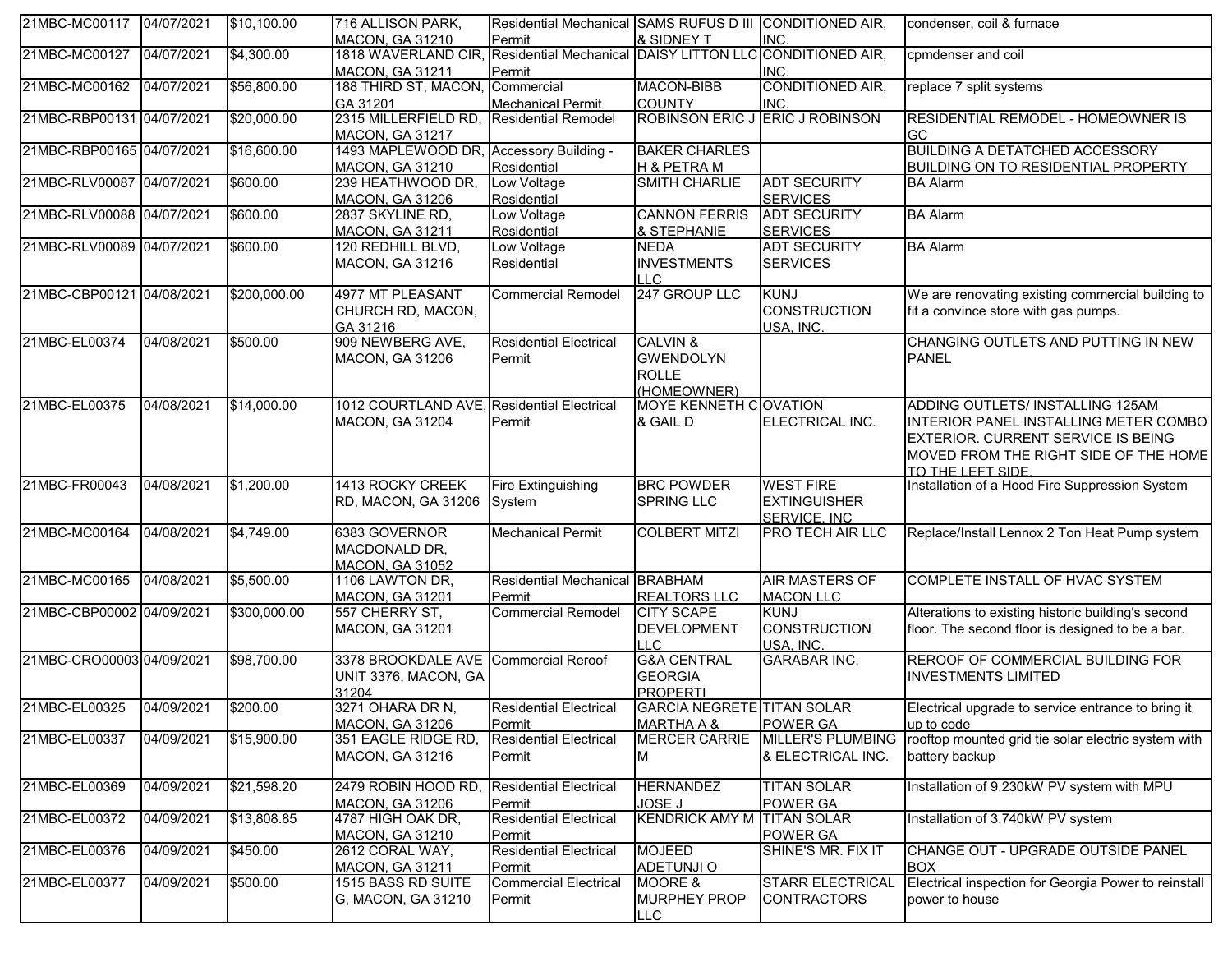| 21MBC-EL00378             | 04/09/2021 | \$5,235.00   | 2948 MALIBU DR,                                              | <b>Residential Electrical</b>             | <b>DA SILVA</b>                                  | SERVICE ELECTRIC                                                  | Relocate panel and replace service                                                                                                      |
|---------------------------|------------|--------------|--------------------------------------------------------------|-------------------------------------------|--------------------------------------------------|-------------------------------------------------------------------|-----------------------------------------------------------------------------------------------------------------------------------------|
|                           |            |              | <b>MACON, GA 31211</b>                                       | Permit                                    | <b>CLEIDERSON &amp;</b>                          | INC.                                                              |                                                                                                                                         |
| 21MBC-EL00379             | 04/09/2021 | \$15,900.00  | 5996 FORSYTH RD,<br><b>MACON, GA 31210</b>                   | <b>Commercial Electrical</b><br>Permit    | <b>GARDINER</b><br><b>GEORGE A II</b>            | <b>WSD ENGINEERING</b><br>INC.                                    | This project is installing an optional standby<br>generator system to the existing cell tower<br>compound.                              |
| 21MBC-EL00380             | 04/09/2021 | \$400.00     | 1234 WOOLFOLK ST<br>UNIT 1234, MACON, GA Permit<br>31217     | <b>Residential Electrical</b>             | 1234 WOOLFOLK<br><b>ST TRUST</b>                 | <b>GENERAL</b><br><b>SCIENTIFIC</b>                               | REPLACE METERBASE                                                                                                                       |
| 21MBC-EL00381             | 04/09/2021 | \$400.00     | 1695 THIRD ST,<br><b>MACON, GA 31201</b>                     | <b>Commercial Electrical</b><br>Permit    | <b>MUHAMMAD</b><br>MOSQUE #93 INC                | <b>GENERAL</b><br>SCIENTIFIC                                      | REPLACE METERBASE                                                                                                                       |
| 21MBC-RBP00166 04/09/2021 |            | \$36,500.00  | 2991 MILLERFIELD RD,<br><b>MACON, GA 31217</b>               | <b>Residential Remodel</b>                | LATIMORE VICKIE PAUL DAVIS                       | <b>RESTORATION OF</b><br>CENTRAL GEORGIA                          | RECONSTRUCTION OF INTERIOR OF<br>PROPERTY AT ABOVE ADDRESS DUE TO<br>FIRE AND ABATEMENT                                                 |
| 21MBC-RBP00167 04/09/2021 |            | \$40,000.00  | 2040 MIDWAY RD,<br>MACON, GA 31220                           | <b>Residential Remodel</b>                | <b>KRISHINA GREEN</b>                            | <b>KRISHINA GREEN</b><br>(HOMEOWNER)                              | PLUMBING, ELECTRICAL, FLOORING,<br>BATHROOM REMODELS x2, DRYWALL, PAINT,<br><b>AND TRIM</b>                                             |
| 21MBC-RLV00090 04/09/2021 |            | \$600.00     | 164 STONEWALL PL,<br><b>MACON, GA 31204</b>                  | Low Voltage<br>Residential                | JARDINE HARRIET ADT SECURITY<br>R                | <b>SERVICES</b>                                                   | <b>BA</b> Alarm                                                                                                                         |
| 21MBC-RLV00091 04/09/2021 |            | \$600.00     | 338 AMANDA DR,<br>MACON, GA 31216                            | Low Voltage<br>Residential                | PRESTON BOBBY ADT SECURITY<br>& BETTY R          | <b>SERVICES</b>                                                   | <b>BA Alarm</b>                                                                                                                         |
| 21MBC-RLV00092 04/09/2021 |            | \$600.00     | 1077 ALMA DR,<br><b>MACON, GA 31216</b>                      | Low Voltage<br>Residential                | <b>SMITH LEWISH</b>                              | <b>ADT SECURITY</b><br><b>SERVICES</b>                            | <b>BA Alarm</b>                                                                                                                         |
| 2019-00001902             | 04/12/2021 | \$1,500.00   | 947 ASHLIN AVE,<br><b>MACON, GA 31217</b>                    | <b>Residential Remodel</b>                | <b>DENERSON</b><br>WILLA J                       |                                                                   | INTERIOR ALTERATIONS/RENOVATIONS;<br>HOMEOWNER BASIL ONEIL FREEMAN<br>P#48-970-7321                                                     |
| 20MBC-FR00009             | 04/12/2021 | \$62,000.00  | 3769 RIDGE AVE,<br>MACON, GA 31204                           | <b>Fire Alarm</b>                         | <b>ALEXANDER IV</b><br><b>LLC</b>                | <b>SOUTHEASTERN</b><br><b>SYSTEM</b><br><b>TECHNOLOGIES</b>       | Installation of a new fire alarm system in the<br>renovated areas and the addition.                                                     |
| 21MBC-CBP00067 04/12/2021 |            | \$369,269.55 | 1094 Georgia Avenue,<br>Macon, GA 31201                      | <b>Commercial Remodel</b>                 | Old Post Real<br>Estate, LLC                     | RDG VENTURES LLC Interior build-out                               |                                                                                                                                         |
| 21MBC-CBP00123 04/12/2021 |            | \$50,000.00  | 8375 GRACE RD,<br><b>MACON, GA 31216</b>                     | <b>Commercial Remodel</b>                 | <b>PRINCE</b><br>PROPERTIES LLC PROPERTIES LLC   | <b>PRINCE</b>                                                     | PRINCE PROPERTIES LLC OFFICE REMODEL                                                                                                    |
| 21MBC-EL00382             | 04/12/2021 | \$5,800.00   | 3494 BARNES ST,<br><b>MACON, GA 31204</b>                    | <b>Residential Electrical</b><br>Permit   |                                                  | BROWN LINDSEY HOGAN'S ELECTRIC                                    | <b>REWIRE ACCORDING TO PRESENT</b><br>ELECTRICAL CODE                                                                                   |
| 21MBC-EL00383             | 04/12/2021 | \$300.00     | 2346 MONROE AVE,<br><b>MACON, GA 31206</b>                   | <b>Residential Electrical</b><br>Permit   |                                                  | NOLASCO DONNA HOGAN'S ELECTRIC                                    | SERVICE HAS BEEN OFF FOR A YEAR                                                                                                         |
| 21MBC-MC00163             | 04/12/2021 | \$2,848.00   | 3880 HARTLEY BRIDGE Mechanical Permit<br>RD, MACON, GA 31216 |                                           | <b>COLLINS ROBERT</b>                            | <b>TOTAL COMFORT</b><br>COOLING AND<br><b>HEATING, LLC</b>        | REPLACE GAS FURNACE IN ATTIC                                                                                                            |
| 21MBC-MC00166             | 04/12/2021 | \$6,839.05   | 713 DOTTIE CT W,<br>MACON, GA 31216                          | <b>Residential Mechanical</b><br>Permit   | <b>BARRON TRISHA</b>                             | <b>TOTAL COMFORT</b><br><b>COOLING AND</b><br><b>HEATING, LLC</b> | INSTALL 3 TON HEAT PUMP PACKAGE UNIT                                                                                                    |
| 21MBC-MC00167 04/12/2021  |            | \$4,000.00   | 133 LAGRANGE PL,<br><b>MACON, GA 31210</b>                   | Residential Mechanical PNC BANK<br>Permit | <b>NATIONAL</b><br><b>ASSOCIATI</b>              | <b>SMITH BROTHERS</b><br><b>HEATING &amp; AIR</b>                 | REMOVAL AND REPLACE HEATING AND AIR<br><b>CONDITIONING SYSTEM</b>                                                                       |
| 21MBC-PL00052             | 04/12/2021 | \$300.00     | 2991 HESTER RD,<br><b>MACON, GA 31217</b>                    | <b>Residential Plumbing</b><br>Permit     | <b>MORGAN</b><br><b>ANDREW B</b>                 | A-1 PLUMBING OF<br><b>MACON</b>                                   | BRING WATER HEATER UP TO CODE                                                                                                           |
| 21MBC-RBP00168 04/12/2021 |            | \$15,000.00  | 4961 BRITTANY DR,<br><b>MACON, GA 31210</b>                  | Accessory Building -<br>Residential       | <b>ANDERSON</b><br>WILLIAM J &<br><b>DONNA M</b> | <b>BLUEPRINT DESIGN</b><br><b>BUILD</b>                           | Build a 20ft x 24ft workshop in rear yard of home.                                                                                      |
| 21MBC-RO00059             | 04/12/2021 | \$9,184.00   | 607 CRAWFORD RD,<br><b>MACON, GA 31210</b>                   | <b>Residential Reroof</b>                 | <b>MORRIS</b><br><b>GERALDINE R</b>              | <b>CROSBY ROOFING</b><br>CO.                                      | FULL SHINGLE ROOF REPLACEMENT<br>(4.12.21)                                                                                              |
| 21MBC-CBP00058 04/13/2021 |            | \$270,624.00 | 4810 MERCER<br>UNIVERSITY DR,<br><b>MACON, GA 31210</b>      | <b>Commercial Remodel</b>                 | <b>BIBB TEACHERS</b><br>FED CREDIT UNI           | <b>CONSULTANTS AND</b><br><b>BUILDERS, INC.</b>                   | Renovation of interiors of 2nd floor space. Minor<br>demolition, framing, ceiling work, electrical,<br>plumbing, painting and flooring. |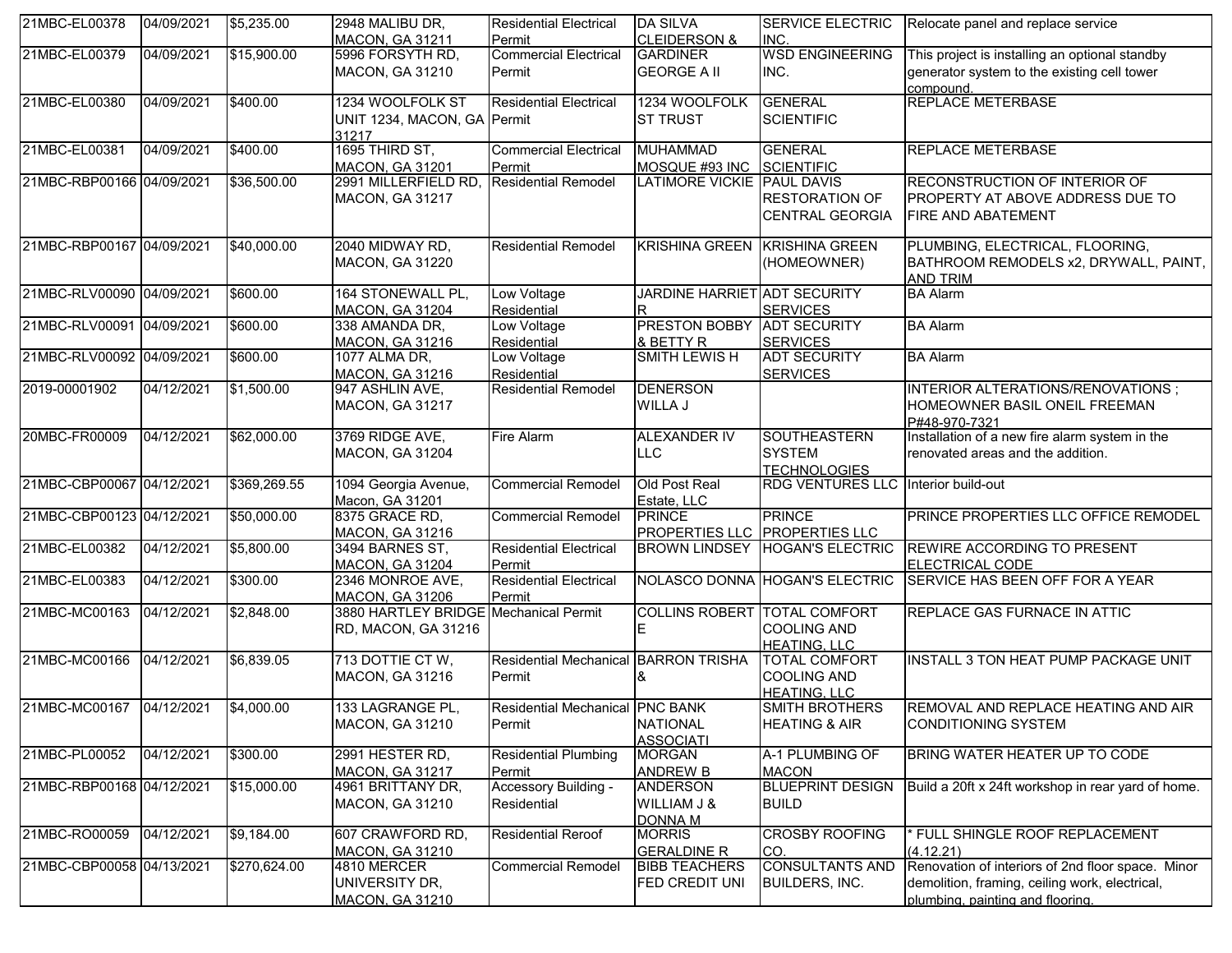| 21MBC-CBP00117 04/13/2021 |            | \$50,000.00 | 5585 Thomaston Road<br>Suite 300, Macon, GA<br>31220                     | Commercial Addition                     |                                                                          | <b>SUNRISE DESIGN &amp;</b><br><b>DECORATION LLC</b>    | RENOVATE AN EXISTING VACANT SPACE<br>INTO JAPANESE FAST FOOD RESTAURANT                            |
|---------------------------|------------|-------------|--------------------------------------------------------------------------|-----------------------------------------|--------------------------------------------------------------------------|---------------------------------------------------------|----------------------------------------------------------------------------------------------------|
| 21MBC-DM00016             | 04/13/2021 | \$8,000.00  | 1134 CALHOUN ST,<br><b>MACON, GA 31201</b>                               | Demolition                              | <b>CLARK LUCILE &amp;</b><br>PULLEN VASHTI                               | <b>SOUTHERN</b><br><b>DIRTWORKS, LLC</b>                | Demolish dilapidated house                                                                         |
| 21MBC-EL00384             | 04/13/2021 | \$2,000.00  | 1421 STRATFORD CIR,<br><b>MACON, GA 31206</b>                            | <b>Residential Electrical</b><br>Permit | <b>WARREN MARY &amp;</b><br><b>JOHNSON TIMIKO</b>                        | <b>STARR ELECTRICAL</b><br><b>CONTRACTORS</b>           | replace service and panel                                                                          |
| 21MBC-EL00385             | 04/13/2021 | \$2,500.00  | 4763 HARTLEY BRIDGE Residential Electrical<br>RD, MACON, GA 31216 Permit |                                         | <b>WARD RHEA L</b>                                                       | <b>STARR ELECTRICAL</b><br><b>CONTRACTORS</b>           | replace service and inside panel                                                                   |
| 21MBC-EL00388             | 04/13/2021 | \$1,500.00  | 2923 GENERAL LEE<br>RD, MACON, GA 31204 Permit                           | <b>Residential Electrical</b>           | <b>PATTON</b><br><b>CHRISTINE</b>                                        | <b>SCHAFFER</b><br><b>ELECTRIC SERVICE</b>              | Service/panel change                                                                               |
| 21MBC-EL00389             | 04/13/2021 | \$600.00    | 2050 OLD CLINTON RD<br>APT I-5, Macon, GA<br>31211                       | <b>Residential Electrical</b><br>Permit | <b>PHOENIX</b><br><b>RESIDENTIAL</b><br><b>MANAGEMENT</b><br>$\sqcup$ C. | <b>BRIAN GREGORY</b><br><b>ELECTRIC LLC</b>             | <b>REPLACING OUTSIDE DISCONNECT</b>                                                                |
| 21MBC-EL00390             | 04/13/2021 | \$350.00    | 7596 GOODALL MILL<br>RD, MACON, GA 31216 Permit                          | <b>Residential Electrical</b>           | <b>FORBES EARL K-</b><br><b>EMILY A</b>                                  | <b>ROBINSON</b><br><b>ELECTRICAL</b><br><b>SERVICES</b> | REPAIR OVERHEAD POLE                                                                               |
| 21MBC-FR00024             | 04/13/2021 | \$14,000.00 | 400 PIO NONO AVE,<br><b>MACON, GA 31204</b>                              | <b>Fire Alarm</b>                       | 400 PIO NONO<br><b>AVENUE LLC</b>                                        | LLC                                                     | JAMTEK ELECTRICAL FIRE ALARM FOR STORAGE FACILITY<br><b>RENOVATION</b>                             |
| 21MBC-RO00042             | 04/13/2021 | \$12,000.00 | 137 GATES RD,<br>MACON, GA 31052                                         | Residential Reroof                      | <b>TAYLOR JOSEPH</b><br>& PHENICE                                        | <b>BLAND ROOFING</b><br>CO., INC.                       | REMOVE EXISTING SHINGLES AND INSTALL<br>30 YR. ARCHITECT SHINGLES. HAUL OFF ALL<br>DEBRIS.         |
| 21MBC-RO00060             | 04/13/2021 | \$15,000.00 | 2631 HILLCREST AVE,<br><b>MACON, GA 31204</b>                            | <b>Residential Reroof</b>               | ANDREWS RITA R BLAND ROOFING                                             | CO., INC.                                               | REMOVE EXISTING SHINGLES AND INSTALL<br>30 YR. ARCHITECT SHINGLES. HAUL OFF ALL<br><b>DEBRIS</b>   |
| 21MBC-RO00061             | 04/13/2021 | \$3,500.00  | 111 MANOR TERR,<br>MACON, GA 31210                                       | <b>Residential Reroof</b>               | WINGET BYRON C BLAND ROOFING                                             | CO., INC.                                               | REMOVE EXISTING SHINGLES AND INSTALL<br>25 YR. SHINGLES. HAUL OFF ALL DEBRIS.                      |
| 21MBC-RO00062             | 04/13/2021 | \$5,200.00  | 1212 CLINTON RD,<br><b>MACON, GA 31211</b>                               | <b>Residential Reroof</b>               | <b>GRIER ROBERT L</b>                                                    | <b>BLAND ROOFING</b><br>CO., INC.                       | <b>REMOVE EXISTING SHINGLES AND INSTALL</b><br>NEW SHINGLES. HAUL OFF ALL DEBRIS.                  |
| 21MBC-RO00063             | 04/13/2021 | \$8,100.00  | 1263 ROSS ST,<br><b>MACON, GA 31201</b>                                  | <b>Residential Reroof</b>               | <b>VEAL LOUISE</b><br><b>LESTER</b>                                      | <b>BLAND ROOFING</b><br>CO., INC.                       | <b>REMOVE EXISTING SHINGLES AND INSTALL</b><br>30 YR. SHINGLES. HAUL OFF ALL DEBRIS.               |
| 21MBC-RO00064             | 04/13/2021 | \$6,800.00  | 2984 PAIGE DR,<br>MACON, GA 31211                                        | <b>Residential Reroof</b>               | <b>GRAY VESTORS</b><br><b>LLC</b>                                        | <b>BLAND ROOFING</b><br>CO., INC.                       | <b>REMOVE EXISTING SHINGLES &amp; INSTALL</b><br>NEW SHINGLES. HAUL OFF ALL DEBRIS.                |
| 21MBC-RO00065             | 04/13/2021 | \$6,600.00  | 3004 MARILYN DR,<br>MACON, GA 31217                                      | <b>Residential Reroof</b>               | <b>HOWARD</b><br>EDWARD -<br>LARLETHIA R                                 | <b>BLAND ROOFING</b><br>CO., INC.                       | <b>REMOVE EXISTING SHINGLES AND REPLACE</b><br>WITH 25 YR. SHINGLES. HAUL OFF ALL<br><b>DEBRIS</b> |
| 21MBC-RO00066             | 04/13/2021 | \$5,100.00  | 725 WIMBISH RD,<br>MACON, GA 31204                                       | <b>Residential Reroof</b>               | <b>LANTER PAUL J</b><br>JR.                                              | <b>BLAND ROOFING</b><br>CO., INC.                       | REMOVE EXISTING SHINGLES AND REPLACE<br>SHINGLES. HAUL OFF ALL DEBRIS.                             |
| 21MBC-RO00067             | 04/13/2021 | \$4,400.00  | 111 WEST OAK<br>MANOR, MACON, GA<br>31210                                | <b>Residential Reroof</b>               | <b>TUFF FREDDIE</b><br><b>JAMES</b>                                      | <b>BLAND ROOFING</b><br>CO., INC.                       | REMOVE EXISTING SHINGLES AND REPLACE<br>SHINGLES. HAUL OFF ALL DEBRIS.                             |
| 21MBC-RO00069             | 04/13/2021 | \$9,978.25  | 6417 GRANTHAM DR,<br><b>MACON, GA 31216</b>                              | <b>Residential Reroof</b>               | C &                                                                      | RALEIGH WALTER CROSBY ROOFING<br>CO.                    | *** FULL SHINGLE ROOF REPLACEMENT ***<br>(4/15/21)                                                 |
| 21MBC-DM00017             | 04/14/2021 | \$10,000.00 | 350 SECOND ST,<br><b>MACON, GA 31201</b>                                 | Demolition                              | 350 SECOND LLC                                                           |                                                         | RDG VENTURES LLC Completion of demo started by previous GC                                         |
| 21MBC-EL00391             | 04/14/2021 | \$500.00    | 108 DEER FOREST<br>TRL, MACON, GA 31216 Permit                           | <b>Residential Electrical</b>           | <b>WALKER</b><br><b>CRAKITIA D</b>                                       | <b>METRO POWER</b>                                      | Reconnect ground to meter base.                                                                    |
| 21MBC-EL00392             | 04/14/2021 | \$1,300.00  | 4064 BROADWAY,<br><b>MACON, GA 31206</b>                                 | <b>Residential Electrical</b><br>Permit | <b>JACKSON GLORIA</b>                                                    | <b>GLORIA JACKSON</b><br>(HOMEOWNER)                    | INSPECTION ON WIRING INSIDE AND<br><b>OUTSIDE THE HOUSE</b>                                        |
| 21MBC-EL00393             | 04/14/2021 | \$3,700.00  | 909 MCCALL RD,<br>MACON, GA 31217                                        | <b>Residential Electrical</b><br>Permit | <b>BURNETTE</b><br><b>ALBERT</b>                                         | <b>SERVICE ELECTRIC</b><br>INC.                         | Replace service entrance cable                                                                     |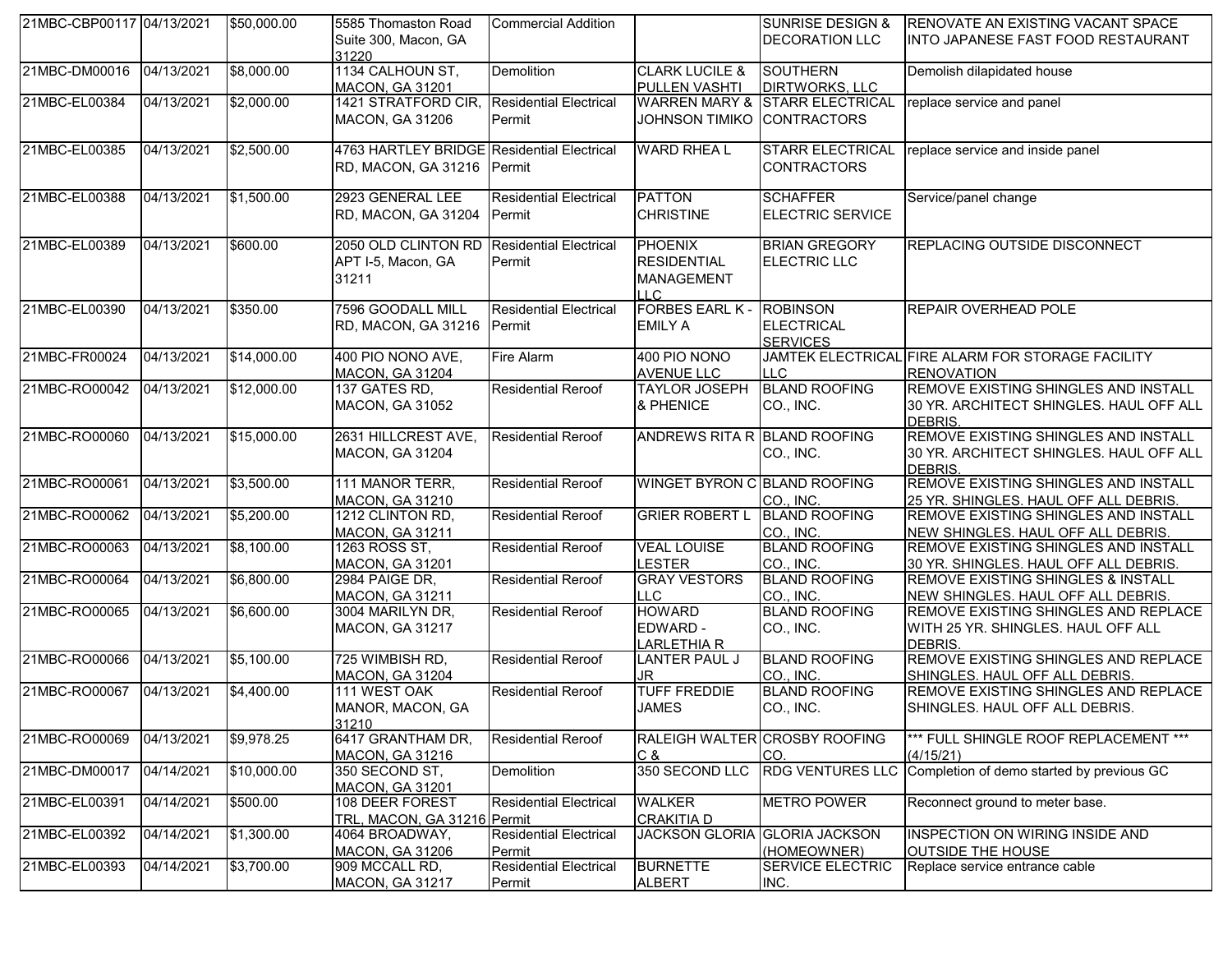| 21MBC-EL00394             | 04/14/2021 | \$100.00          | 5233 RIVERSIDE DR<br>UNIT A, MACON, GA<br>31210             | <b>Commercial Electrical</b><br>Permit | MOORE &<br>MURPHEY CO INC CONTRACTING                 | <b>SELLERS</b><br>SERVICES, LLC                                         | SEEKING PERMIT TO HAVE POWER PUT<br><b>BACK TO SUITE</b>                                                                                                                                                                                                                                                                                                                                                                                                                                                                                                                                                                                                                                                                                                                                                                                    |
|---------------------------|------------|-------------------|-------------------------------------------------------------|----------------------------------------|-------------------------------------------------------|-------------------------------------------------------------------------|---------------------------------------------------------------------------------------------------------------------------------------------------------------------------------------------------------------------------------------------------------------------------------------------------------------------------------------------------------------------------------------------------------------------------------------------------------------------------------------------------------------------------------------------------------------------------------------------------------------------------------------------------------------------------------------------------------------------------------------------------------------------------------------------------------------------------------------------|
| 21MBC-MC00115 04/14/2021  |            | \$8,400.00        | 66 SPRING ST,<br>MACON, GA 31201                            | Commercial<br><b>Mechanical Permit</b> | <b>SALMAN</b><br><b>ABDUSAMAD</b>                     | LUI HO<br><b>REFRIGERATION &amp;</b><br>AIR CONDITIONING<br>INC.        | permit for hood installation                                                                                                                                                                                                                                                                                                                                                                                                                                                                                                                                                                                                                                                                                                                                                                                                                |
| 21MBC-MC00125             | 04/14/2021 | \$19,500.00       | 4351 PIO NONO AVE,<br><b>MACON, GA 31206</b>                | Commercial<br><b>Mechanical Permit</b> | <b>GRAHAM</b><br><b>LAVERNE M</b>                     | LUI HO<br><b>REFRIGERATION &amp;</b><br><b>AIR CONDITIONING</b><br>INC. | Installing commercial cooking hood for JJ fish per<br>the attached plan. I will like to get permit to install<br>the hood.                                                                                                                                                                                                                                                                                                                                                                                                                                                                                                                                                                                                                                                                                                                  |
| 21MBC-PL00051             | 04/14/2021 | \$6,000.00        | 215 NORTH<br><b>WESLEYAN CIR,</b><br><b>MACON, GA 31210</b> | <b>Residential Plumbing</b><br>Permit  | <b>STRATIGOS</b><br><b>CHERYL A</b>                   | <b>DAVIS PLUMBING</b>                                                   | REPLACE APPROX. 30' OF 4" SEWER SERVICE<br>FROM RIGHT OF WAY TO CITY SEWER MAIN<br>(SEWER LATERAL)                                                                                                                                                                                                                                                                                                                                                                                                                                                                                                                                                                                                                                                                                                                                          |
| 21MBC-PL00053             | 04/14/2021 | $\sqrt{4,500.00}$ | 2187 GENERAL<br>WINSHIP DR, MACON,<br>GA 31204              | <b>Residential Plumbing</b><br>Permit  | <b>UNITED</b><br>CEREBRAL PALSY PLUMBING<br>OF GA     | MR. ROOTER                                                              | sewer line repaire                                                                                                                                                                                                                                                                                                                                                                                                                                                                                                                                                                                                                                                                                                                                                                                                                          |
| 21MBC-PL00054             | 04/14/2021 | \$4,000.00        | 1451 STRATFORD CIR.<br><b>MACON, GA 31206</b>               | <b>Residential Plumbing</b><br>Permit  | <b>JOHNSON</b><br><b>DOROTHY A</b>                    | MR. ROOTER<br><b>PLUMBING</b>                                           | Repair sewer line in yard                                                                                                                                                                                                                                                                                                                                                                                                                                                                                                                                                                                                                                                                                                                                                                                                                   |
| 21MBC-RBP00169 04/14/2021 |            | \$204,675.00      | 264 TRELLIS WALK,<br><b>MACON, GA 31220</b>                 | New Single Family<br><b>Dwelling</b>   | <b>EDGAR</b><br><b>HUGHSTON</b><br><b>BUILDER INC</b> | <b>EDGAR HOUSTON</b><br><b>BUILDER, INC</b>                             | New Single Family Residence for Tivoli Place lot<br>21                                                                                                                                                                                                                                                                                                                                                                                                                                                                                                                                                                                                                                                                                                                                                                                      |
| 21MBC-RBP00170 04/14/2021 |            | \$107,823.00      | 416 KILDARE WAY,<br>MACON, GA 31206                         | New Single Family<br><b>Dwelling</b>   | <b>THREE OAKS</b><br>CONST & DEV INC                  | <b>WJH LLC</b>                                                          | New Single Family Dwelling- 3 trades                                                                                                                                                                                                                                                                                                                                                                                                                                                                                                                                                                                                                                                                                                                                                                                                        |
| 21MBC-RO00068             | 04/14/2021 | \$4,800.00        | 2312 KINGSLEY DR,<br><b>MACON, GA 31204</b>                 | <b>Residential Reroof</b>              | <b>HEATH ADAM S</b>                                   | <b>BLAND ROOFING</b><br>CO., INC.                                       | REMOVE EXISTING SHINGLES AND INSTALL<br>NEW SHINGLES ARCHITECT SHINGLES. HAUL<br>OFF ALL DEBRIS.                                                                                                                                                                                                                                                                                                                                                                                                                                                                                                                                                                                                                                                                                                                                            |
| 21MBC-RO00070             | 04/14/2021 | \$6,831.77        | 192 BRADSTONE CIR,<br><b>MACON, GA 31217</b>                | <b>Residential Reroof</b>              | <b>BOND HATTIE</b>                                    | PLATINUM ROOFING                                                        | New Roof Installation                                                                                                                                                                                                                                                                                                                                                                                                                                                                                                                                                                                                                                                                                                                                                                                                                       |
| 21MBC-RO00071             | 04/14/2021 | \$13,268.00       | 1145 COLUMBUS ST,<br><b>MACON, GA 31201</b>                 | <b>Residential Reroof</b>              | FIELDS ANNA MAE MARC JONES                            | CONSTRUCTION LLC   Duration Shingles                                    | Tear off and re shingle 28 Owens Corning                                                                                                                                                                                                                                                                                                                                                                                                                                                                                                                                                                                                                                                                                                                                                                                                    |
| 21MBC-RO00072             | 04/14/2021 | \$5,900.00        | 4368 THRASHER CIR,<br><b>MACON, GA 31206</b>                | <b>Residential Reroof</b>              | VINSON REBECCA BLAND ROOFING                          | CO., INC.                                                               | REMOVE EXISTING SHINGLES AND INSTALL<br>NEW 25 YR. SHINGLES. HAUL OFF ALL<br>DEBRIS.                                                                                                                                                                                                                                                                                                                                                                                                                                                                                                                                                                                                                                                                                                                                                        |
| 21MBC-CBP00134 04/15/2021 |            | \$157,000.00      | 3907 ARKWRIGHT RD,<br><b>MACON, GA 31210</b>                | <b>Commercial Remodel</b>              | <b>WAFFLE HOUSE</b><br><b>INC</b>                     | <b>WAFFLE HOUSE INC.</b>                                                | Demolition and construction to make bathrooms<br>ADA compliant. Remove and replace low<br>counters, booths on stretch end and cash stand.<br>New seating shall be ADA compliant. Repair soffit<br>and replace wall tile in dining room, kitchen and<br>restroom hallway. Remove and replace ceilings in<br>the front area of dining room and vestibule area.<br>Install new globe lights, exit lights, ceiling<br>speakers, HVAC supplies and returns. Remove<br>existing flooring as required to install new Silikal in<br>front area of dining room and walk in cooler.<br>Relocate HVAC chases A and C to ceiling. Roof<br>repairs and install new OSHA roof access ladder.<br>Swap panel 15 in storefront for glass. Any other<br>additional necessary repairs required, discovered<br>or uncovered during scope of work with owner and |
| 21MBC-CBP00153 04/15/2021 |            | \$5,000.00        | 400 POPLAR ST,<br><b>MACON, GA 31201</b>                    | <b>Commercial Remodel</b>              | <b>FIRST CHOICE</b><br><b>PRIMARY CARE</b>            | <b>CONNER</b><br><b>CONSTRUCTION</b><br><b>COMPANY</b>                  | Punch list ,painting, construction clean up.                                                                                                                                                                                                                                                                                                                                                                                                                                                                                                                                                                                                                                                                                                                                                                                                |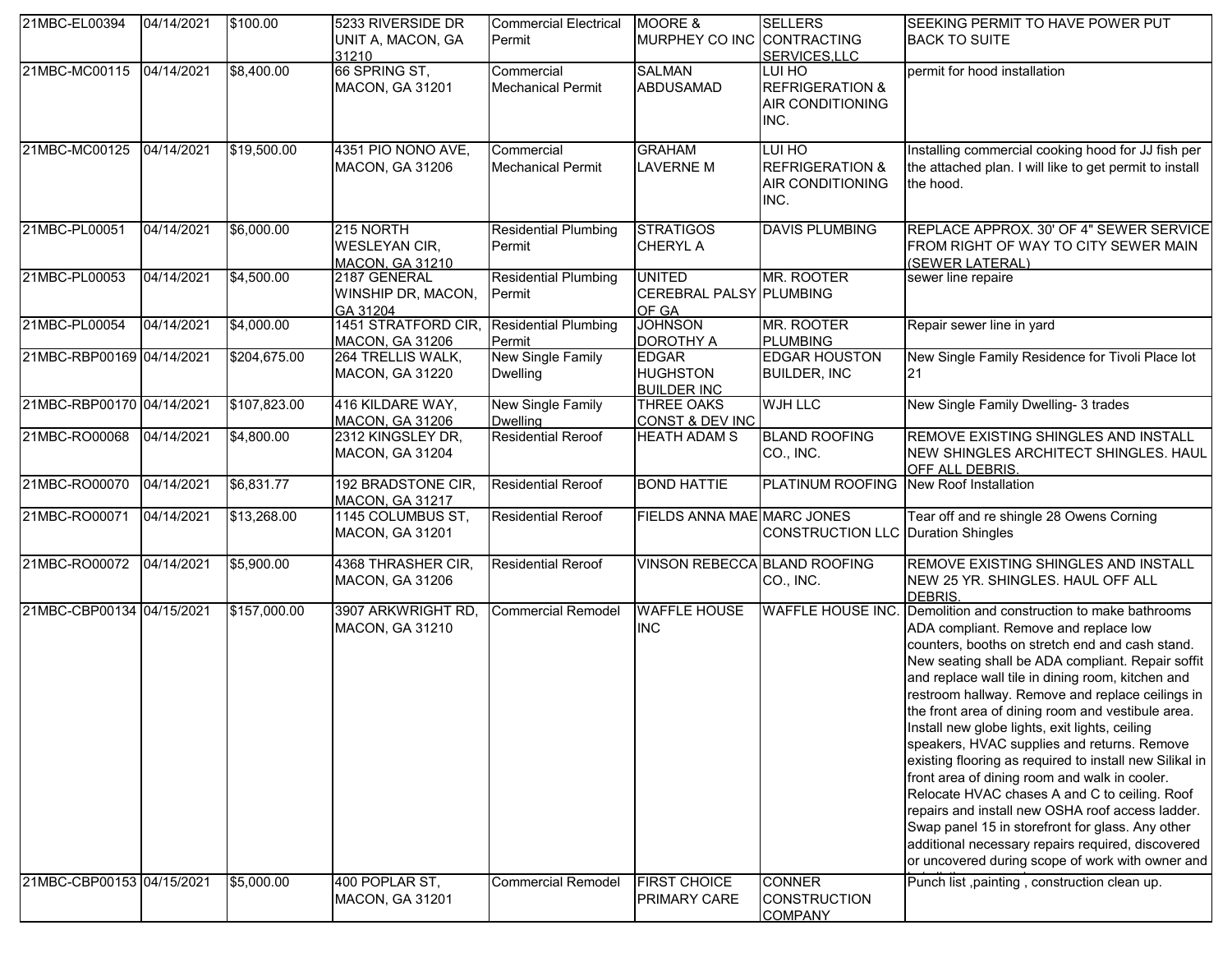| 21MBC-CLV00019 04/15/2021 |            | \$600.00       | 3787 NORTHSIDE DR,<br>MACON, GA 31210                  | Low Voltage<br>Commercial                | <b>SMITH TERESA</b>                                       | <b>ADT SECURITY</b><br><b>SERVICES</b>                            | <b>BA Alarm</b>                                                                                                               |
|---------------------------|------------|----------------|--------------------------------------------------------|------------------------------------------|-----------------------------------------------------------|-------------------------------------------------------------------|-------------------------------------------------------------------------------------------------------------------------------|
| 21MBC-CLV00020 04/15/2021 |            | \$750.00       | 212 THIRD ST (aka 200                                  | Low Voltage                              | <b>SEVENTH</b>                                            | LVC, LLC                                                          | INSTALL WIRELESS ALARM SYSTEM WITH                                                                                            |
|                           |            |                | THIRD ST), MACON, GA Commercial                        |                                          | <b>AMENDMENT</b>                                          |                                                                   | CELL RADIO TON MONITORING                                                                                                     |
|                           |            |                | 31201<br>3486 GREENBRIAR RD Residential Electrical     |                                          | <b>HOLDINGSL</b>                                          |                                                                   |                                                                                                                               |
| 21MBC-EL00396             | 04/15/2021 | \$3,600.00     | E, MACON, GA 31204                                     | Permit                                   | <b>FINNEY WILLIE</b><br>JAMES &                           | M.A.B. ELECTRICAL<br><b>SERVICE</b>                               | <b>WIRING ADDITION</b>                                                                                                        |
| 21MBC-EL00397             | 04/15/2021 | \$600.00       | 1034 CHATHAM ST,<br>MACON, GA 31206                    | <b>Residential Electrical</b><br>Permit  | <b>WILLOCK</b><br><b>ALFONSO</b>                          | SHINE'S MR. FIX IT                                                | INSTALL NEW SERVICE & NEW INSIDE PANEL<br><b>BOX</b>                                                                          |
| 21MBC-EL00399             | 04/15/2021 | \$1,000.00     | <b>2017 LOWE ST.</b><br><b>MACON, GA 31204</b>         | <b>Residential Electrical</b><br>Permit  | LY BRENDAN VAN                                            |                                                                   | RE-WIRE BATHROOM, KITCHEN, & LIVING<br>ROOM. WIRE WATER HEATER, STOVE,<br><b>WASHER, CEILING FIXTURES, &amp; HEATERS.</b>     |
| 21MBC-MC00169             | 04/15/2021 | \$4,335.00     | 297 CORBIN AVE,<br>MACON, GA 31204                     | <b>Mechanical Permit</b>                 | <b>ROSHER MARY C</b>                                      | <b>TOTAL COMFORT</b><br><b>COOLING AND</b><br><b>HEATING, LLC</b> | INSTALL A 3 TON AC & COIL UNIT.                                                                                               |
| 21MBC-PL00055             | 04/15/2021 | \$395.00       | 4260 ROY AVE,<br>MACON, GA 31206                       | <b>Residential Plumbing</b><br>Permit    | <b>HULL NIKITA</b>                                        | A-1 PLUMBING OF<br><b>MACON</b>                                   | BRING WATER HEATER UP TO CODE                                                                                                 |
| 21MBC-RBP00171 04/15/2021 |            | \$29,000.00    | 4683 WESLEYAN<br>WOODS DR, MACON,<br>GA 31210          | <b>Residential Remodel</b>               | CHALFA EUGENIA YUN'S GENERAL<br><b>B &amp; JOHN</b>       | CONTRACTING                                                       | REMODELING AN EXISTING BATHROOM. NO<br>ADDITIONAL SQUAREFOOTAGE ADDED. ADD<br>NEW WINDOW TO THE REAR EXTERIOR OF<br>THE HOME. |
| 21MBC-RBP00174 04/15/2021 |            | \$106,218.00   | 128 Goodall Woods<br>Drive, Macon, GA 31216   Dwelling | <b>New Single Family</b>                 | <b>NBC HOMES AT</b><br><b>GOODALL</b><br>WOODS, LLC       | <b>NBC HOMES AT</b><br>GOODALL WOODS,<br><b>LLC</b>               | <b>NEW CONSTRUCTION</b>                                                                                                       |
| 21MBC-RBP00175 04/15/2021 |            | \$95,571.00    | 130 Goodall Woods<br>Drive, Macon, GA 31216   Dwelling | New Single Family                        | <b>NBC HOMES AT</b><br><b>GOODALL</b><br>WOODS, LLC       | <b>NBC HOMES AT</b><br>GOODALL WOODS,<br><b>LLC</b>               | <b>NEW CONSTRUCTION</b>                                                                                                       |
| 21MBC-RBP00176 04/15/2021 |            | \$81,648.00    | 132 Goodall Woods<br>Drive, Macon, GA 31216   Dwelling | <b>New Single Family</b>                 | <b>NBC HOMES AT</b><br><b>GOODALL</b><br>WOODS, LLC       | <b>NBC HOMES AT</b><br>GOODALL WOODS,<br>LLC                      | <b>NEW CONSTRUCTION</b>                                                                                                       |
| 21MBC-RBP00177 04/15/2021 |            | \$106,218.00   | 134 Goodall Woods<br>Drive, Macon, GA 31216   Dwelling | New Single Family                        | <b>NBC HOMES AT</b><br><b>GOODALL</b><br>WOODS, LLC       | <b>NBC HOMES AT</b><br>GOODALL WOODS,<br><b>LLC</b>               | <b>NEW CONSTRUCTION</b>                                                                                                       |
| 21MBC-RBP00178 04/15/2021 |            | \$81,648.00    | 136 Goodall Woods<br>Drive, Macon, GA 31216   Dwelling | <b>New Single Family</b>                 | <b>NBC HOMES AT</b><br><b>GOODALL</b><br>WOODS, LLC       | <b>NBC HOMES AT</b><br>GOODALL WOODS,<br><b>LLC</b>               | <b>NEW CONSTRUCTION</b>                                                                                                       |
| 21MBC-RLV00093 04/15/2021 |            | \$600.00       | 1281 BUENA VISTA<br>AVE, MACON, GA                     | Low Voltage<br>Residential               | <b>TURNER COY E &amp;</b><br><b>ALICIA T</b>              | <b>ADT SECURITY</b><br><b>SERVICES</b>                            | <b>BA Alarm</b>                                                                                                               |
| 21MBC-RLV00094 04/15/2021 |            | \$600.00       | 1035 COURTLAND AVE, Low Voltage<br>MACON, GA 31204     | Residential                              | <b>BURCH ALFRED</b>                                       | <b>ADT SECURITY</b><br><b>SERVICES</b>                            | <b>BA Alarm</b>                                                                                                               |
| 21MBC-CBP00060 04/16/2021 |            | \$5,200,000.00 | 5312 HOUSTON RD,<br>MACON, GA 31216                    | <b>New Commercial</b><br><b>Building</b> | <b>MACON WATER</b><br><b>AUTHORITY</b>                    | <b>LAKESHORE</b><br><b>ENGINEERING, LLC</b>                       | We will be constructing a booster pump station<br>and tying into existing water lines.                                        |
| 21MBC-DM00018 04/16/2021  |            | \$3,000.00     | 4233 PINSON ST.<br>MACON, GA 31206                     | Demolition                               | MCINTOSH JOHN MACON-BIBB<br>A JR &                        | <b>COUNTY</b>                                                     | <b>IDEMOLITION OF ENTIRE RESIDENTIAL</b><br><b>STRUCTURE</b>                                                                  |
| 21MBC-DM00019             | 04/16/2021 | \$3,000.00     | 4236 PINSON ST,<br>MACON, GA 31206                     | Demolition                               | STARR JOSEPH & MACON-BIBB<br><b>MCDONALD T</b>            | <b>COUNTY</b>                                                     | DEMOLITION OF ENTIRE RESIDENTIAL<br><b>STRUCTURE</b>                                                                          |
| 21MBC-DM00020             | 04/16/2021 | \$3,000.00     | 308 OLD MAST CV,<br>MACON, GA 31052                    | Demolition                               | <b>JOHNSON</b><br><b>DERRELL &amp;</b><br><b>SHEMICKA</b> | MACON-BIBB<br><b>COUNTY</b>                                       | DEMOLITION OF ENTIRE RESIDENTIAL<br><b>STRUCTURE</b>                                                                          |
| 21MBC-DM00021             | 04/16/2021 | \$3,000.00     | 628 CARMAN PL,<br>MACON, GA 31206                      | Demolition                               | <b>BURCH JAMES L</b>                                      | MACON-BIBB<br><b>COUNTY</b>                                       | DEMOLITION OF ENTIRE RESIDENTIAL<br><b>STRUCTURE</b>                                                                          |
| 21MBC-DM00022             | 04/16/2021 | \$3,000.00     | 4120 DOROTHY AVE,<br>MACON, GA 31206                   | Demolition                               | SPIVEY DONNA H<br>& THOMAS R                              | MACON-BIBB<br><b>COUNTY</b>                                       | DEMOLITION OF ENTIRE RESIDENTIAL<br><b>STRUCTURE</b>                                                                          |
| 21MBC-DM00023             | 04/16/2021 | \$3,000.00     | 4036 WORSHAM AVE,<br><b>MACON, GA 31206</b>            | Demolition                               | POWELL ELTON                                              | MACON-BIBB<br><b>COUNTY</b>                                       | DEMOLITION OF ENTIRE RESIDENTIAL<br><b>STRUCTURE</b>                                                                          |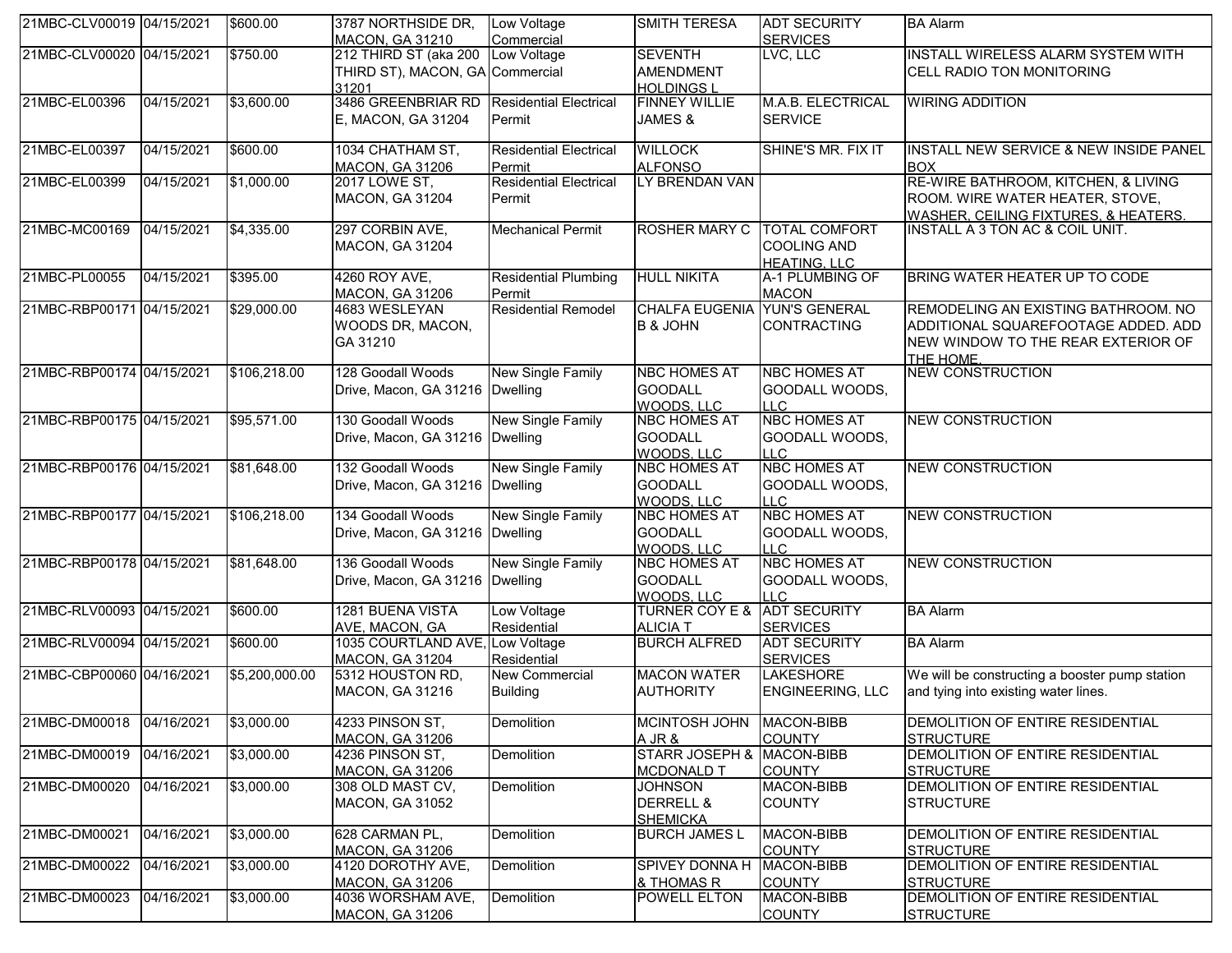| 21MBC-DM00024 04/16/2021  |            | \$3,000.00      | 734 CARMAN PL,<br><b>MACON, GA 31206</b>                 | Demolition                                       | <b>CHRISTIAN</b><br>DONALD THOMAS-COUNTY<br><b>ETAL</b> | MACON-BIBB                                                      | DEMOLITION OF ENTIRE RESIDENTIAL<br><b>STRUCTURE</b>                                                                                                                                                                                                                                                                                                        |
|---------------------------|------------|-----------------|----------------------------------------------------------|--------------------------------------------------|---------------------------------------------------------|-----------------------------------------------------------------|-------------------------------------------------------------------------------------------------------------------------------------------------------------------------------------------------------------------------------------------------------------------------------------------------------------------------------------------------------------|
| 21MBC-DM00025             | 04/16/2021 | \$3,000.00      | 886 FULTON ST S.<br><b>MACON, GA 31206</b>               | Demolition                                       | <b>COFFEE THOMAS MACON-BIBB</b>                         | <b>COUNTY</b>                                                   | DEMOLITION OF ENTIRE RESIDENTIAL<br><b>STRUCTURE</b>                                                                                                                                                                                                                                                                                                        |
| 21MBC-EL00400             | 04/16/2021 | \$800.00        | 1225 GRAY HWY,<br><b>MACON, GA 31217</b>                 | <b>Commercial Electrical</b><br>Permit           | <b>SALE BUY</b><br><b>APPLIANCE LLC</b>                 | <b>ELECTRICAL</b><br>INNOVATIONS OF GA                          | <b>WIRING OF COOLER</b>                                                                                                                                                                                                                                                                                                                                     |
| 21MBC-EL00401             | 04/16/2021 | \$400.00        | 1234 WOOLFOLK ST<br>UNIT 1236, MACON, GA Permit<br>31217 | <b>Residential Electrical</b>                    | 1234 WOOLFOLK<br><b>ST TRUST</b>                        | <b>GENERAL</b><br><b>SCIENTIFIC</b>                             | <b>REPLACE METERBASE</b>                                                                                                                                                                                                                                                                                                                                    |
| 21MBC-EL00402             | 04/16/2021 | \$1,600.00      | 1263 WOOLFOLK ST<br>UNIT 1261, MACON, GA Permit<br>31217 | <b>Residential Electrical</b>                    | 1263 WOOLFOLK<br><b>ST TRUST</b>                        | <b>GENERAL</b><br><b>SCIENTIFIC</b>                             | REWIRE EXISTING RESIDENCE                                                                                                                                                                                                                                                                                                                                   |
| 21MBC-EL00403             | 04/16/2021 | \$1,600.00      | 1263 WOOLFOLK ST<br>UNIT 1257, MACON, GA Permit<br>31217 | <b>Residential Electrical</b>                    | 1263 WOOLFOLK<br><b>ST TRUST</b>                        | <b>GENERAL</b><br><b>SCIENTIFIC</b>                             | <b>REWIRE EXISTING RESIDENCE</b>                                                                                                                                                                                                                                                                                                                            |
| 21MBC-EL00404             | 04/16/2021 | \$300.00        | 720 ROYAL OAKS DR,<br><b>MACON, GA 31206</b>             | <b>Residential Electrical</b><br>Permit          | <b>KRISHNA REAL</b><br><b>ESTATE</b>                    | INC.                                                            | BOWMAN ELECTRIC REPLACE METER JAW FOR EXISTING<br><b>RESIDENCE</b>                                                                                                                                                                                                                                                                                          |
| 21MBC-EL00405             | 04/16/2021 | \$1,200.00      | 4984 GUERRY DR,<br><b>MACON, GA 31210</b>                | <b>Residential Electrical</b><br>Permit          | <b>GERWIG ROBERT</b><br><b>B &amp; LAURIE LEA</b>       | INC.                                                            | BOWMAN ELECTRIC ADD ELECTRICAL UPGRADES TO BATHRROM<br>AND STORAEG ROOM                                                                                                                                                                                                                                                                                     |
| 21MBC-MC00145             | 04/16/2021 | \$2,500.00      | 1234 WOOLFOLK ST<br>UNIT 1240, MACON, GA<br>31217        | <b>Mechanical Permit</b>                         | 1234 WOOLFOLK<br><b>ST TRUST</b>                        | <b>WE CARE HEATING</b><br><b>AND AIR</b>                        | Install Air Handler and Heat strips                                                                                                                                                                                                                                                                                                                         |
| 21MBC-MC00171             | 04/16/2021 | \$9,000.00      | 2103 ROBIN HOOD RD,<br>MACON, GA 31206                   | Residential Mechanical SCHAEFFER<br>Permit       | <b>DONA A</b>                                           | J &J HEATING & AIR,<br><b>LLC</b>                               | Change out of HVAC and Ductwork                                                                                                                                                                                                                                                                                                                             |
| 21MBC-MC00173             | 04/16/2021 | \$3,800.00      | 2225 BALLARD DR,<br><b>MACON, GA 31206</b>               | <b>Residential Mechanical CRUTCHER</b><br>Permit |                                                         | AIR REPAIR OF<br>MICHAEL & NIKITA MIDDLE GEORGIA,<br><b>LLC</b> | <b>REPLACE HVAC SYSTEM FOR EXISTING</b><br><b>RESIDENCE</b>                                                                                                                                                                                                                                                                                                 |
| 21MBC-PL00056             | 04/16/2021 | \$6,500.00      | 123 BROADLEAF DR,<br>MACON, GA 31210                     | <b>Plumbing Permit</b>                           | <b>WALKER</b><br><b>TUKESSA J &amp;</b>                 | <b>MR. ROOTER</b><br><b>PLUMBING</b>                            | Sewer lateral repair in yard                                                                                                                                                                                                                                                                                                                                |
| 21MBC-PL00057             | 04/16/2021 | \$600.00        | 4081 CYNTHIA WEIR<br>PL, MACON, GA 31206                 | <b>Residential Plumbing</b><br>Permit            | <b>KAMYA RUTH</b><br>ZANGA                              | <b>EMERY &amp; SON</b><br><b>PLUMBING</b>                       | <b>INSTALL NEW HOT WATER HEATER</b>                                                                                                                                                                                                                                                                                                                         |
| 21MBC-RBP00173 04/16/2021 |            | \$30,000.00     | 157 BROADLEAF DR,<br>MACON, GA 31210                     | <b>Residential Remodel</b>                       | <b>YEOMANS</b><br><b>JOSHUAL</b>                        | <b>SCOTT</b><br>CONSTRUCTION LLC                                | repair garage hit by car, no alterations                                                                                                                                                                                                                                                                                                                    |
| 21MBC-RBP00179 04/16/2021 |            | \$121,383.00    | 420 KILDARE WAY,<br>MACON, GA 31206                      | New Single Family<br><b>Dwelling</b>             | <b>THREE OAKS</b><br><b>CONST &amp; DEV INC</b>         | <b>WJH LLC</b>                                                  | New Single Family Dwelling- 3 trades                                                                                                                                                                                                                                                                                                                        |
| 21MBC-RLV00095 04/16/2021 |            | \$600.00        | 4367 THRASHER CIR,<br><b>MACON, GA 31206</b>             | Low Voltage<br>Residential                       | DAVIS SHEILA D                                          | <b>ADT SECURITY</b><br><b>SERVICES</b>                          | <b>BA Alarm</b>                                                                                                                                                                                                                                                                                                                                             |
| 21MBC-RLV00096 04/16/2021 |            | \$600.00        | 2521 VINEVILLE AVE,<br>MACON, GA 31204                   | Low Voltage<br>Residential                       | <b>FEDERAL HOME</b><br>LOAN MORTGAGE SERVICES           | <b>ADT SECURITY</b>                                             | <b>BA Alarm</b>                                                                                                                                                                                                                                                                                                                                             |
| 21MBC-RLV00097 04/16/2021 |            | \$600.00        | 1046 NEWPORT RD,<br>MACON, GA 31210                      | Low Voltage<br>Residential                       | <b>HEATH MICHAEL</b><br>ID                              | <b>ADT SECURITY</b><br><b>SERVICES</b>                          | <b>BA Alarm</b>                                                                                                                                                                                                                                                                                                                                             |
| 21MBC-RLV00098 04/16/2021 |            | \$600.00        | 1227 SHURLING DR,<br><b>MACON, GA 31217</b>              | Low Voltage<br>Residential                       | <b>MOORE SHARON</b>                                     | <b>ADT SECURITY</b><br><b>SERVICES</b>                          | <b>BA Alarm</b>                                                                                                                                                                                                                                                                                                                                             |
| 21MBC-CBP00116 04/19/2021 |            | \$17,500,000.00 | 905 MAIN ST Bldg<br>510/512, MACON, GA<br>31217          | <b>Commercial Remodel</b>                        | MACON-BIBB CO<br><b>HOUSING AUTH</b>                    | <b>FYFFE</b><br>CONSTRUCTION CO,<br>INC.                        | Renovation of a 208-unit multi-family housing site,<br>consisting of 107 residential buildings in a 1, 2, 3,<br>4, and 5 bedroom mixture of duplexes and<br>townhouses.<br>The Davis Homes and Willingham Court<br>Management office is located at 905 Main Street.<br>Refer to project site plans for street name and<br>numbers of units to be renovated. |
| 21MBC-DM00026             | 04/19/2021 | \$3,000.00      | 2921 HOUSTON AVE,<br><b>MACON, GA 31206</b>              | Demolition                                       | <b>PRESTRIDGE</b><br>OKEE JR                            | MACON-BIBB<br><b>COUNTY</b>                                     | DEMOLITION OF ENTIRE RESIDENTIAL<br><b>STRUCTURE</b>                                                                                                                                                                                                                                                                                                        |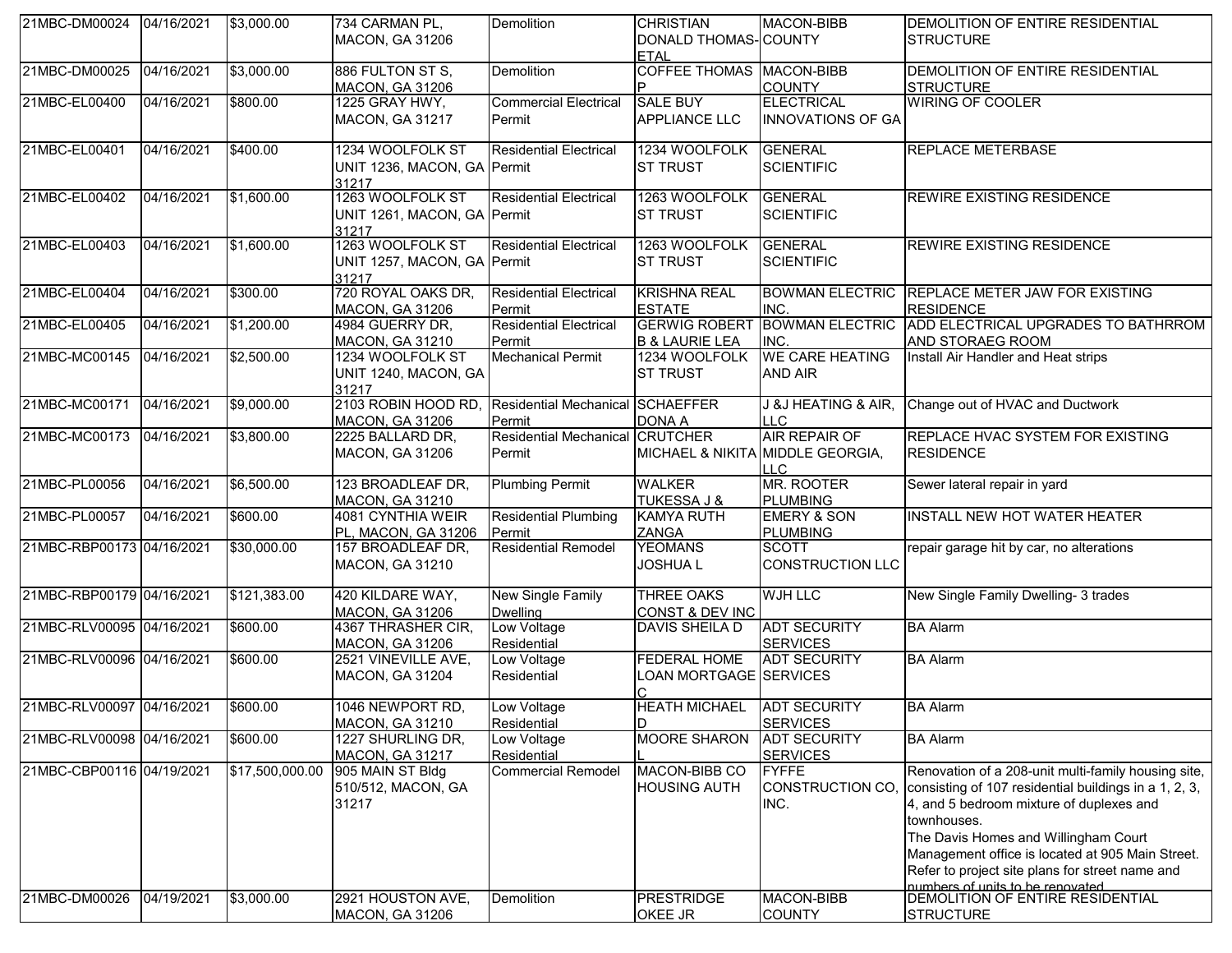| 21MBC-EL00406             | 04/19/2021 | \$650.00     | 3568 FAIR ST Unit A,<br><b>MACON, GA 31204</b>                       | <b>Residential Electrical</b><br>Permit     | <b>JONES ANDRA</b>                                      | <b>PRINCE ELECTRIC</b><br>CO.                                        | Restore power.                                                                                                                                                  |
|---------------------------|------------|--------------|----------------------------------------------------------------------|---------------------------------------------|---------------------------------------------------------|----------------------------------------------------------------------|-----------------------------------------------------------------------------------------------------------------------------------------------------------------|
| 21MBC-EL00407             | 04/19/2021 | \$3,000.00   | 3568 FAIR ST UNIT B,<br><b>MACON, GA 31204</b>                       | <b>Residential Electrical</b><br>Permit     | <b>JONES ANDRA</b>                                      | PRINCE ELECTRIC<br>CO.                                               | <b>REWIRE</b>                                                                                                                                                   |
| 21MBC-EL00408             | 04/19/2021 | \$1,000.00   | 142 PARKWOOD AVE,<br><b>MACON, GA 31210</b>                          | <b>Residential Electrical</b><br>Permit     | <b>KEENE GWEN &amp;</b><br><b>HOFFMAN CLYDE</b>         | <b>HUBBARD ELECTRIC Change service</b>                               |                                                                                                                                                                 |
| 21MBC-EL00409             | 04/19/2021 | \$1,800.00   | 3173 GEORGIA PL,<br><b>MACON, GA 31204</b>                           | <b>Residential Electrical</b><br>Permit     | <b>SNELL</b><br><b>JOHNATHAN</b>                        |                                                                      | MAKE SURE WIRING IS UP TO CODE FOR<br><b>EXISTING RESIDENCE</b>                                                                                                 |
| 21MBC-MC00172             | 04/19/2021 | \$7,193.00   | 142 SUMMERFIELD DR, Residential Mechanical<br><b>MACON, GA 31210</b> | Permit                                      | <b>GROW M VICTOR</b><br>& PEGGY                         | <b>TOTAL COMFORT</b><br><b>COOLING AND</b><br><b>HEATING, LLC</b>    | INSTALL A 2 TON AC, COIL, AND FURNACE<br>UPSTAIRS.                                                                                                              |
| 21MBC-MC00174             | 04/19/2021 | \$8,229.94   | 3405 MERCER<br>UNIVERSITY DR,<br><b>MACON, GA 31204</b>              | Commercial<br><b>Mechanical Permit</b>      | <b>BAY VIEW</b><br><b>FRANCHISE</b>                     | <b>METROAIR &amp;</b><br><b>REFRIGERATION</b><br><b>SERVICE INC.</b> | 5-Ton package unit A/C Replacement                                                                                                                              |
| 21MBC-MC00175             | 04/19/2021 | \$5,980.00   | 6248 CLAYTS CIR,<br>MACON, GA 31216                                  | <b>Residential Mechanical</b><br>Permit     | <b>SAVAGE ROBERT</b><br>A JR -                          | <b>WE CARE HEATING</b><br><b>AND AIR</b>                             | Replacing old unit and Installing a new Trane<br>XR14 HVAC unit                                                                                                 |
| 21MBC-RO00073             | 04/19/2021 | \$8,345.00   | 108 KIMMERIDGE DR,<br><b>MACON, GA 31220</b>                         | <b>Residential Reroof</b>                   | <b>PRICE KRISTIN S</b>                                  | <b>CROSBY ROOFING</b><br>CO.                                         | *** FULL SHINGLE ROOF REPLACEMENT *** +<br>*** SMALL VINYL SIDING REPAIR ***                                                                                    |
| 21MBC-RO00074             | 04/19/2021 | \$13,515.00  | 109 CAMBRIDGE WAY, Residential Reroof<br><b>MACON, GA 31220</b>      |                                             | <b>RAGUNATHAN</b><br><b>KESAVAGUPTHA</b><br><b>ETAL</b> | <b>CROSBY ROOFING</b><br>CO.                                         | *** FULL SHINGLE ROOF REPLACEMENT ***<br>(4/19/21)                                                                                                              |
| 21MBC-CBP00150 04/20/2021 |            | \$40,800.00  | 4500 CHAPEL HILL DR,<br>MACON, GA 31206                              | <b>Communication Tower</b><br>- Upgrade     | <b>CHURCH OF</b><br><b>CHRIST AT</b><br><b>HOUSTON</b>  | ERICSSON, INC.                                                       | ADD 3 ANTENNAS AND 6 RRHs AT A HEIGHT<br>OF 150FT ON EXISTING 190 FT TOWER.<br>INSTALLING/ REPLACING EXISTING<br>EQUIPMENT CABINETS AND ANCILLARY<br>FOUIPMENT. |
| 21MBC-CBP00151 04/20/2021 |            | \$40,800.00  | 2020 RIVERSIDE DR,<br><b>MACON, GA 31204</b>                         | <b>Communication Tower</b><br>- Upgrade     | <b>BUTLER FAMILY</b><br><b>HOLDINGS LLLP</b>            | ERICSSON, INC.                                                       | ADD 6 ANTENNAS AND 9 RRHs AT A HEIGHT<br>OF 147FT ON EXISTING 150 FT TOWER.<br>INSTALLING/ REPLACING EXISTING<br>EQUIPMENT CABINETS AND ANCILLARY<br>EQUIPMENT. |
| 21MBC-CLV00018 04/20/2021 |            | \$2,844.00   | 5451 THOMASTON RD,<br>MACON, GA 31220                                | Low Voltage<br>Commercial                   | <b>THOMASTON 5451 FALL-LINE</b><br><b>LLC</b>           | ELECTRONICS, INC.                                                    | Burglar alarm                                                                                                                                                   |
| 21MBC-EL00410             | 04/20/2021 | \$50,000.00  | 761 MADDUX DR,<br>MACON, GA 31217                                    | <b>Residential Electrical</b><br>Permit     | <b>WILLIAMSON</b><br>STEPHEN &<br><b>KATHY L</b>        | POWER HOME<br><b>SOLAR LLC</b>                                       | 15 SOLAR ROOF MOUNTED MODULES, GRID<br>TIED 4.80KW, INSTALLED ON EXISTING<br><b>RESIDENCE</b>                                                                   |
| 21MBC-EL00411             | 04/20/2021 | \$3,500.00   | 607 COMMERCE DR,<br><b>MACON, GA 31217</b>                           | <b>Commercial Electrical</b><br>Permit      | <b>SUNBELT</b><br><b>ENVIRONMENTAL</b><br><b>SERVS</b>  | <b>SERVICE ELECTRIC</b><br>INC.                                      | Wire for breakroom                                                                                                                                              |
| 21MBC-MC00177             | 04/20/2021 | \$9,722.00   | 2637 HILLCREST AVE,<br><b>MACON, GA 31204</b>                        | <b>Mechanical Permit</b>                    | <b>MATTHEWS</b><br><b>ANDREA</b>                        | <b>PRO TECH AIR LLC</b>                                              | Install 3.5 Ton Gas Package unit & ductwork                                                                                                                     |
| 21MBC-PL00059             | 04/20/2021 | \$6,783.00   | 761 FIFTH STREET,<br><b>MACON, GA 31201</b>                          | <b>Commercial Plumbing</b><br>Permit        |                                                         | DANGELO PLUMBING WATER SERVICE                                       |                                                                                                                                                                 |
| 21MBC-RBP00180 04/20/2021 |            | \$15,000.00  | 680 SHORT ST E,<br>MACON, GA 31217                                   | <b>Residential Remodel</b>                  | <b>CHERY HUGGINS</b><br>& ERZULIA V                     |                                                                      | REPLACE OUTLETS, LIGHT SWITCH,<br>REPLACE PLUMBING FIXTURES SUCH AS<br>FAUCETS FOR KITCHEN AND BATHROOM.<br><b>UPDATE EXISTING PLUMBING.</b>                    |
| 21MBC-RBP00181 04/20/2021 |            | \$700,000.00 | 131 CLEARWATER<br>PLANTATION DR.<br><b>MACON, GA 31210</b>           | <b>New Single Family</b><br><b>Dwelling</b> | <b>SMITH CHARLES</b><br>R & KAREN M                     | <b>SCOTT</b><br><b>CONSTRUCTION LLC</b>                              | New custom home build                                                                                                                                           |
| 21MBC-RBP00182 04/20/2021 |            | \$133,062.00 | 432 KILDARE WAY,<br><b>MACON, GA 31206</b>                           | <b>New Single Family</b><br><b>Dwelling</b> | <b>THREE OAKS</b><br><b>CONST &amp; DEV INC</b>         | <b>WJH LLC</b>                                                       | New Single Family Dwelling- 3 trades                                                                                                                            |
| 21MBC-RBP00183 04/20/2021 |            | \$121,383.00 | 446 KILDARE WAY,<br><b>MACON, GA 31206</b>                           | New Single Family<br><b>Dwelling</b>        | <b>THREE OAKS</b><br><b>CONST &amp; DEV INC</b>         | WJH LLC                                                              | New Single Family Dwelling- 3 trades                                                                                                                            |
| 21MBC-RBP00184 04/20/2021 |            | \$133,917.00 | 454 KILDARE WAY,<br><b>MACON, GA 31206</b>                           | New Single Family<br><b>Dwelling</b>        | <b>THREE OAKS</b><br><b>CONST &amp; DEV INC</b>         | <b>WJH LLC</b>                                                       | New Single Family Dwelling- 3 trades                                                                                                                            |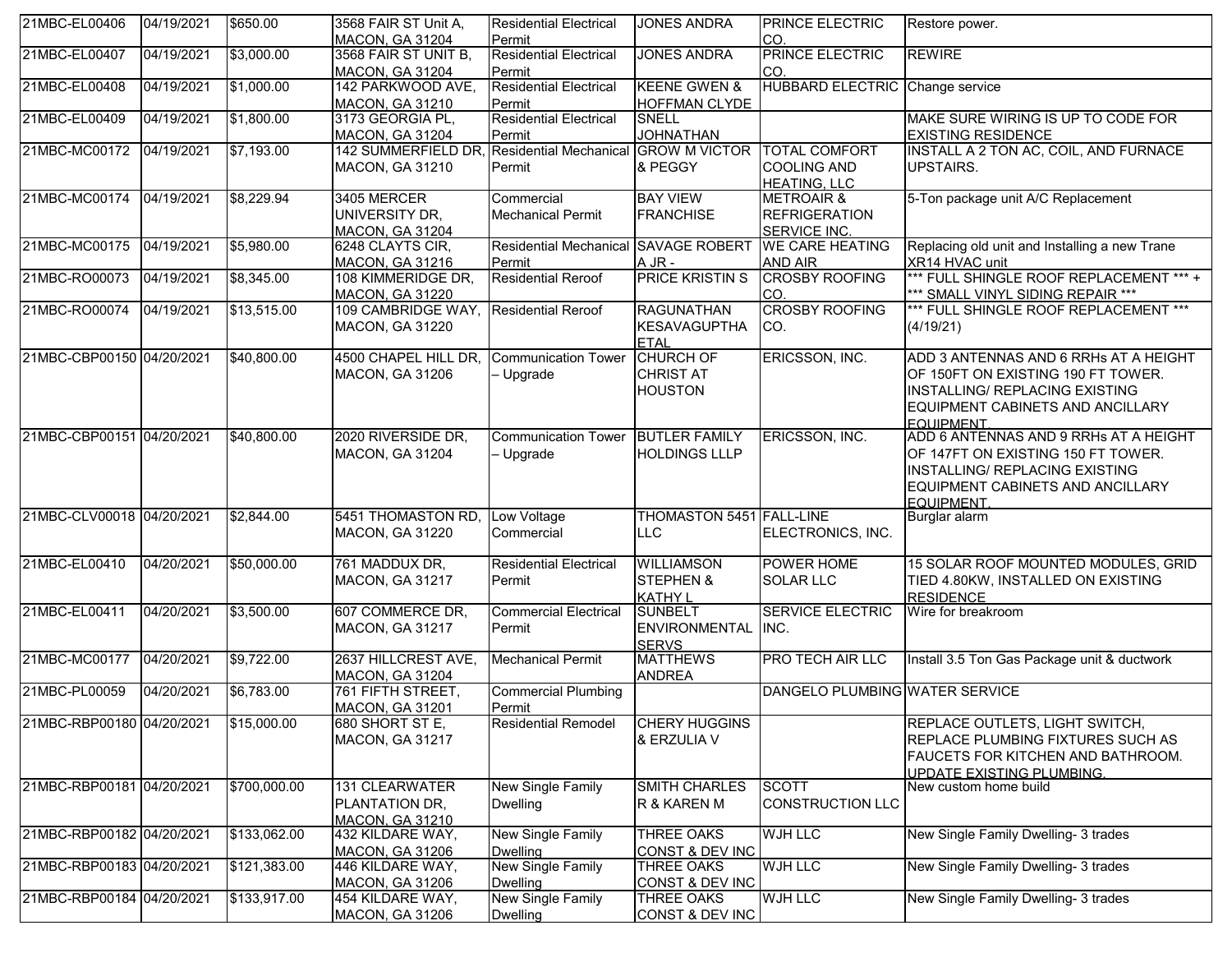| 21MBC-RBP00185 04/20/2021 |            | \$108,009.00 | 200 Cheyenne Way,                       | <b>New Single Family</b>        |                                    | <b>WJH LLC</b>                           | New Single Family Dwelling- 3 trades                                                               |
|---------------------------|------------|--------------|-----------------------------------------|---------------------------------|------------------------------------|------------------------------------------|----------------------------------------------------------------------------------------------------|
|                           |            |              | Lizella, GA 31052                       | <b>Dwelling</b>                 |                                    |                                          |                                                                                                    |
| 21MBC-RBP00186 04/20/2021 |            | \$158,400.00 | 204 CHEYENNE WAY,                       | New Single Family               | <b>THREE OAKS</b>                  | <b>WJH LLC</b>                           | New Single Family Dwelling- 3 trades                                                               |
|                           |            |              | LIZELLA, GA 31052                       | <b>Dwelling</b>                 | CONS & DEV INC                     |                                          |                                                                                                    |
| 21MBC-RLV00099 04/20/2021 |            | \$600.00     | 4910 GUERRY DR,                         | Low Voltage                     | <b>WAUGH ANNA</b>                  | <b>ADT SECURITY</b>                      | <b>BA Alarm</b>                                                                                    |
|                           |            |              | <b>MACON, GA 31210</b>                  | Residential                     | <b>CAROLINE</b>                    | <b>SERVICES</b>                          |                                                                                                    |
| 21MBC-RLV00100 04/20/2021 |            | \$600.00     | 245 CHADWICK CIR,                       | Low Voltage                     | SMITH THADDEUS ADT SECURITY        |                                          | <b>BA Alarm</b>                                                                                    |
|                           |            |              | <b>MACON, GA 31210</b>                  | Residential                     | E JR                               | <b>SERVICES</b>                          |                                                                                                    |
| 21MBC-RLV00101 04/20/2021 |            | \$600.00     | 172 LAKE VIEW DR N,                     | Low Voltage                     | <b>IZZO PETER T &amp;</b>          | <b>ADT SECURITY</b>                      | <b>BA Alarm</b>                                                                                    |
|                           |            |              | <b>MACON, GA 31210</b>                  | Residential                     | <b>JANET</b>                       | <b>SERVICES</b>                          |                                                                                                    |
| 21MBC-RLV00102 04/20/2021 |            | \$2,500.00   | 537 OLD CLUB RD S.                      | Low Voltage                     | <b>WALTHALL</b>                    | TECHLAN INC.                             | Alarm, computer, TV & speaker wiring.                                                              |
| 21MBC-BP00002             |            |              | MACON, GA 31210<br>3867 Log Cabin Drive | Residential<br>New Multi-Family | <b>FRANK W III</b>                 | <b>WHITESTONE</b>                        |                                                                                                    |
|                           | 04/21/2021 | \$209,520.00 |                                         |                                 | <b>GMSS Housing</b>                |                                          | New single story brick veneer building with 3                                                      |
|                           |            |              | Building D1, Macon, GA Building         |                                 | Partners - Contact : CONSTRUCTION  |                                          | accessible dwelling units at an existing apartment                                                 |
|                           |            |              | 31204<br>3867 Log Cabin Drive           | New Multi-Family                | Erika Stern<br><b>GMSS Housing</b> | <b>GROUP, LLC</b>                        | complex. This application is for building D1                                                       |
| 21MBC-BP00003             | 04/21/2021 | \$209,520.00 |                                         |                                 |                                    | <b>WHITESTONE</b>                        | New single story brick veneer building with 3                                                      |
|                           |            |              | Building D2, Macon, GA                  | <b>Building</b>                 | Partners - Contact : CONSTRUCTION  |                                          | accessible dwelling units at an existing apartment                                                 |
| 21MBC-BP00004             | 04/21/2021 | \$133,830.00 | 31204<br>3867 Log Cabin Drive           | New Multi-Family                | Erika Stern<br><b>GMSS Housing</b> | <b>GROUP, LLC</b><br><b>WHITESTONE</b>   | complex. This application is for building D2<br>New single story brick veneer building with 2      |
|                           |            |              | Building E2, Macon, GA                  |                                 | Partners - Contact : CONSTRUCTION  |                                          |                                                                                                    |
|                           |            |              |                                         | <b>Building</b>                 |                                    |                                          | accessible dwelling units at an existing apartment<br>complex. This application is for building E1 |
| 21MBC-CBP00066 04/21/2021 |            | \$150,000.00 | 31204<br>3004 DEBRA ANN DR              | <b>Commercial Remodel</b>       | Erika Stern<br>3004 DEBRA ANN      | <b>GROUP, LLC</b><br><b>PROSTRUCTION</b> | Divide one commercial tenant space into two (02)                                                   |
|                           |            |              |                                         |                                 |                                    |                                          |                                                                                                    |
|                           |            |              | SUITE C, MACON, GA                      |                                 | <b>LLC</b>                         |                                          | separate tenant spaces. Suite 'B' being finished as                                                |
|                           |            |              | 31216                                   |                                 |                                    |                                          | a Subway Restaurant, with the issuance of a CO.                                                    |
|                           |            |              |                                         |                                 |                                    |                                          | Suite 'C' will be left as a blank tenant space,                                                    |
|                           |            |              |                                         |                                 |                                    |                                          | without plumbing for a future tenant. The scope of                                                 |
|                           |            |              |                                         |                                 |                                    |                                          | work involves Building, Mechanical, Electrical &                                                   |
| 21MBC-CRO00004 04/21/2021 |            | \$50,000.00  | 776 BACONSFIELD DR, Commercial Reroof   |                                 | <b>BACONSFIELD</b>                 | <b>KUNJ</b>                              | Plumbing Trades<br><b>REPLACE ROOF DUE TO FIRE DAMAGE</b>                                          |
|                           |            |              | <b>MACON, GA 31211</b>                  |                                 | APARTMENTS LLC CONSTRUCTION        |                                          |                                                                                                    |
|                           |            |              |                                         |                                 |                                    | USA. INC.                                |                                                                                                    |
| 21MBC-DM00027             | 04/21/2021 | \$3,000.00   | 1493 THIRD ST,                          | Demolition                      | <b>SUN SHUJUN</b>                  | MACON-BIBB                               | DEMOLITION OF ENTIRE RESIDENTIAL                                                                   |
|                           |            |              | <b>MACON, GA 31201</b>                  |                                 |                                    | <b>COUNTY</b>                            | <b>STRUCTURE</b>                                                                                   |
| 21MBC-DM00028             | 04/21/2021 | \$3,000.00   | 2078 THIRD ST,                          | Demolition                      | <b>ONEAL PHILIP J</b>              | MACON-BIBB                               | DEMOLITION OF ENTIRE RESIDENTIAL                                                                   |
|                           |            |              | <b>MACON, GA 31201</b>                  |                                 |                                    | <b>COUNTY</b>                            | <b>STRUCTURE</b>                                                                                   |
| 21MBC-EL00412             | 04/21/2021 | \$2,000.00   | 2675 VINEVILLE AVE,                     | <b>Residential Electrical</b>   | <b>JORIS MELANIE D</b>             | K & P ELECTRICAL                         | <b>REPLACE SERVICE FOR EXISTING</b>                                                                |
|                           |            |              | <b>MACON, GA 31204</b>                  | Permit                          |                                    | <b>SERVICES INC</b>                      | <b>RESIDENCE</b>                                                                                   |
| 21MBC-PL00060             | 04/21/2021 | \$3,600.00   | 8375 GRACE RD,                          | <b>Commercial Plumbing</b>      | <b>PRINCE</b>                      | <b>SCONYERS</b>                          | Rough in and set out two restrooms and a break                                                     |
|                           |            |              | MACON, GA 31216                         | Permit                          |                                    | PROPERTIES LLC PLUMBING CO LLC           | room                                                                                               |
| 21MBC-RBP00172 04/21/2021 |            | \$101,457.00 | 209 SCHELL AVE,                         | <b>Residential Remodel</b>      | MACON-BIBB CO                      | NEWTOWN MACON,                           | INTERIOR REMODEL OF COTTAGE AT MILL                                                                |
|                           |            |              | MACON, GA 31217                         |                                 | <b>URBAN DEV AUTH INC.</b>         |                                          | HILL                                                                                               |
| 21MBC-RBP00187 04/21/2021 |            | \$18,000.00  | 3508 THORPE ST,                         | <b>Residential Remodel</b>      | THE STEP AFTER-                    |                                          | REPLACE FLOOR SURFACE, REPLACE SHEET                                                               |
|                           |            |              | <b>MACON, GA 31204</b>                  |                                 | <b>EVICENCE</b>                    |                                          | ROCK, REMODEL KITCHEN, SIDING                                                                      |
| 21MBC-RBP00188 04/21/2021 |            | \$5,400.00   | 1306 EDNA PL RD,                        | <b>Residential Addition</b>     | <b>BRONSON</b>                     |                                          | EARNEST BRONSON ADD AN ENCLOSED GARAGE TO EXISTING                                                 |
|                           |            |              | <b>MACON, GA 31204</b>                  |                                 | <b>EARNEST L-</b>                  | (HOMEOWNER)                              | RESIDENCE. ALSO REWIRE HOUSE, REPLACE                                                              |
|                           |            |              |                                         |                                 | <b>STEPHENS</b>                    |                                          | <b>FIXTURES, SOCKETS AND SWITCHES;</b>                                                             |
|                           |            |              |                                         |                                 | ARLESA C                           |                                          | <b>REMOVE OLD FUSE BOX, INSTALL RECESSED</b>                                                       |
|                           |            |              |                                         |                                 |                                    |                                          | LIGHTING IN KITCHEN, SECURITY LIGHTS                                                               |
|                           |            |              |                                         |                                 |                                    |                                          | OUTSIDE AND RUN ELECTRICAL TO                                                                      |
|                           |            |              |                                         |                                 |                                    |                                          | STORAGE BUILDING                                                                                   |
| 21MBC-RBP00189 04/21/2021 |            | \$28,000.00  | 1764 ARLINGTON                          | <b>Residential Remodel</b>      | <b>ALL CITY</b>                    | DIVERSIFIED 2004,                        | <b>REPLACE DAMAGED STUDS, ELECTRICAL</b>                                                           |
|                           |            |              | PARK UNIT A & B,                        |                                 | <b>INVESTMENT</b>                  | <b>LLC</b>                               | UPGRADE, SHEET ROCK                                                                                |
|                           |            |              | MACON, GA 31204                         |                                 | <b>GROUP</b>                       |                                          |                                                                                                    |
| 21MBC-RBP00190 04/21/2021 |            | \$17,000.00  | 5755 FREDERICA PL,                      | <b>Residential Remodel</b>      | <b>HEADS</b>                       | DIVERSIFIED 2004,                        | CONVERT HALF OF PORCH TO LAUNDRY                                                                   |
|                           |            |              | MACON, GA 31206                         |                                 | <b>INVESTMENT</b>                  | <b>LLC</b>                               | ROOM, SHEET ROCK, REWIRE, AND                                                                      |
|                           |            |              |                                         |                                 | <b>PROPERTIES</b>                  |                                          | <b>PLUMBING.NO TRADES INCLUDED</b>                                                                 |
|                           |            |              |                                         |                                 |                                    |                                          |                                                                                                    |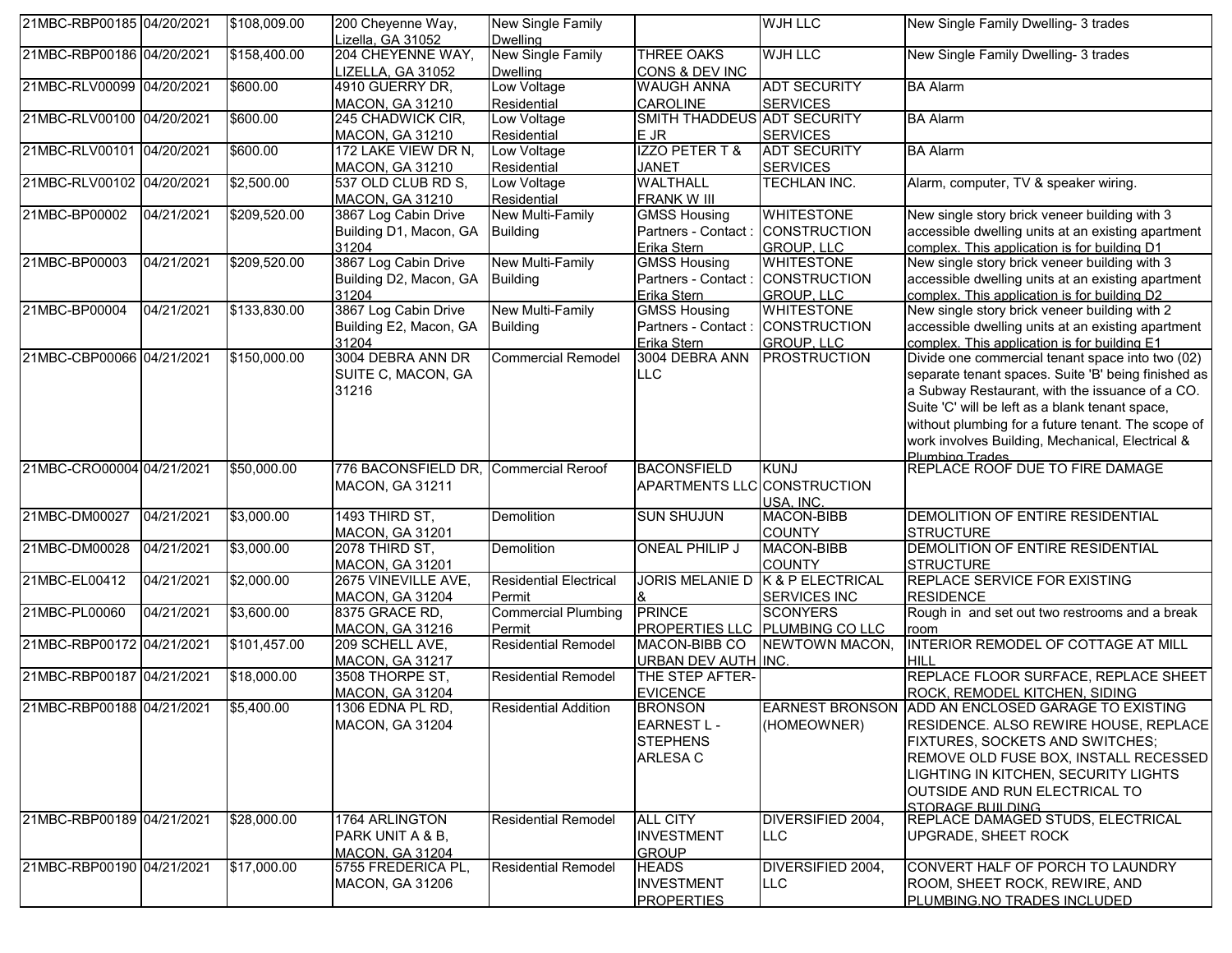| 21MBC-RLV00103 04/21/2021 |            | \$600.00     | 1085 GEORGIA AVE,                    | Low Voltage                   | <b>BIVINGS DONALD LADT SECURITY</b> |                             | <b>BA Alarm</b>                                    |
|---------------------------|------------|--------------|--------------------------------------|-------------------------------|-------------------------------------|-----------------------------|----------------------------------------------------|
|                           |            |              | <b>MACON, GA 31201</b>               | Residential                   | E                                   | <b>SERVICES</b>             |                                                    |
| 21MBC-RLV00104 04/21/2021 |            | \$600.00     | 271 BEAUMONT                         | Low Voltage                   | <b>CARTER</b>                       | <b>ADT SECURITY</b>         | <b>BA Alarm</b>                                    |
|                           |            |              | HEIGHTS, MACON, GA Residential       |                               | <b>DEANDRA</b>                      | <b>SERVICES</b>             |                                                    |
|                           |            |              | 31206                                |                               | <b>RACHALLE</b>                     |                             |                                                    |
| 21MBC-RLV00105 04/21/2021 |            | \$600.00     | 427 BOB WHITE RD,                    | Low Voltage                   | <b>CLARKE CLAUDIA ADT SECURITY</b>  |                             | <b>BA Alarm</b>                                    |
|                           |            |              | <b>MACON, GA 31216</b>               | Residential                   | A                                   | <b>SERVICES</b>             |                                                    |
| 21MBC-RLV00106 04/21/2021 |            | \$600.00     | 128 NORTHRIDGE DR,                   | Low Voltage                   | <b>WILLIAM</b>                      | <b>ADT SECURITY</b>         | <b>BA Alarm</b>                                    |
|                           |            |              | <b>MACON, GA 31220</b>               | Residential                   | <b>ANTHONY C JR</b>                 | <b>SERVICES</b>             |                                                    |
| 21MBC-RO00075             | 04/21/2021 | \$4,500.00   | 783 SPRINGDALE                       | <b>Residential Reroof</b>     | <b>KERN JAMES T</b>                 | <b>BLAND ROOFING</b>        | REMOVE EXISTING SHINGLES AND INSTALL               |
|                           |            |              | WOODS DR, MACON,                     |                               |                                     | CO., INC.                   | 25 YR. SHINGLES. HAUL OFF ALL DEBRIS.              |
|                           |            |              | GA 31210                             |                               |                                     |                             |                                                    |
| 21MBC-RO00076             | 04/21/2021 | \$3,000.00   | 692 CORBIN AVE,                      | <b>Residential Reroof</b>     | COOLING JOHN & BLAND ROOFING        |                             | REMOVE EXISTING SHINGLES AND INSTALL               |
|                           |            |              | <b>MACON, GA 31204</b>               |                               | <b>TRICIA</b>                       | CO., INC.                   | NEW SHINGLES. HAUL OFF ALL DEBRIS.                 |
| 21MBC-RO00077             | 04/21/2021 | \$7,854.00   | 1348 NORMANDY RD,                    | <b>Residential Reroof</b>     | LONG W HOLLEY                       | <b>CROSBY ROOFING</b>       | *** FULL SHINGLE ROOF REPLACEMENT +                |
|                           |            |              | <b>MACON, GA 31210</b>               |                               | JR.                                 | CO.                         | GUTTERS ***                                        |
| 21MBC-RO00078             | 04/21/2021 | \$6,691.00   | 964 HICKORY RIDGE                    | <b>Residential Reroof</b>     | <b>BEATTY</b>                       | <b>CROSBY ROOFING</b>       | *** FULL SHINGLE ROOF REPLACEMENT ***              |
|                           |            |              | DR, MACON, GA 31204                  |                               | <b>CATHERINE B</b>                  | CO.                         |                                                    |
| 21MBC-RO00079             | 04/21/2021 | \$15,635.00  | 309 LOMBARD LN,                      | <b>Residential Reroof</b>     | <b>BIVINS JAMES</b>                 | <b>CROSBY ROOFING</b>       | *** FULL SHINGLE ROOF REPLACEMENT +                |
|                           |            |              | <b>MACON, GA 31216</b>               |                               | LEON & LINDA A                      | CO.                         | <b>FACIA REPAIR ***</b>                            |
| 21MBC-RO00080             | 04/21/2021 | \$4,400.00   | 158 MANOR ROW,                       | <b>Residential Reroof</b>     | <b>WELTON</b>                       | <b>BLAND ROOFING</b>        | <b>REMOVE EXISTING SHINGLES AND INSTALL</b>        |
|                           |            |              | <b>MACON, GA 31210</b>               |                               | PATRICIA J                          | CO., INC.                   | 30 YR. SHINGLES. HAUL OFF ALL DEBRIS.              |
| 21MBC-RO00081             | 04/21/2021 | \$8,345.00   | 108 KIMMERIDGE DR,                   | <b>Residential Reroof</b>     | <b>PRICE KRISTIN S</b>              | <b>CROSBY ROOFING</b>       | **** FULL SHINGLE ROOF REPLACEMENT,                |
|                           |            |              |                                      |                               |                                     |                             | VINYL SIDING + SOFFIT WORK ***                     |
|                           |            |              | <b>MACON, GA 31220</b>               |                               |                                     | CO.                         |                                                    |
| 21MBC-RO00082             | 04/21/2021 | \$4,300.00   | 875 PARKVIEW DR,                     | <b>Residential Reroof</b>     | <b>NEWTON JAMES</b>                 | <b>CROSBY ROOFING</b>       | *** FULL SHINGLE ROOF REPLACEMENT ***              |
|                           |            |              | <b>MACON, GA 31211</b>               |                               | R.                                  | CO.                         |                                                    |
| 21MBC-DM00029             | 04/22/2021 | \$28,000.00  | 195 Tom Hill Sr                      | Demolition                    | <b>WHLR</b> - Rivergate             | <b>MOORING</b>              | Interior Demo for a commercial business (Big Lots) |
|                           |            |              | Boulevard, Macon, GA                 |                               | LLC (Rivergate                      | <b>RECOVERY</b>             |                                                    |
|                           |            |              | 31210                                |                               | Shopping Center)                    | <b>SYSTEMS</b>              |                                                    |
| 21MBC-EL00398             | 04/22/2021 | \$55,225.00  | 3648 CLAY CIR,                       | <b>Residential Electrical</b> | <b>ROBINSON</b>                     | <b>MARC JONES</b>           | Installation of Roof Mounted Solar Photovoltaic    |
|                           |            |              | MACON, GA 31216                      | Permit                        | <b>CHRISTONE C &amp;</b>            | <b>CONSTRUCTION LLC</b>     |                                                    |
|                           |            |              |                                      |                               | <b>ESSIE</b>                        |                             |                                                    |
| 21MBC-EL00413             | 04/22/2021 | \$700.00     | 2734 NEW CLINTON                     | <b>Residential Electrical</b> | <b>GLOVER FENNIS</b>                | <b>ELECTRICAL</b>           | REPLACE OLD METER BASE ON AN EXISTING              |
|                           |            |              | RD, MACON, GA 31211                  | Permit                        | H.                                  | INNOVATIONS OF GA RESIDENCE |                                                    |
|                           |            |              |                                      |                               |                                     |                             |                                                    |
| 21MBC-FR00015             | 04/22/2021 | \$16,000.00  | 4611 Ivey Drive Building             | <b>Fire Main</b>              | Eagle West, LLC.                    | <b>SELLERS</b>              | <b>Fire Main Installation</b>                      |
|                           |            |              | 5, Macon, GA 31206                   |                               |                                     | CONTRACTING                 |                                                    |
|                           |            |              |                                      |                               |                                     | SERVICES, LLC               |                                                    |
| 21MBC-MC00124             | 04/22/2021 | \$5,100.00   | 326 CARILLON LN,                     | <b>Mechanical Permit</b>      | <b>LORD DONALD H</b>                | <b>DEEB HEATING AND</b>     | INSTALLATION OF 3-TON HEAT PUMP                    |
|                           |            |              | <b>MACON, GA 31210</b>               |                               | & POLLY                             | AIR CONDITIONING,           |                                                    |
|                           |            |              |                                      |                               |                                     | INC.                        |                                                    |
|                           |            |              |                                      |                               |                                     |                             |                                                    |
| 21MBC-PL00058             | 04/22/2021 | \$1,434.63   | 1653 UPPER RIVER RD, Plumbing Permit |                               | <b>CLARK PAIGE G</b>                | <b>PRO TECH</b>             | NATURAL GAS WATER HEATER                           |
|                           |            |              | <b>MACON, GA 31211</b>               |                               |                                     | <b>PLUMBING</b>             |                                                    |
| 21MBC-RBP00191 04/22/2021 |            | \$35,000.00  | 6500 Bethel Church                   | Accessory Building -          | Joey Prince                         | <b>UPSHAW</b>               | <b>Detached Garage</b>                             |
|                           |            |              | Road, Lizella, GA 31052 Residential  |                               |                                     | CONSTRUCTION LLC            |                                                    |
|                           |            |              |                                      |                               |                                     |                             |                                                    |
| 21MBC-RBP00192 04/22/2021 |            | \$187,917.00 | 110 HARBOR DR,                       | New Single Family             | <b>THREE OAKS</b>                   | THREE OAKS                  | New single family home including 3 trades          |
|                           |            |              | MACON, GA 31220                      | <b>Dwelling</b>               | CONS & DEV INC                      | <b>CONSTRUCTION</b>         |                                                    |
|                           |            |              |                                      |                               |                                     |                             |                                                    |
|                           |            |              |                                      |                               |                                     | AND DEVELOPMENT,            |                                                    |
|                           |            |              |                                      |                               |                                     | INC                         |                                                    |
|                           |            |              |                                      |                               |                                     |                             |                                                    |
| 21MBC-RBP00193 04/22/2021 |            | \$112,032.00 | 7171 WIMPY RD,                       | New Single Family             | <b>THREE OAKS</b>                   | <b>THREE OAKS</b>           | New single family home including 3 trades          |
|                           |            |              | <b>MACON, GA 31216</b>               | <b>Dwelling</b>               | CONS & DEV INC                      | <b>CONSTRUCTION</b>         |                                                    |
|                           |            |              |                                      |                               |                                     | AND DEVELOPMENT,            |                                                    |
|                           |            |              |                                      |                               |                                     | INC                         |                                                    |
|                           |            |              |                                      |                               |                                     |                             |                                                    |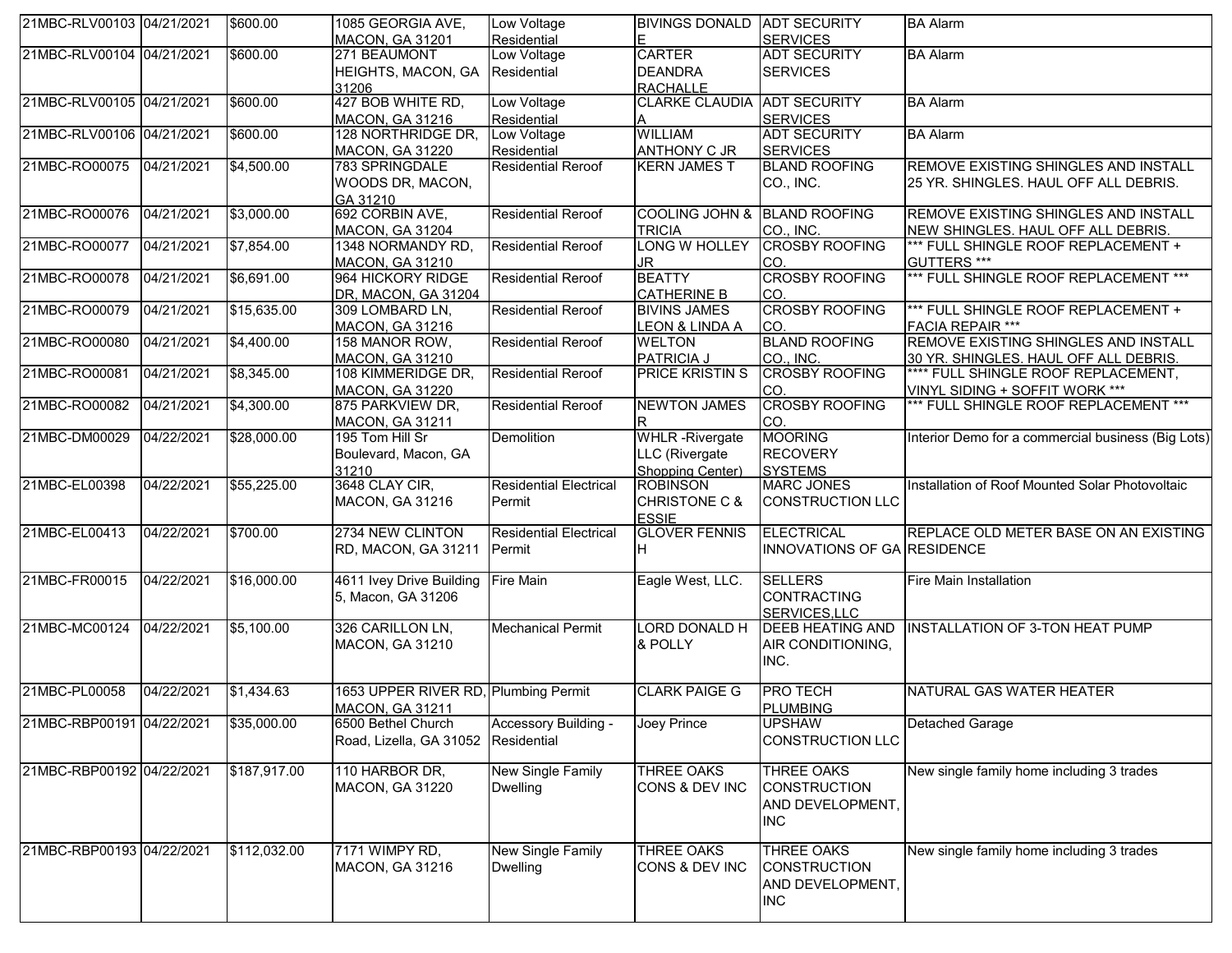| 21MBC-RBP00194 04/22/2021 |            | \$2,000.00   | 2017 LOWE ST,                              | <b>Residential Remodel</b>    | LY BRENDAN VAN              |                                        | REMOVE ALL TERMITE DAMAGE, STUDS,                       |
|---------------------------|------------|--------------|--------------------------------------------|-------------------------------|-----------------------------|----------------------------------------|---------------------------------------------------------|
|                           |            |              | <b>MACON, GA 31204</b>                     |                               |                             |                                        | WALLS, BATHROOM, 1 WALL IN BEDROOM                      |
|                           |            |              |                                            |                               |                             |                                        | AND INSTALL NEW WALLS. ADD A BEAM TO                    |
|                           |            |              |                                            |                               |                             |                                        | <b>SUPPORT CEILING TRUSS.</b>                           |
| 21MBC-RBP00195 04/22/2021 |            | \$215,000.00 | 3391 BRIDGEWOOD                            | New Single Family             | <b>MOFVII</b>               | CMD HOMES, LLC                         | NEW SINGLE FAMILY DWELLING INCLUDING                    |
|                           |            |              | DR, MACON, GA 31216                        | <b>Dwelling</b>               | <b>PROPERTY CO</b>          |                                        | ELECTRICAL, LOW VOLTAGE, MECHANICAL,                    |
|                           |            |              |                                            |                               |                             |                                        |                                                         |
| 21MBC-RBP00196 04/22/2021 |            | \$170,000.00 | 3358 BRIDGEWOOD                            |                               | LLC<br><b>MOFVII</b>        | CMD HOMES, LLC                         | <b>PLUMBING</b><br>NEW SINGLE FAMILY DWELLING INCLUDING |
|                           |            |              |                                            | New Single Family             |                             |                                        |                                                         |
|                           |            |              | DR, MACON, GA 31216                        | <b>Dwelling</b>               | <b>PROPERTY CO</b>          |                                        | ELECTRICAL, LOW VOLTAGE, MECHANICAL,                    |
|                           |            |              |                                            |                               | <b>LLC</b>                  |                                        | <b>PLUMBING</b>                                         |
| 21MBC-RBP00197 04/22/2021 |            | \$180,000.00 | 3379 BRIDGEWOOD                            | New Single Family             | <b>MOFVII</b>               | CMD HOMES, LLC                         | NEW SINGLE FAMILY DWELLING INCLUDING                    |
|                           |            |              | DR, MACON, GA 31216                        | <b>Dwelling</b>               | <b>PROPERTY CO</b>          |                                        | ELECTRICAL, LOW VOLTAGE, MECHANICAL,                    |
|                           |            |              |                                            |                               | <b>LLC</b>                  |                                        | <b>PLUMBING</b>                                         |
| 21MBC-RBP00198 04/22/2021 |            | \$210,000.00 | 3383 BRIDGEWOOD                            | New Single Family             | <b>MOFVII</b>               | CMD HOMES, LLC                         | NEW SINGLE FAMILY DWELLING INCLUDING                    |
|                           |            |              | DR, MACON, GA 31216                        | <b>Dwelling</b>               | <b>PROPERTY CO</b>          |                                        | ELECTRICAL, LOW VOLTAGE, MECHANICAL,                    |
|                           |            |              |                                            |                               | <b>LLC</b>                  |                                        | <b>PLUMBING</b>                                         |
| 21MBC-RBP00199 04/22/2021 |            | \$120,000.00 | 3370 BRIDGEWOOD                            | New Single Family             | <b>MOFVII</b>               | CMD HOMES, LLC                         | NEW SINGLE FAMILY DWELLING INCLUDING                    |
|                           |            |              | DR, MACON, GA 31216                        | <b>Dwelling</b>               | PROPERTY CO                 |                                        | ELECTRICAL, LOW VOLTAGE, MECHANICAL,                    |
|                           |            |              |                                            |                               | $\sqcup$ C                  |                                        | <b>PLUMBING</b>                                         |
| 21MBC-RO00083             | 04/22/2021 | \$16,389.00  | 3720 OVERLOOK DR,                          | <b>Residential Reroof</b>     | SALE JOSHUA J &             | <b>CROSBY ROOFING</b>                  | *** FULL SHINGLE ROOF REPLACEMENT ***                   |
|                           |            |              | <b>MACON, GA 31204</b>                     |                               |                             | CO.                                    |                                                         |
| 21MBC-RO00084             | 04/22/2021 | \$7,854.00   | 1348 NORMANDY RD,                          | <b>Residential Reroof</b>     | <b>LONG W HOLLEY</b>        | <b>CROSBY ROOFING</b>                  | *** FULL SHINGLE ROOF REPLACEMENT ***                   |
|                           |            |              | <b>MACON, GA 31210</b>                     |                               | <b>JR</b>                   | CO.                                    |                                                         |
| 21MBC-CLV00021            | 04/23/2021 | \$600.00     | 2140 BROADWAY,                             | Low Voltage                   | PEREZ DAVID                 | <b>ADT SECURITY</b>                    | <b>BA Alarm</b>                                         |
|                           |            |              |                                            | Commercial                    |                             | <b>SERVICES</b>                        |                                                         |
| 21MBC-EL00414             | 04/23/2021 | \$500.00     | <b>MACON, GA 31206</b><br>4443 BISHOP RD,  | <b>Residential Electrical</b> | <b>TRIVEDI</b>              | <b>STARR ELECTRICAL</b>                |                                                         |
|                           |            |              |                                            |                               |                             |                                        | inspect to restore power per Ga Power                   |
|                           |            |              | <b>MACON, GA 31206</b>                     | Permit                        | <b>MARKAND &amp;</b>        | <b>CONTRACTORS</b>                     |                                                         |
|                           |            |              |                                            |                               | <b>SHARMISTHA</b>           |                                        |                                                         |
|                           |            |              |                                            |                               |                             |                                        |                                                         |
| 21MBC-EL00416             | 04/23/2021 | \$650.00     | 4045 VINEVILLE AVE,                        | <b>Commercial Electrical</b>  | <b>PHILLIPS</b>             | <b>SERVICE ELECTRIC</b>                | Communications conduit and receptacle                   |
|                           |            |              | MACON, GA 31210                            | Permit                        | <b>CHARLES B JR</b>         | INC.                                   |                                                         |
|                           |            |              |                                            |                               | <b>ETAL</b>                 |                                        |                                                         |
| 21MBC-EL00417             | 04/23/2021 | \$6,747.30   | 3444 AUSTIN AVE,                           | <b>Residential Electrical</b> |                             | <b>BREWER JAMES PSERVICE ELECTRIC</b>  | Service and panel change to two services                |
|                           |            |              | <b>MACON, GA 31204</b>                     | Permit                        | JR.                         | INC.                                   |                                                         |
| 21MBC-EL00418             | 04/23/2021 | \$700.00     | 4650 FORSYTH RD,                           | <b>Commercial Electrical</b>  | <b>PINNACLE</b>             | <b>SERVICE ELECTRIC</b>                | Communications conduit and receptacle                   |
|                           |            |              | <b>MACON, GA 31210</b>                     | Permit                        | <b>WESLEYAN LLC</b>         | INC.                                   |                                                         |
| 21MBC-MC00180             | 04/23/2021 | \$5,000.00   |                                            | <b>Residential Mechanical</b> | <b>SPOTTS KRISTEN</b>       | <b>WE CARE HEATING</b>                 |                                                         |
|                           |            |              | 241 HIGH RIDGE CT,                         |                               |                             |                                        | Removing current HVAC unit replacing with new           |
|                           |            |              | MACON, GA 31220                            | Permit                        |                             | AND AIR                                | XL16 5 ton unit.                                        |
| 21MBC-OCC00001 04/23/2021 |            | \$1.00       | 2525 PIO NONO AVE                          | Occupancy                     | <b>MACON CENTER</b>         | <b>RENFROE</b>                         | COMMODITY STORED IN WAREHOUSE                           |
|                           |            |              | SUITE 500, MACON, GA                       |                               | <b>LLC</b>                  | <b>CONSTRUCTION</b>                    |                                                         |
|                           |            |              | 31206                                      |                               |                             | <b>COMPANY LLC</b>                     |                                                         |
| 21MBC-RBP00201 04/23/2021 |            | \$20,000.00  | 375 HINES TERR,                            | <b>Residential Addition</b>   | <b>JACOB FIELDS</b>         |                                        | REAR ADDITION TO HOME TO REPLACE                        |
|                           |            |              | <b>MACON, GA 31204</b>                     |                               |                             |                                        | <b>PORCH</b>                                            |
| 21MBC-RBP00202 04/23/2021 |            | \$100,000.00 | 8006 SKYLER CT,                            | New Single Family             | <b>THURMAN</b>              | <b>THURMAN</b>                         | NEW SINGLE FAMILY DWELLING INCLUDING                    |
|                           |            |              | MACON, GA 31052                            | <b>Dwelling</b>               | <b>WILBERT O</b>            | <b>CONSTRUCTION</b>                    | ELECTRICAL, LOW VOLTAGE, MECHANICAL,                    |
|                           |            |              |                                            |                               |                             |                                        | <b>PLUMBING</b>                                         |
| 21MBC-RBP00203 04/23/2021 |            | \$100,000.00 | 6519 YELLOWSTONE                           | <b>New Single Family</b>      | <b>THURMAN</b>              | <b>THURMAN</b>                         | NEW SINGLE FAMILY DWELLING INCLUDING                    |
|                           |            |              | WAY, MACON, GA                             | <b>Dwelling</b>               | <b>WILBERT O</b>            | <b>CONSTRUCTION</b>                    | ELECTRICAL, LOW VOLTAGE, MECHANICAL,                    |
|                           |            |              | 31052                                      |                               |                             |                                        | <b>PLUMBING</b>                                         |
| 21MBC-RBP00204 04/23/2021 |            | \$95,571.00  | 353 CODY DRIVE,                            | New Single Family             | <b>NBC HOMES AT</b>         | NBC HOMES AT                           | <b>NEW CONSTRUCTION</b>                                 |
|                           |            |              |                                            |                               | <b>GOODALL</b>              |                                        |                                                         |
|                           |            |              | MACON, GA 31216                            | <b>Dwelling</b>               |                             | GOODALL WOODS,<br>LLC.                 |                                                         |
|                           |            |              |                                            |                               | WOODS, LLC                  |                                        |                                                         |
| 21MBC-RBP00205 04/23/2021 |            | \$101,430.00 | 355 CODY DRIVE,                            | <b>New Single Family</b>      | NBC HOMES AT                | <b>NBC HOMES AT</b>                    | <b>NEW CONSTUCTION</b>                                  |
|                           |            |              | <b>MACON, GA 31216</b>                     | <b>Dwelling</b>               | <b>GOODALL</b>              | GOODALL WOODS,                         |                                                         |
|                           |            |              |                                            |                               | WOODS, LLC                  | <b>LLC</b>                             |                                                         |
| 21MBC-RLV00107 04/23/2021 |            | \$600.00     | 412 OLD MILL CT,<br><b>MACON, GA 31210</b> | Low Voltage<br>Residential    | <b>SCOTT RICHARD</b><br>E & | <b>ADT SECURITY</b><br><b>SERVICES</b> | <b>BA Alarm</b>                                         |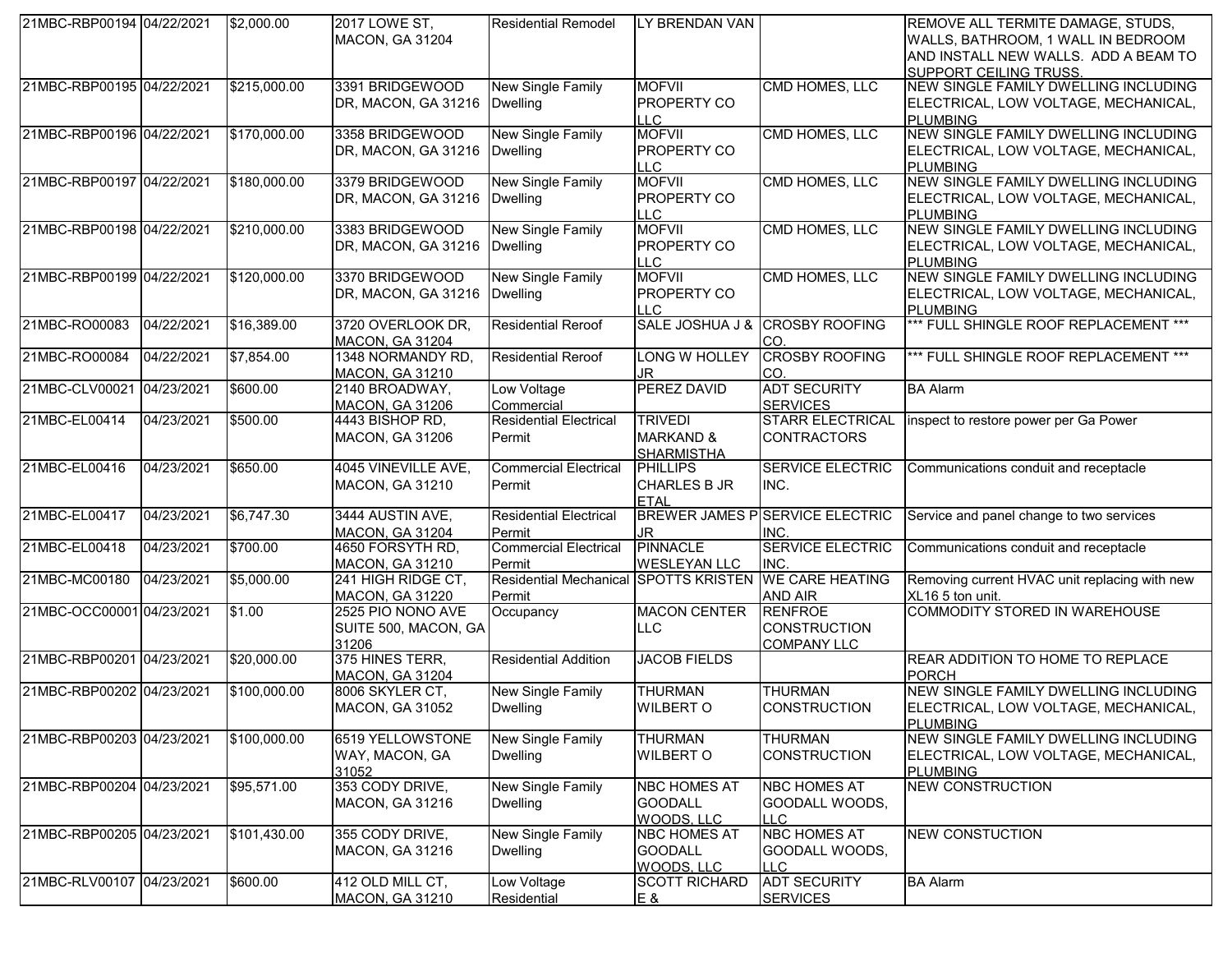| 21MBC-RLV00108 04/23/2021 |            | \$600.00    | 4626 ELKAN AVE,                                           | Low Voltage                                         | <b>HARVEST</b>                     | <b>ADT SECURITY</b>             | <b>BA Alarm</b>                                    |
|---------------------------|------------|-------------|-----------------------------------------------------------|-----------------------------------------------------|------------------------------------|---------------------------------|----------------------------------------------------|
|                           |            |             | <b>MACON, GA 31206</b>                                    | Residential                                         | <b>INVESTMENTS GA SERVICES</b>     |                                 |                                                    |
|                           |            |             |                                                           |                                                     | <b>LLC</b>                         |                                 |                                                    |
| 21MBC-RLV00109 04/23/2021 |            | \$600.00    | 936 SANTA FE TRL,                                         | Low Voltage                                         | <b>DIRT ROAD</b>                   | <b>ADT SECURITY</b>             | <b>BA Alarm</b>                                    |
|                           |            |             | <b>MACON, GA 31220</b>                                    | Residential                                         | <b>ENTERTAINMENT</b>               | <b>SERVICES</b>                 |                                                    |
|                           |            |             |                                                           |                                                     | <b>INC</b>                         |                                 |                                                    |
| 21MBC-RLV00110 04/23/2021 |            | \$600.00    | 605 LOKCHAPEE                                             | Low Voltage                                         | LOLIS SUSAN M & ADT SECURITY       |                                 | <b>BA Alarm</b>                                    |
|                           |            |             | RIDGE, MACON, GA                                          | Residential                                         | THOMAS G                           | <b>SERVICES</b>                 |                                                    |
|                           |            |             | 31210                                                     |                                                     |                                    |                                 |                                                    |
| 21MBC-RLV00111 04/23/2021 |            | \$600.00    | 527 COMMANCHE DR,                                         | Low Voltage                                         | <b>VOGEL EDWARD - ADT SECURITY</b> |                                 | <b>BA Alarm</b>                                    |
|                           |            |             | MACON, GA 31210                                           | Residential                                         | <b>DIANE</b>                       | <b>SERVICES</b>                 |                                                    |
| 21MBC-RLV00112 04/23/2021 |            | \$600.00    | 3186 MASSEYVILLE                                          | Low Voltage                                         | <b>MONTGOMERY</b>                  | <b>ADT SECURITY</b>             | <b>BA Alarm</b>                                    |
|                           |            |             | RD, MACON, GA 31217 Residential                           |                                                     | <b>EDDIE JR</b>                    | <b>SERVICES</b>                 |                                                    |
| 21MBC-RLV00113 04/23/2021 |            | \$600.00    | 440 WEST BUFORD                                           | Low Voltage                                         | <b>HOINOWSKI</b>                   | <b>ADT SECURITY</b>             | <b>BA Alarm</b>                                    |
|                           |            |             | RD, MACON, GA 31204 Residential                           |                                                     | <b>JOANNE J</b>                    | <b>SERVICES</b>                 |                                                    |
| 21MBC-RLV00114 04/23/2021 |            | \$600.00    | 1800 WESLEYAN DR,                                         | Low Voltage                                         | <b>CMF LEGACY AT</b>               | <b>ADT SECURITY</b>             | <b>BA Alarm</b>                                    |
|                           |            |             | MACON, GA 31210                                           | Residential                                         | <b>RIVER CROSSING SERVICES</b>     |                                 |                                                    |
| 21MBC-RLV00115 04/23/2021 |            | \$600.00    | 3228 SOMERSET DR,                                         | Low Voltage                                         | <b>HALL PATRICIA</b>               | <b>ADT SECURITY</b>             | <b>BA Alarm</b>                                    |
|                           |            |             | <b>MACON, GA 31206</b>                                    | Residential                                         | ANN & VIVIAN J                     | <b>SERVICES</b>                 |                                                    |
| 21MBC-RLV00116 04/23/2021 |            | \$600.00    | 1709 LANCASTER PL,                                        | Low Voltage                                         | <b>LOGAN LYNDA</b>                 | <b>ADT SECURITY</b>             | <b>BA Alarm</b>                                    |
|                           |            |             | MACON, GA 31206                                           | Residential                                         |                                    | <b>SERVICES</b>                 |                                                    |
| 21MBC-RLV00117 04/23/2021 |            | \$600.00    | 2253 ARROWWOOD                                            | Low Voltage                                         | <b>LOWE LINDA W</b>                | <b>ADT SECURITY</b>             | <b>BA Alarm</b>                                    |
|                           |            |             | DR, MACON, GA 31206 Residential                           |                                                     |                                    | <b>SERVICES</b>                 |                                                    |
| 21MBC-RLV00118 04/23/2021 |            | \$600.00    | 705 DOTTIE CT W,                                          | Low Voltage                                         | <b>BROWN JAMES E ADT SECURITY</b>  |                                 | <b>BA</b> Alarm                                    |
|                           |            |             | MACON, GA 31216                                           | Residential                                         | & WALDEN T R                       | <b>SERVICES</b>                 |                                                    |
| 21MBC-CBP00158 04/26/2021 |            | \$33,800.00 | 376 VISTA CIR,                                            | <b>Commercial Remodel</b>                           | <b>FMLM</b>                        | <b>BHI HOME</b>                 | Repair interior fire damage 1 bedroom/1 bath unit  |
|                           |            |             | <b>MACON, GA 31204</b>                                    |                                                     |                                    | PROPERTIES LLC IMPROVEMENT/ BHI | Apartment 3128 - A                                 |
|                           |            |             |                                                           |                                                     |                                    | <b>CONSTRUCTION</b>             |                                                    |
|                           |            |             |                                                           |                                                     |                                    |                                 |                                                    |
| 21MBC-EL00419             | 04/26/2021 | \$375.00    | 2346 MONROE AVE                                           | <b>Residential Electrical</b>                       |                                    | NOLASCO DONNA HOGAN'S ELECTRIC  | CHECK ELECTRICAL SERVICE                           |
|                           |            |             | UNIT 2348, MACON, GA Permit                               |                                                     |                                    |                                 |                                                    |
|                           |            |             | 31206                                                     |                                                     |                                    |                                 |                                                    |
| 21MBC-FR00030             | 04/26/2021 | \$22,000.00 | 1045 FRANK AMERSON Fire Alarm                             |                                                     | <b>JAG GA LLC</b>                  | PIEDMONT                        | New Fire Alarm System                              |
|                           |            |             | PKWY, MACON, GA                                           |                                                     |                                    | <b>ELECTRICAL</b>               |                                                    |
|                           |            |             | 31206                                                     |                                                     |                                    | SERVICES, INC.                  |                                                    |
| 21MBC-FR00032             | 04/26/2021 | \$4,100.00  | 140 TOM HILL SR                                           | Fire Extinguishing                                  | CHICK-FIL-A INC                    | <b>PYE-BARKER FIRE &amp;</b>    | Install a UL listed wet chemical kitchen hood fire |
|                           |            |             | BLVD, MACON, GA                                           | System                                              | <b>AT RIVERSIDE</b>                | <b>SAFETY LLC</b>               | suppression system.                                |
|                           |            |             | 31210                                                     |                                                     |                                    |                                 |                                                    |
| 21MBC-MC00181             | 04/26/2021 | \$4,990.00  | 2938 HOLLY BLUFF RD, Residential Mechanical FLOWERS W J & |                                                     |                                    | <b>BUCKY HOLLAND</b>            | 3 ton hp                                           |
|                           |            |             | <b>MACON, GA 31217</b>                                    | Permit                                              | <b>SYLVIA B</b>                    | <b>HEATING &amp; AIR INC.</b>   |                                                    |
|                           |            |             |                                                           |                                                     |                                    |                                 |                                                    |
| 21MBC-MC00182             | 04/26/2021 | \$4,964.00  | 2479 CARLTON WAY,                                         | <b>Residential Mechanical POPPER</b>                |                                    | <b>BUCKY HOLLAND</b>            | 3 ton a/c, coil, furnace                           |
|                           |            |             | MACON, GA 31204                                           | Permit                                              | STEPHEN H &                        | <b>HEATING &amp; AIR INC.</b>   |                                                    |
|                           |            |             |                                                           |                                                     | <b>MEREDITH</b>                    |                                 |                                                    |
| 21MBC-MC00183 04/26/2021  |            | \$5,400.00  | 3216 OHARA DR S,                                          | Residential Mechanical PAULDO BOBBY F BUCKY HOLLAND |                                    |                                 | 3 ton, a/c, coil, furnace                          |
|                           |            |             | MACON, GA 31206                                           | Permit                                              | & MARIAN L                         | <b>HEATING &amp; AIR INC.</b>   |                                                    |
|                           |            |             |                                                           |                                                     |                                    |                                 |                                                    |
| 21MBC-MC00184             | 04/26/2021 | \$5,600.00  | 119 WATERFORD PL,                                         | Residential Mechanical MANN EDWARD L                |                                    | <b>BUCKY HOLLAND</b>            | 3 ton a/c, coil, furnace                           |
|                           |            |             | MACON, GA 31210                                           | Permit                                              | JR & BONNIE P                      | <b>HEATING &amp; AIR INC.</b>   |                                                    |
|                           |            |             |                                                           |                                                     |                                    |                                 |                                                    |
| 21MBC-MC00185             | 04/26/2021 | \$5,450.00  | 263 RIVERDALE DR,                                         | Residential Mechanical CASHWELL                     |                                    | <b>BUCKY HOLLAND</b>            | 3.5 ton a/c, coil, furnace                         |
|                           |            |             | <b>MACON, GA 31204</b>                                    | Permit                                              | <b>STUART A &amp;</b>              | HEATING & AIR INC.              |                                                    |
|                           |            |             |                                                           |                                                     |                                    |                                 |                                                    |
| 21MBC-MC00186             | 04/26/2021 | \$14,000.00 | 4797 WESLEYAN                                             | Residential Mechanical BALDWIN JR                   | <b>KELLEY E</b>                    | <b>BUCKY HOLLAND</b>            | Remove and Replace all ductwork                    |
|                           |            |             |                                                           |                                                     |                                    |                                 |                                                    |
|                           |            |             | WOODS DR, MACON,                                          | Permit                                              | <b>CECIL A</b>                     | HEATING & AIR INC.              | Remove and replace vapor barrier                   |
|                           |            |             | GA 31210                                                  |                                                     |                                    |                                 | Install a zone system                              |
|                           |            |             |                                                           |                                                     |                                    |                                 | Install a 90 pint Santa fe crawlspace dehumidifier |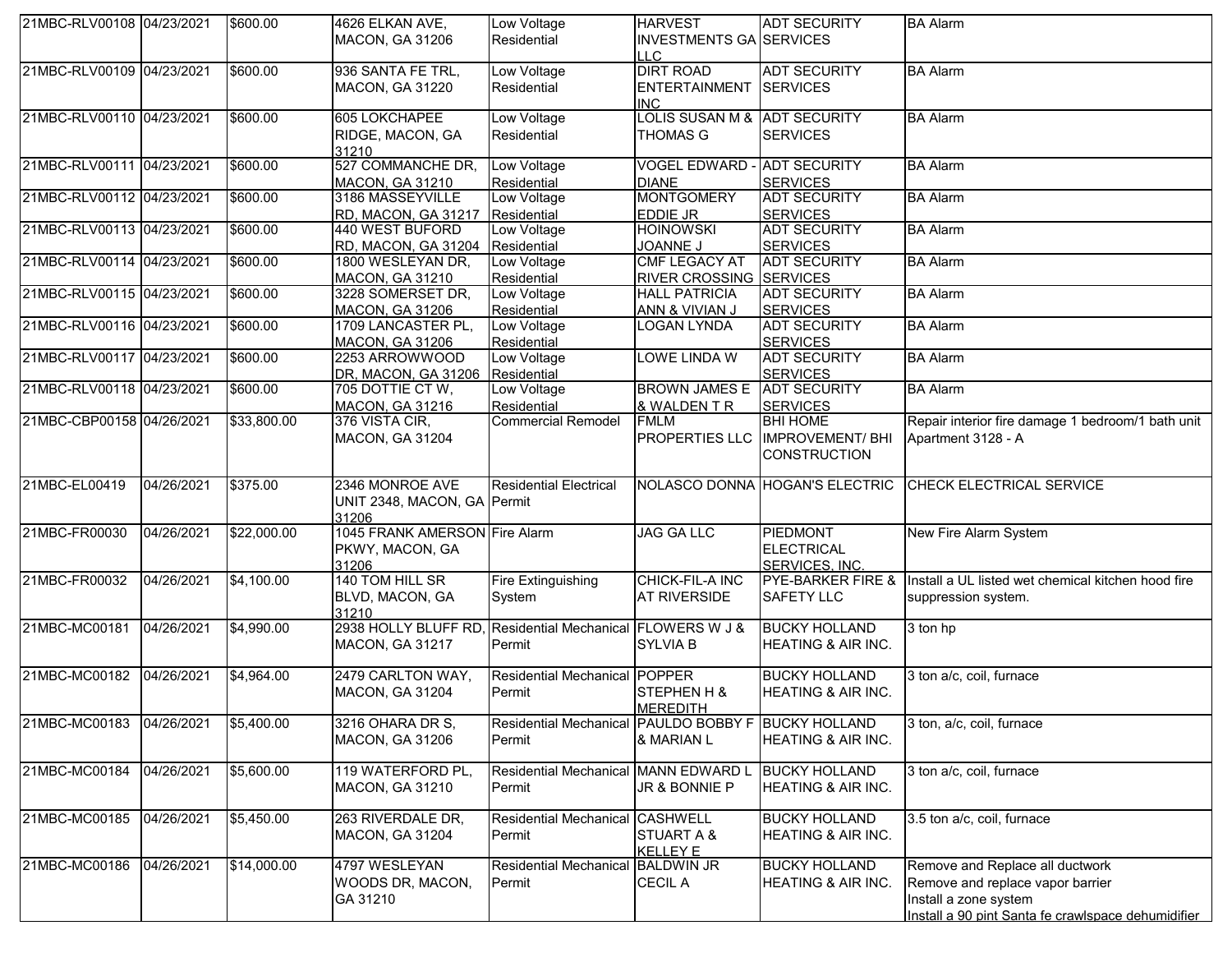| 21MBC-RBP00206 04/26/2021 |            | \$95,571.00  | 357 CODY DRIVE,<br>MACON, GA 31216                                    | New Single Family<br><b>Dwelling</b>    | <b>NBC HOMES AT</b><br><b>GOODALL</b><br>WOODS, LLC | <b>NBC HOMES AT</b><br>GOODALL WOODS,<br><b>LLC</b>                              | <b>NEW CONSTRUCTION</b>                                                                                                                                                                                                                                                                                                                                                                                                                                                                                                                                                                                                                                                                                                    |
|---------------------------|------------|--------------|-----------------------------------------------------------------------|-----------------------------------------|-----------------------------------------------------|----------------------------------------------------------------------------------|----------------------------------------------------------------------------------------------------------------------------------------------------------------------------------------------------------------------------------------------------------------------------------------------------------------------------------------------------------------------------------------------------------------------------------------------------------------------------------------------------------------------------------------------------------------------------------------------------------------------------------------------------------------------------------------------------------------------------|
| 21MBC-RBP00207 04/26/2021 |            | \$122,094.00 | 138 GOODALL WOODS New Single Family<br>DR, MACON, GA 31216   Dwelling |                                         | <b>NBC HOMES AT</b><br><b>GOODALL</b><br>WOODS. LLC | <b>NBC HOMES AT</b><br>GOODALL WOODS,<br><b>LLC</b>                              | <b>NEW CONSTRUCTION</b>                                                                                                                                                                                                                                                                                                                                                                                                                                                                                                                                                                                                                                                                                                    |
| 21MBC-RBP00208 04/26/2021 |            | \$106,218.00 | 131 GOODALL WOODS New Single Family<br>DR, MACON, GA 31216   Dwelling |                                         | <b>NBC HOMES AT</b><br><b>GOODALL</b><br>WOODS, LLC | NBC HOMES AT<br>GOODALL WOODS,<br><b>LLC</b>                                     | <b>NEW CONSTRUCTION</b>                                                                                                                                                                                                                                                                                                                                                                                                                                                                                                                                                                                                                                                                                                    |
| 21MBC-CBP00017 04/27/2021 |            | \$15,000.00  | 7529 N E INDUSTRIAL<br>BLVD, MACON, GA<br>31216                       | <b>Commercial Addition</b>              | <b>SOLENIS LLC</b>                                  | <b>WILD BORE</b><br><b>MACHINE</b>                                               | Work involves replacement of a 6-ft X 6-ft<br>unsprinklered, unconditioned, Type IIB outside<br>vestibule enclosure with a 15-ft X 6-ft<br>unsprinklered, unconditioned, Type IIB outside<br>vestibule enclosure. Vestibule enclosure serves<br>as a standing space for employees to prepare<br>paperwork without being exposed to outside<br>weather elements. New size allows two to three<br>employees to be present at same time. Existing<br>vestibule and new vestibule are separated from<br>interior of main building by 8-inch concrete<br>masonry wall (approximate fire rating 2-hours) and<br>existing steel fire rated door. Electrical wiring for<br>lights and exit sign and fixtures suitable for Class I, |
| 21MBC-CBP00061 04/27/2021 |            | \$800,000.00 | 5301 EISENHOWER<br>PKWY, MACON, GA<br>31206                           | <b>Commercial Addition</b>              | <b>BANK OZK AS</b><br>TRUSTEE OF THE VENTURES LLC   | <b>SOUTHERN</b>                                                                  | Existing Tractor Supply Co "to remain"; Proposed<br>remodel of the existing space, plus (+) the addition<br>of an outdoor side lot structure (covered<br>greenhouse) to be located within the existing<br>outdoor fenced-in area. No new impervious area is<br>being added, only covering a portion of what is<br>already existing                                                                                                                                                                                                                                                                                                                                                                                         |
| 21MBC-CBP00084 04/27/2021 |            | \$50,000.00  | 4351 PIO NONO AVE,<br><b>MACON, GA 31206</b>                          | <b>Commercial Remodel</b>               | <b>GRAHAM</b><br><b>LAVERNE M</b>                   | <b>TRISEPTEM</b><br>DEVELOPERS, INC                                              | Install new hood, new walking freezer and cooler,<br>new kitchen sinks, three compartment sink and<br>single compartment sinks, hand washing sinks,<br>new water heater, paint the interior and exterior,<br>build new partition walls                                                                                                                                                                                                                                                                                                                                                                                                                                                                                     |
| 21MBC-EL00386             | 04/27/2021 | \$500.00     | 5312 HOUSTON RD,<br>MACON, GA 31216                                   | <b>Commercial Electrical</b><br>Permit  | <b>MACON WATER</b><br><b>AUTHORITY</b>              | <b>SOUTHERN</b><br><b>ELECTRICAL &amp;</b><br><b>TECHNICAL</b><br>SERVICES. INC. | Temporary Construction power pole                                                                                                                                                                                                                                                                                                                                                                                                                                                                                                                                                                                                                                                                                          |
| 21MBC-EL00387             | 04/27/2021 | \$27,560.99  | 4198 JONES RD,<br>MACON, GA 31216                                     | <b>Residential Electrical</b><br>Permit | <b>GIBBS ARCHIE &amp;</b><br>SYBIL                  | <b>TITAN SOLAR</b><br><b>POWER GA</b>                                            | INSTALLATION OF 9.860 KW PV SYSTEM WITH<br><b>LOAD SIDE TAP</b>                                                                                                                                                                                                                                                                                                                                                                                                                                                                                                                                                                                                                                                            |
| 21MBC-EL00415             | 04/27/2021 | \$18,785.12  | 209 NORTH<br><b>WESLEYAN CIR,</b><br><b>MACON, GA 31210</b>           | <b>Residential Electrical</b><br>Permit | <b>SMITH JASON M</b>                                | <b>TITAN SOLAR</b><br><b>POWER GA</b>                                            | Installation of 5.440kW PV system                                                                                                                                                                                                                                                                                                                                                                                                                                                                                                                                                                                                                                                                                          |
| 21MBC-EL00420             | 04/27/2021 | \$3,000.00   | 746 KEY CT, MACON,<br>GA 31204                                        | <b>Residential Electrical</b><br>Permit | TIMLEY JAMES E                                      | <b>HACKETT ELECTRIC</b>                                                          | Upgrade service to 150 amp                                                                                                                                                                                                                                                                                                                                                                                                                                                                                                                                                                                                                                                                                                 |
| 21MBC-EL00421             | 04/27/2021 | \$300.00     | 214 Leaf Drive, Macon,<br>GA 31217                                    | <b>Residential Electrical</b><br>Permit | MACON HOUSING BRIAN GREGORY<br><b>AUTHORITY</b>     | <b>ELECTRIC LLC</b>                                                              | POWER WAS OFF FOR 1 YEAR. GA POWER<br><b>REQUIRES INSPECTION</b>                                                                                                                                                                                                                                                                                                                                                                                                                                                                                                                                                                                                                                                           |
| 21MBC-EL00425             | 04/27/2021 | \$400.00     | 5420 HOUSTON RD<br>LOT 18, MACON, GA<br>31216                         | <b>Commercial Electrical</b><br>Permit  | MACON 5420 LLC                                      | OJ'S ELECTRIC<br><b>SERVICES</b>                                                 | POLE FOR TRAILER HOOK UP DISCONNECT<br><b>POWER</b>                                                                                                                                                                                                                                                                                                                                                                                                                                                                                                                                                                                                                                                                        |
| 21MBC-EL00426             | 04/27/2021 | \$200.00     | 3149 WESTOVER DR,<br><b>MACON, GA 31204</b>                           | <b>Residential Electrical</b><br>Permit | <b>DIVINO</b><br><b>PROPERTIES LLC</b>              | M.A.B. ELECTRICAL<br><b>SERVICE</b>                                              | <b>INSPECTION TO RECONNECT POWER</b>                                                                                                                                                                                                                                                                                                                                                                                                                                                                                                                                                                                                                                                                                       |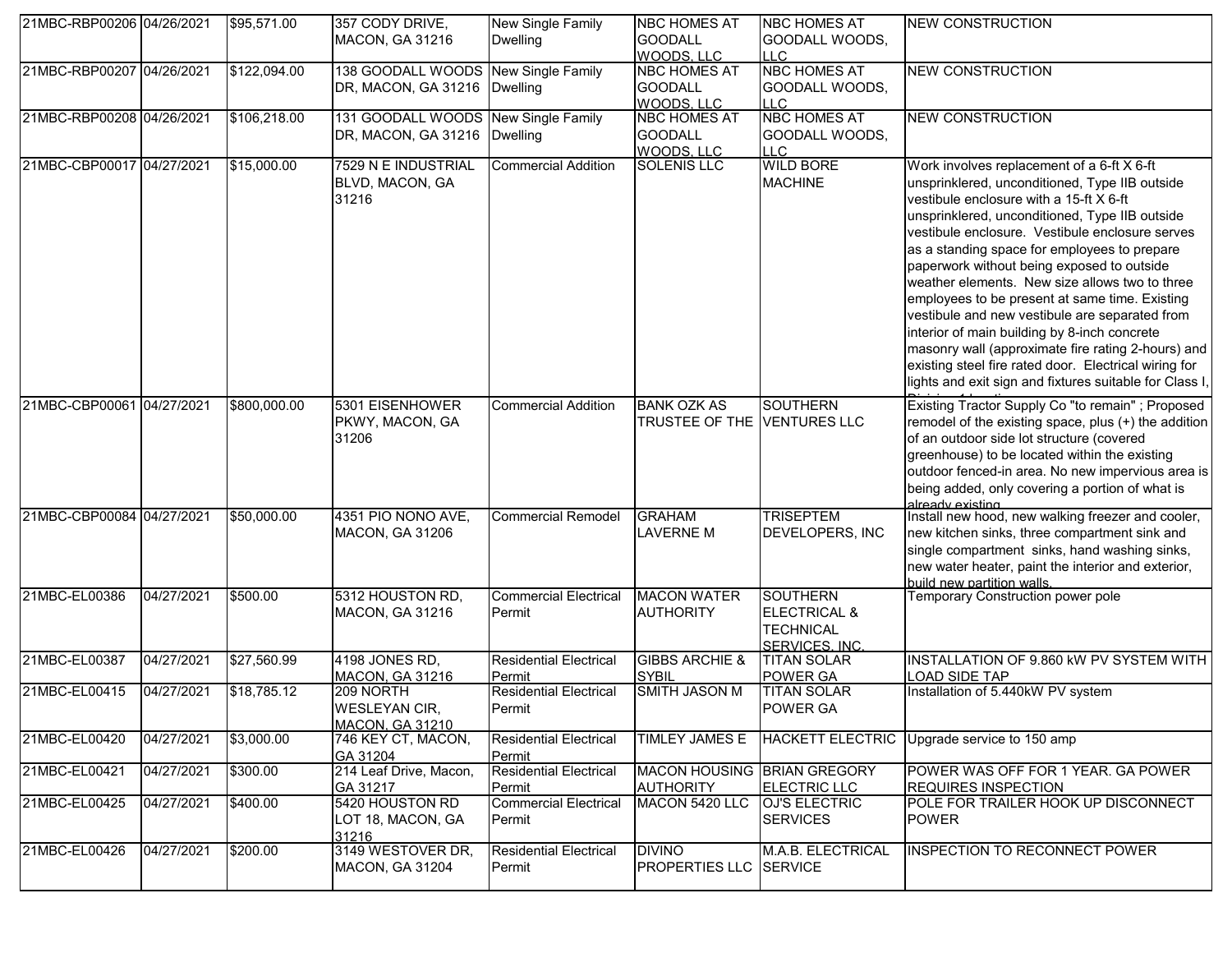| 21MBC-FR00049 | 04/27/2021 | \$1,400.00 | 8100 INDUSTRIAL<br>HWY, MACON, GA<br>31216        | <b>Fire Alarm</b>                            | <b>PALM TREE</b><br><b>INVESTMENTS</b><br>LLC A | <b>BTV SYSTEMS INC</b>                                            | Install fire alarm panel to monitor the sprinkler<br>system only. |
|---------------|------------|------------|---------------------------------------------------|----------------------------------------------|-------------------------------------------------|-------------------------------------------------------------------|-------------------------------------------------------------------|
| 21MBC-MC00146 | 04/27/2021 | \$2,500.00 | 1250 WOOLFOLK ST<br>UNIT 1246, MACON, GA<br>31217 | <b>Mechanical Permit</b>                     | 1250 WOOLFOLK<br><b>ST TRUST</b>                | <b>WE CARE HEATING</b><br><b>AND AIR</b>                          | Install Air Handler and Heat Strips                               |
| 21MBC-MC00147 | 04/27/2021 | \$2,500.00 | 1250 WOOLFOLK ST<br>UNIT 1248, MACON, GA<br>31217 | <b>Mechanical Permit</b>                     | 1250 WOOLFOLK<br><b>ST TRUST</b>                | <b>WE CARE HEATING</b><br><b>AND AIR</b>                          | Installing Air Handler and Heat Strips                            |
| 21MBC-MC00148 | 04/27/2021 | \$2,500.00 | 1250 WOOLFOLK ST<br>UNIT 1250, MACON, GA<br>31217 | <b>Mechanical Permit</b>                     | 1250 WOOLFOLK<br><b>ST TRUST</b>                | <b>WE CARE HEATING</b><br><b>AND AIR</b>                          | Installing Air Handler and Heat Strips                            |
| 21MBC-MC00149 | 04/27/2021 | \$2,500.00 | 1250 WOOLFOLK ST<br>UNIT 1252, MACON, GA<br>31217 | <b>Mechanical Permit</b>                     | 1250 WOOLFOLK<br><b>ST TRUST</b>                | <b>WE CARE HEATING</b><br><b>AND AIR</b>                          | Install Air Handler and Heat Strips                               |
| 21MBC-MC00150 | 04/27/2021 | \$2,500.00 | 1258 WOOLFOLK ST<br>UNIT 1262, MACON, GA<br>31217 | <b>Mechanical Permit</b>                     | 1258 WOOLFOLK<br><b>ST TRUST</b>                | <b>WE CARE HEATING</b><br><b>AND AIR</b>                          | Installing air handler and heat strips                            |
| 21MBC-MC00151 | 04/27/2021 | \$2,500.00 | 1258 WOOLFOLK ST<br>UNIT 1264, MACON, GA<br>31217 | <b>Mechanical Permit</b>                     | 1258 WOOLFOLK<br><b>ST TRUST</b>                | <b>WE CARE HEATING</b><br><b>AND AIR</b>                          | Installing air handler and Heat strips                            |
| 21MBC-MC00152 | 04/27/2021 | \$2,500.00 | 1263 WOOLFOLK ST<br>UNIT 1263, MACON, GA<br>31217 | <b>Mechanical Permit</b>                     | 1263 WOOLFOLK<br><b>ST TRUST</b>                | <b>WE CARE HEATING</b><br><b>AND AIR</b>                          | Install Air Handler and Heat Strips                               |
| 21MBC-MC00153 | 04/27/2021 | \$2,500.00 | 1263 WOOLFOLK ST<br>UNIT 1265, MACON, GA<br>31217 | <b>Mechanical Permit</b>                     | 1263 WOOLFOLK<br><b>ST TRUST</b>                | <b>WE CARE HEATING</b><br><b>AND AIR</b>                          | Installing Air Handler and Heat Strips                            |
| 21MBC-MC00154 | 04/27/2021 | \$2,500.00 | 1263 WOOLFOLK ST<br>UNIT 1257, MACON, GA<br>31217 | <b>Mechanical Permit</b>                     | 1263 WOOLFOLK<br><b>ST TRUST</b>                | <b>WE CARE HEATING</b><br><b>AND AIR</b>                          | Install Air Handler and Heat Strips                               |
| 21MBC-MC00155 | 04/27/2021 | \$2,500.00 | 1263 WOOLFOLK ST<br>UNIT 1261, MACON, GA<br>31217 | <b>Mechanical Permit</b>                     | 1263 WOOLFOLK<br><b>ST TRUST</b>                | <b>WE CARE HEATING</b><br><b>AND AIR</b>                          | Install Air Handler and heat Strips                               |
| 21MBC-MC00156 | 04/27/2021 | \$2,500.00 | 1247 WOOLFOLK ST<br>UNIT 1251, MACON, GA<br>31217 | <b>Mechanical Permit</b>                     | 1247 WOOLFOLK<br><b>ST TRUST</b>                | <b>WE CARE HEATING</b><br><b>AND AIR</b>                          | Install Air Handler and Heat Strips                               |
| 21MBC-MC00157 | 04/27/2021 | \$2,500.00 | 1247 WOOLFOLK ST<br>UNIT 1253, MACON, GA<br>31217 | <b>Mechanical Permit</b>                     | 1247 WOOLFOLK<br><b>ST TRUST</b>                | <b>WE CARE HEATING</b><br><b>AND AIR</b>                          | Install Air Handler and Heat Kit                                  |
| 21MBC-MC00158 | 04/27/2021 | \$2,500.00 | 1271 WOOLFOLK ST<br>UNIT 1273, MACON, GA<br>31217 | <b>Mechanical Permit</b>                     | 1271 WOOLFOLK<br><b>ST TRUST</b>                | <b>WE CARE HEATING</b><br><b>AND AIR</b>                          | Install Air Handler and Heat Strips                               |
| 21MBC-MC00159 | 04/27/2021 | \$2,500.00 | 1271 WOOLFOLK ST<br>UNIT 1275, MACON, GA<br>31217 | Mechanical Permit                            | 1271 WOOLFOLK<br><b>ST TRUST</b>                | <b>WE CARE HEATING</b><br><b>AND AIR</b>                          | Install Air Handler and Heat Strips                               |
| 21MBC-MC00160 | 04/27/2021 | \$2,500.00 | 1271 WOOLFOLK ST<br>UNIT 1277, MACON, GA<br>31217 | <b>Mechanical Permit</b>                     | 1271 WOOLFOLK<br><b>ST TRUST</b>                | <b>WE CARE HEATING</b><br><b>AND AIR</b>                          | Install Air Handler and Heat Strips                               |
| 21MBC-MC00168 | 04/27/2021 | \$8,866.00 | 2156 GENERAL<br>WINSHIP DR, MACON,<br>GA 31204    | <b>Mechanical Permit</b>                     | <b>STEWART</b><br><b>MELODY L</b>               | <b>TOTAL COMFORT</b><br><b>COOLING AND</b><br><b>HEATING, LLC</b> | INSTALL A FURNACE ONLY WITH NEW AIR<br>DUCTS.                     |
| 21MBC-MC00188 | 04/27/2021 | \$6,205.00 | 196 BUFORD PL,<br><b>MACON, GA 31204</b>          | Residential Mechanical SCHWARTZ<br>Permit    | <b>STACY</b>                                    | <b>BUCKY HOLLAND</b><br><b>HEATING &amp; AIR INC.</b>             | 4 ton a/c, coil, 90% furnace                                      |
| 21MBC-MC00189 | 04/27/2021 | \$5,575.00 | 975 GUY PAINE RD,<br>MACON, GA 31206              | Residential Mechanical ABER ROBERT<br>Permit |                                                 | <b>BUCKY HOLLAND</b><br>HEATING & AIR INC.                        | 4 ton hp                                                          |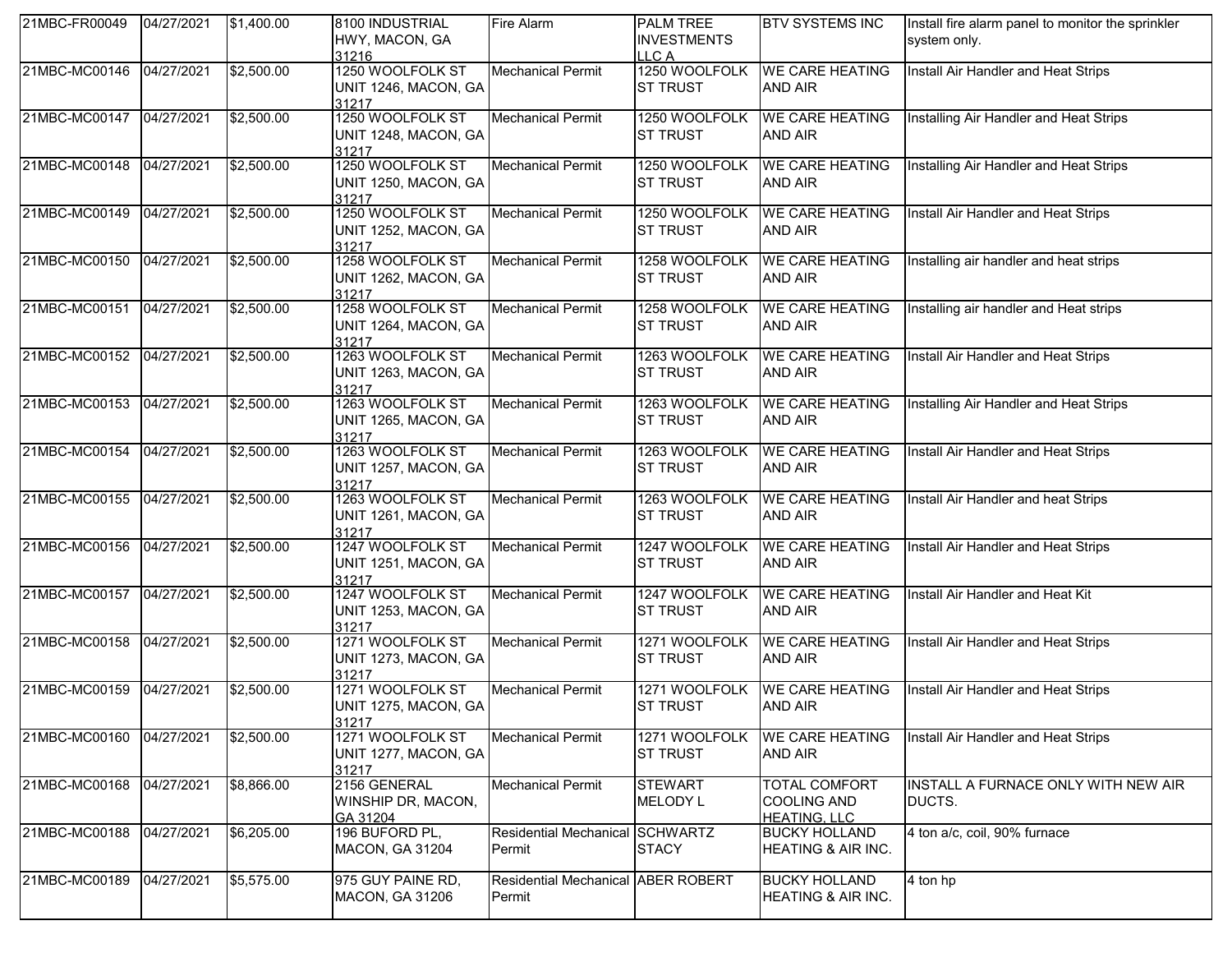| 21MBC-PL00061             | 04/27/2021 | \$3,000.00   | 1582 STRATFORD CIR, Plumbing Permit<br><b>MACON, GA 31206</b> |                                | <b>JA PROPERTY</b><br><b>INTERNATIONAL</b> | MR. ROOTER<br><b>PLUMBING</b> | repair sewer lateral                             |
|---------------------------|------------|--------------|---------------------------------------------------------------|--------------------------------|--------------------------------------------|-------------------------------|--------------------------------------------------|
| 21MBC-RO00085             | 04/27/2021 | \$9,000.00   | 1727 TUCKER RD,                                               | <b>Residential Reroof</b>      | <b>ROBINSON GARY</b>                       |                               | RESIDENTIAL REROOF OF AN EXISTING                |
|                           |            |              | <b>MACON, GA 31220</b>                                        |                                | L SR &                                     |                               | <b>DWELLING</b>                                  |
| 21MBC-RO00086             | 04/27/2021 | \$15,461.00  | 915 NORTH AVE,                                                | <b>Residential Reroof</b>      | <b>MORGAN</b>                              | <b>CROSBY ROOFING</b>         | *** FULL SHINGLE ROOF REPLACEMENT ***            |
|                           |            |              |                                                               |                                |                                            |                               |                                                  |
|                           |            |              | MACON, GA 31211                                               |                                | REBECCA C                                  | ICO.<br><b>CROSBY ROOFING</b> | 4.26.21<br>*** FULL SHINGLE ROOF REPLACEMENT *** |
| 21MBC-RO00087             | 04/27/2021 | \$7,942.50   | 1129 KING ARTHUR                                              | <b>Residential Reroof</b>      | <b>FLEMISTER</b>                           |                               |                                                  |
|                           |            |              | DR, MACON, GA 31220                                           |                                | <b>IGNATIUS</b>                            | ICO.                          | 4.27.21                                          |
| 21MBC-RO00088             | 04/27/2021 | \$9,184.00   | 607 CRAWFORD RD,                                              | <b>Residential Reroof</b>      | <b>MORRIS</b>                              | <b>CROSBY ROOFING</b>         | *** FULL SHINGLE ROOF REPLACEMENT ***            |
|                           |            |              | MACON, GA 31210                                               |                                | <b>GERALDINE R</b>                         | CO.                           | 4.26.21                                          |
| 21MBC-RO00089             | 04/27/2021 | \$11,500.00  | 6381 BARFIELD RD,                                             | <b>Residential Reroof</b>      | <b>FEARS ROBERT J</b>                      | <b>CROSBY ROOFING</b>         | *** FULL SHINGLE ROOF REPLACEMENT ***            |
|                           |            |              | <b>MACON, GA 31216</b>                                        |                                | <b>VANESSAL</b>                            | ICO.                          | 4.26.21                                          |
| 21MBC-RO00090             | 04/27/2021 | \$11,000.00  | 3228 HAMLIN RD,                                               | <b>Residential Reroof</b>      | <b>SANDERS</b>                             | <b>BLAND ROOFING</b>          | REMOVE EXISTING SHINGLES AND INSTALL             |
|                           |            |              | MACON, GA 31052                                               |                                | <b>WILLIAM P SR</b>                        | CO., INC.                     | NEW CHARCOAL BLACK SHINGLES. HAUL                |
|                           |            |              |                                                               |                                |                                            |                               | OFF ALL DEBRIS.                                  |
| 21MBC-CBP00113 04/28/2021 |            | \$600,000.00 | 195 Tom Hill Sr                                               | <b>Tenant Finish</b>           | <b>WHLR - Rivergate</b>                    | <b>MOORING</b>                | Interior build out for a commercial building     |
|                           |            |              | Boulevard, Macon, GA                                          |                                | LLC (Rivergate                             | <b>RECOVERY</b>               |                                                  |
|                           |            |              | 31210                                                         |                                | Shopping Center)                           | <b>SYSTEMS</b>                |                                                  |
| 21MBC-CRO00005 04/28/2021 |            | \$43,580.00  | 5398 THOMASTON RD,                                            | <b>Commercial Reroof</b>       | Q & A                                      | <b>OLDE SOUTH</b>             | INSTALL FLUTE FILL OVER EXISTING METAL.          |
|                           |            |              | MACON, GA 31220                                               |                                | <b>ENTERPRISES</b>                         | <b>CONTRACTORS</b>            | INSTALL 1IN I.S.O. BOARD. PLACE AND              |
|                           |            |              |                                                               |                                |                                            |                               |                                                  |
|                           |            |              |                                                               |                                | <b>LLC</b>                                 |                               | FASTEN 60 MIL IPO AND WELD. FLASH ALL            |
|                           |            |              |                                                               |                                |                                            |                               | PENETRATIONS. INSTALL NEW WALL CAP.              |
|                           |            |              |                                                               |                                |                                            |                               | PLACE AND FASTEN DRIP EDGE ON REAR OF            |
|                           |            |              |                                                               |                                |                                            |                               | <b>BUILDING</b>                                  |
| 21MBC-DM00030             | 04/28/2021 | \$3,000.00   | 4259 IRVING AVE,                                              | Demolition                     | <b>BROWN ELOISE</b>                        | MACON-BIBB                    | DEMOLITION OF ENTIRE RESIDENTIAL                 |
|                           |            |              | <b>MACON, GA 31206</b>                                        |                                | <b>BARKER</b>                              | <b>COUNTY</b>                 | <b>STRUCTURE</b>                                 |
| 21MBC-DM00031             | 04/28/2021 | \$3,000.00   | 542 CENTRAL AVE,                                              | Demolition                     | <b>KABUYE FLEX</b>                         | <b>MACON-BIBB</b>             | DEMOLITION OF ENTIRE RESIDENTIAL                 |
|                           |            |              | <b>MACON, GA 31206</b>                                        |                                |                                            | <b>COUNTY</b>                 | <b>STRUCTURE</b>                                 |
| 21MBC-DM00032             | 04/28/2021 | \$3,000.00   | 743 LYNMORE AVE,                                              | Demolition                     | S&SPROP                                    | MACON-BIBB                    | DEMOLITION OF ENTIRE RESIDENTIAL                 |
|                           |            |              | MACON, GA 31206                                               |                                | <b>INVSTMTS LLC</b>                        | <b>COUNTY</b>                 | <b>STRUCTURE</b>                                 |
| 21MBC-DM00033             | 04/28/2021 | \$3,000.00   | 908 W ORMOND TERR, Demolition                                 |                                | <b>OGLETREE</b>                            | MACON-BIBB                    | DEMOLITION OF ENTIRE RESIDENTIAL                 |
|                           |            |              | <b>MACON, GA 31206</b>                                        |                                | DEBRA D                                    | <b>COUNTY</b>                 | <b>STRUCTURE</b>                                 |
|                           |            |              |                                                               |                                |                                            |                               |                                                  |
| 21MBC-DM00034             | 04/28/2021 | \$3,000.00   | 1055 NEWBERG AVE,                                             | Demolition                     | DANIEL TIMIKO S                            | MACON-BIBB                    | DEMOLITION OF ENTIRE RESIDENTIAL                 |
|                           |            |              | <b>MACON, GA 31206</b>                                        |                                |                                            | <b>COUNTY</b>                 | <b>STRUCTURE</b>                                 |
| 21MBC-EL00422             | 04/28/2021 | \$1,000.00   | 2952 VINEVILLE AVE,                                           | <b>Commercial Electrical</b>   | 2952 VINEVILLE                             | <b>NORTHSIDE</b>              | ALTERATIONS/ REPLACE EMERGENCY AND               |
|                           |            |              | MACON, GA 31204                                               | Permit                         | <b>LLC</b>                                 | <b>ELECTRIC</b>               | <b>EXIT LIGHTS</b>                               |
| 21MBC-EL00423             | 04/28/2021 | \$1,375.00   | 4531 FORSYTH RD,                                              | <b>Commercial Electrical</b>   | <b>PATTERSON</b>                           | <b>BURT GORDON</b>            | INSTALL TEMPORARY SERVICE POLE FOR               |
|                           |            |              |                                                               |                                |                                            |                               |                                                  |
|                           |            |              | MACON, GA 31210                                               | Permit                         | <b>FAMILY TRUST</b>                        | <b>CONTRACTING &amp;</b>      | PRODUCE STAND                                    |
|                           |            |              |                                                               |                                |                                            | ELECTRICAL LLC                |                                                  |
| 21MBC-EL00424             | 04/28/2021 | \$1,875.00   | 3359 SOUTH WALDEN                                             | <b>Residential Electrical</b>  | <b>ARROWOOD</b>                            | <b>BURT GORDON</b>            | BUILD NEW 200 AMP SERVICE AND FEED               |
|                           |            |              | RD, MACON, GA 31216 Permit                                    |                                | <b>THOMAS A &amp;</b>                      | <b>CONTRACTING &amp;</b>      | PANEL INSIDE RESIDENCE                           |
|                           |            |              |                                                               |                                | <b>JANICE</b>                              | <b>ELECTRICAL LLC</b>         |                                                  |
| 21MBC-EL00427             | 04/28/2021 | \$300.00     | 607 CHERRY ST,                                                | <b>Commercial Electrical</b>   | <b>G&amp;A CENTRAL</b>                     | <b>GREENERGY</b>              | REMOVE INCORRECTLY INSTALLED JUMPER              |
|                           |            |              | <b>MACON, GA 31201</b>                                        | Permit                         | <b>GEORGIA</b>                             | <b>ELECTRIC LLC</b>           | WIRE AND REPLACE FUSES IN DISCONNECT             |
|                           |            |              |                                                               |                                | <b>PROPERTI</b>                            |                               |                                                  |
| 21MBC-EL00428             | 04/28/2021 | \$2,000.00   | 4151 HOUSTON AVE,                                             | <b>Commercial Electrical</b>   | <b>MEDINA ADAN</b>                         | PIEDMONT                      | INSTALLED SERVICE AND LIGHTING WITH              |
|                           |            |              | <b>MACON, GA 31206</b>                                        | Permit                         |                                            | <b>ELECTRICAL</b>             | ONE RECEPTACLE                                   |
|                           |            |              |                                                               |                                |                                            | SERVICES, INC.                |                                                  |
| 21MBC-MC00187             | 04/28/2021 | \$7,200.00   | 4280 INTERSTATE DR,                                           | <b>Mechanical Permit</b>       | <b>MOONLIGHT</b>                           | <b>DEEB HEATING AND</b>       | REPLACEMENT OF 3-TON HEAT PUMP                   |
|                           |            |              | MACON, GA 31210                                               |                                | <b>RESOLUTION LLC</b>                      | AIR CONDITIONING,             | <b>SYSTEM</b>                                    |
|                           |            |              |                                                               |                                |                                            |                               |                                                  |
|                           |            |              |                                                               |                                |                                            | INC.                          |                                                  |
|                           |            |              |                                                               |                                |                                            |                               |                                                  |
| 21MBC-MC00190             | 04/28/2021 | \$8,100.00   | 1675 GINNY DR,                                                | Residential Mechanical DOUTHIT |                                            | <b>BUCKY HOLLAND</b>          | 3 ton hp                                         |
|                           |            |              | MACON, GA 31220                                               | Permit                         | <b>TERRELL M-</b>                          | HEATING & AIR INC.            |                                                  |
|                           |            |              |                                                               |                                | PAULA K                                    |                               |                                                  |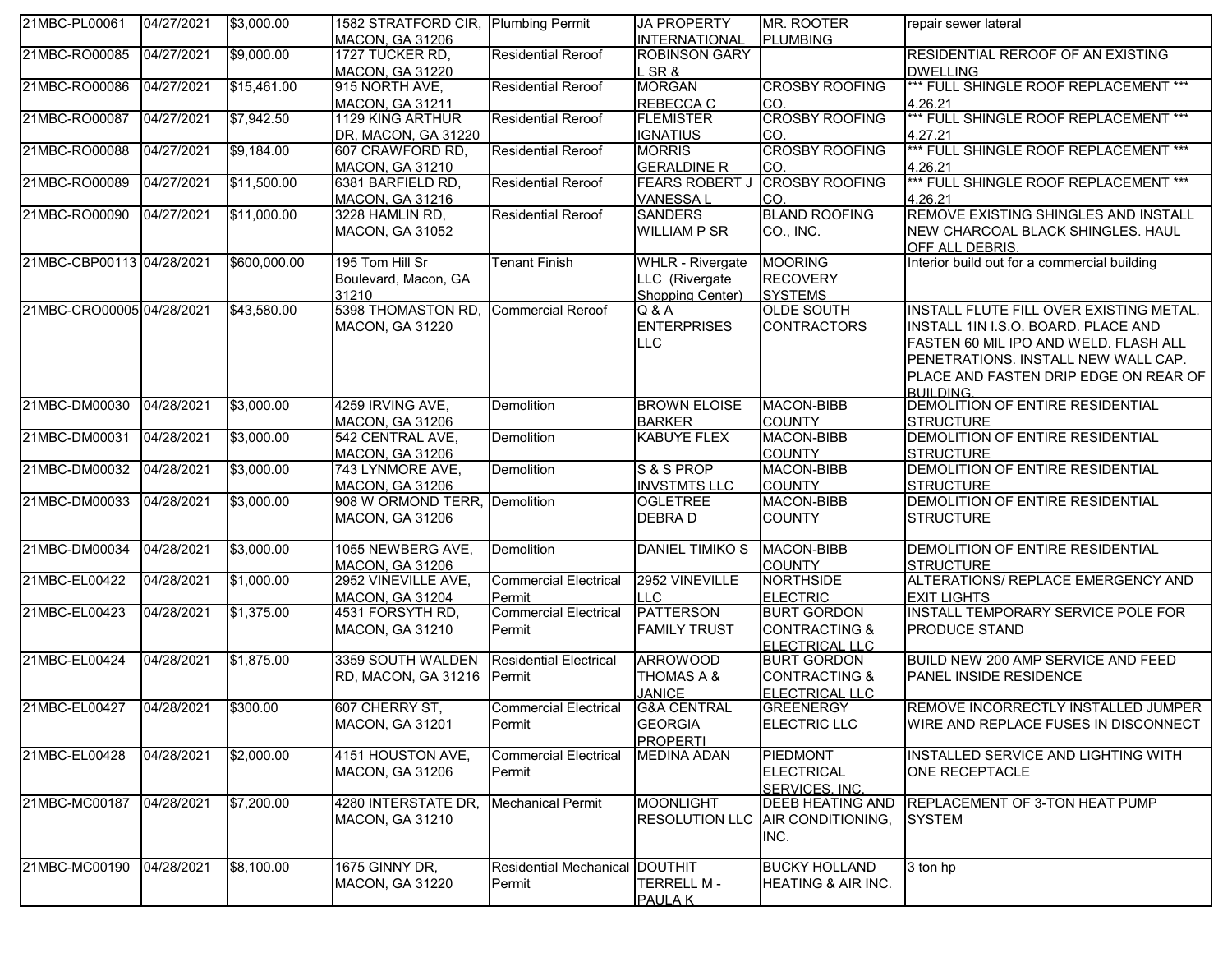| 21MBC-MC00191 04/28/2021  |            | \$4,900.00   | 1270 DAVIS ST E,<br><b>MACON, GA 31211</b>                                     | <b>Residential Mechanical BOOKER</b><br>Permit  | <b>GWENDOLYN S</b>                                  | <b>BUCKY HOLLAND</b><br><b>HEATING &amp; AIR INC.</b>      | 2.5 ton a/c, coil, furnace                                                                |
|---------------------------|------------|--------------|--------------------------------------------------------------------------------|-------------------------------------------------|-----------------------------------------------------|------------------------------------------------------------|-------------------------------------------------------------------------------------------|
| 21MBC-MC00192             | 04/28/2021 | \$4,000.00   | 7096 LWR<br>THOMASTON RD,<br><b>MACON, GA 31220</b>                            | Residential Mechanical BANKSTON<br>Permit       |                                                     | <b>BUCKY HOLLAND</b><br>GREGORY JUSTIN HEATING & AIR INC.  | 2 ton hp                                                                                  |
| 21MBC-MC00193             | 04/28/2021 | \$4,630.00   | 2905 SOUTHSHORE<br>DR, MACON, GA 31204                                         | Residential Mechanical FOUCHE LARRY<br>Permit   | W                                                   | <b>BUCKY HOLLAND</b><br>HEATING & AIR INC.                 | 3 ton a/c, coil, furnace                                                                  |
| 21MBC-MC00194             | 04/28/2021 | \$4,650.00   | 2596 HYDE PARK RD,<br>MACON, GA 31211                                          | Residential Mechanical WILLIAMS<br>Permit       | <b>KHALIKA</b>                                      | <b>BUCKY HOLLAND</b><br><b>HEATING &amp; AIR INC.</b>      | 3 ton a/c, coil, furnace                                                                  |
| 21MBC-MC00195             | 04/28/2021 | \$5,420.00   | 3309 OCMULGEE EAST Residential Mechanical DISHMOND<br>BLVD, MACON, GA<br>31217 | Permit                                          | <b>QUANTISHA C</b>                                  | <b>BUCKY HOLLAND</b><br><b>HEATING &amp; AIR INC.</b>      | 2.5 ton hp                                                                                |
| 21MBC-MC00196             | 04/28/2021 | \$5,250.00   | 3057 OHARA DR S,<br><b>MACON, GA 31206</b>                                     | Residential Mechanical STUART VELVA J<br>Permit |                                                     | <b>BUCKY HOLLAND</b><br>HEATING & AIR INC.                 | 2 ton a/c, coil, furnace                                                                  |
| 21MBC-MC00197             | 04/28/2021 | \$6,345.00   | 5223 RIVERSIDE DR,<br><b>MACON, GA 31210</b>                                   | Commercial<br><b>Mechanical Permit</b>          | <b>RIVERSIDE DR</b><br>PROPERTIES LLC               | <b>BUCKY HOLLAND</b><br><b>HEATING &amp; AIR INC.</b>      | 3.5 ton hp                                                                                |
| 21MBC-MC00198             | 04/28/2021 | \$5,250.00   | 3986 LAKE ST, MACON, Commercial<br>GA 31204                                    | <b>Mechanical Permit</b>                        | <b>ASP</b>                                          | <b>BUCKY HOLLAND</b><br>FRANCHISING INC HEATING & AIR INC. | 3 ton hp package                                                                          |
| 21MBC-MC00199             | 04/28/2021 | \$4,990.00   | 2112 NAPIER AVE,<br><b>MACON, GA 31204</b>                                     | Residential Mechanical MARSHALL<br>Permit       | ROBERT F JR -                                       | <b>BUCKY HOLLAND</b><br><b>HEATING &amp; AIR INC.</b>      | 3 ton a/c, coil, furnace                                                                  |
| 21MBC-MC00200             | 04/28/2021 | \$6,000.00   | 1347 SCHLEY ST,<br><b>MACON, GA 31206</b>                                      | Residential Mechanical EQUITY TRUST<br>Permit   | <b>COMPANY</b><br><b>CUSTOD</b>                     | <b>BUCKY HOLLAND</b><br>HEATING & AIR INC.                 | 2 ton hp                                                                                  |
| 21MBC-MC00201             | 04/28/2021 | \$5,000.00   | 2996 REYNOLDS DR,<br><b>MACON, GA 31206</b>                                    | Residential Mechanical MCGEE MARY<br>Permit     | <b>ALICE</b>                                        | <b>WE CARE HEATING</b><br>AND AIR                          | Replacing HVAC system with new XR14 2.5 ton.                                              |
| 21MBC-MC00202             | 04/28/2021 | \$7,500.00   | 4242 HILLARY PL,<br><b>MACON, GA 31204</b>                                     | Residential Mechanical NATIONSTAR<br>Permit     | MORTGAGE LLC                                        | <b>WE CARE HEATING</b><br>AND AIR                          | Replacing current HVAC unit with XR14 2.5 ton                                             |
| 21MBC-PL00062             | 04/28/2021 | \$26,000.00  | 5101 RIVERSIDE DR,<br><b>MACON, GA 31210</b>                                   | <b>Commercial Plumbing</b><br>Permit            | <b>SRTJR MACON</b><br>LLC                           | <b>SELLERS</b><br><b>CONTRACTING</b><br>SERVICES,LLC       | INSTALL PLUMBING FOR ASHLEY FURNITURE                                                     |
| 21MBC-RBP00209 04/28/2021 |            | \$107,823.00 | 117 COLD CREEK<br>PKWY, MACON, GA<br>31210                                     | New Single Family<br><b>Dwelling</b>            | <b>VJA LLC</b>                                      | <b>WJH LLC</b>                                             | New Single Family Dwelling- 3 trades                                                      |
| 21MBC-RBP00210 04/28/2021 |            | \$121,383.00 | 119 COLD CREEK<br>PKWY, MACON, GA<br>31210                                     | <b>New Single Family</b><br><b>Dwelling</b>     | <b>VJA LLC</b>                                      | <b>WJH LLC</b>                                             | New Single Family Dwelling- 3 trades                                                      |
| 21MBC-RBP00211 04/28/2021 |            | \$25,500.00  | 3812 HARTLEY BRIDGE New Single Family<br>RD, MACON, GA 31216   Dwelling        |                                                 | <b>GOLDSBY MAUDE JLG CLEANING &amp;</b><br>S        | CONSTRUCTION LLC INCLUDED)                                 | NEW SINGLE FAMILY DWELLING (NO TRADES                                                     |
| 2019-00002765             | 04/29/2021 |              | 959 ADAMS ST,<br>MACON, GA 31201                                               | <b>Residential Remodel</b>                      | <b>SCOTT MATTIE L</b><br>LIFE EST                   |                                                            | INT. ALTERATIONS/RENOVATIONS; CHARLES<br><b>SCOTT</b><br>(478) 737-5522<br>(305) 409-4101 |
| 21MBC-EL00429             | 04/29/2021 | \$300.00     | 5571 OLD<br>HAWKINSVILLE RD,<br><b>MACON, GA 31216</b>                         | <b>Commercial Electrical</b><br>Permit          | <b>JBL OLD</b><br><b>HAWKINSVILLE</b><br><b>LLC</b> | <b>K &amp; P ELECTRICAL</b><br><b>SERVICES INC</b>         | ELECTRICAL INSPECTION FOR POWER BEING<br>TURNED OFF OVER ONE YEAR                         |
| 21MBC-EL00430             | 04/29/2021 | \$7,500.00   | 725 WINDSOR RD,<br>MACON, GA 31204                                             | <b>Residential Electrical</b><br>Permit         | DUPREE PAULINE DONNELLY'S<br>H.                     | <b>COMFORT SERVICES RESIDENCE</b>                          | TEMP POLE AND REWIRE TO EXISTING                                                          |